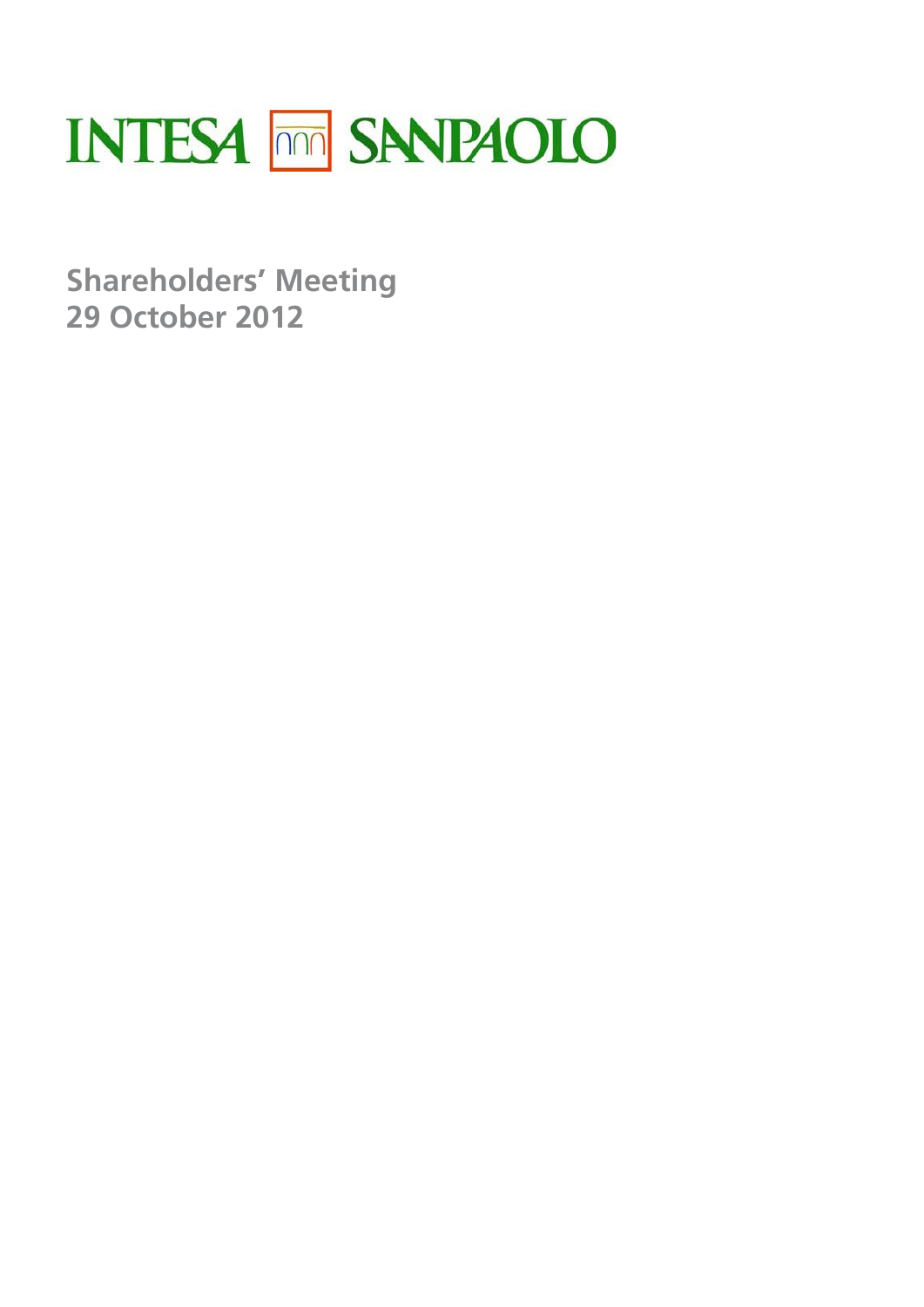# Report of the Management Board Item 1 on the agenda

**Amendments to Articles 5 (Share capital), 7 (Shareholders' Meeting), 9 (Right to attend and vote in the Shareholders' Meeting), 10 (Chair and conduct of the Meeting. Secretary), 13 (Management Board), 15 (Remuneration of members of the Management Board who are appointed to particular positions), 16 (Meetings and resolutions of the Management Board), 17 (Powers of the Management Board), 18 (Chairman of the Management Board), 22 (Supervisory Board), 23 (Election of the Supervisory Board), 24 (Meetings and resolutions of the Supervisory Board), 25 (Competence of the Supervisory Board), 27 (General Managers), 29 (Savings shares); insertion of the new Article 36 (Provisions on gender balance in the structure of the administrative and control bodies. Additional amendments to the Articles of Association introduced by the Shareholders' Meeting on 29 October 2012).**

Distinguished Shareholders,

We convened this extraordinary meeting to submit to our Shareholders the proposed changes to the Articles of Association, as explained in detail below.

Over five years from the introduction of the "dual" model of administration and control as the Bank's corporate governance system, our opinion on its application remains absolutely positive, and has been gradually confirmed in a decisive manner in terms of its concrete operation and consistency with the Bank's overall structure.

As an adequate amount of time has passed since its initial, positive testing, the governance model adopted by the Bank is at a point where it may be fine-tuned and updated, to reinforce its specific characteristics and increase its potential.

In this view, taking account of the need - which is particularly strong in this general economic scenario – to ensure the highest level of operation and reactivity of the Bank's management body, it seemed suitable to devise and specifically expand on several changes to the structure of the Management Board. These changes ensure that the Board better matches the executive features (in terms of active participation in the process of managing the company) which are typical and intrinsic to the management body in the dual system (in general, and to a particular extent where, as in the case of our Bank, the Supervisory Board is assigned strategic supervisory duties).

This goal is primarily pursued by creating the conditions, through focused amendments to the Articles of Association, for a quicker connection between the management board and company functions. The focal point of this new structure is the proposed amendment to article 13.1 of the Articles of Association on the composition of the Management Board, providing for a certain number of its members – set by specific provision of the Articles of Association, and variable based on the total number of members of the board - to be chosen from managers of companies belonging to the Intesa Sanpaolo Banking Group.

In relation to this amendment, as a direct consequence thereof, it is necessary to amend the provisions of the Articles of Association on integration (Art. 13.4) and substitution (Art. 13.5) of management board members. At the same time, in the event that the management board member-manager ceases to perform as a manager during his/her term of office (thereby losing the status considered significant for the purposes of appointment as a management board member), it is proposed to establish in article 13.6 that this circumstance, as a rule, constitute just cause for revocation, unless the Supervisory Board deems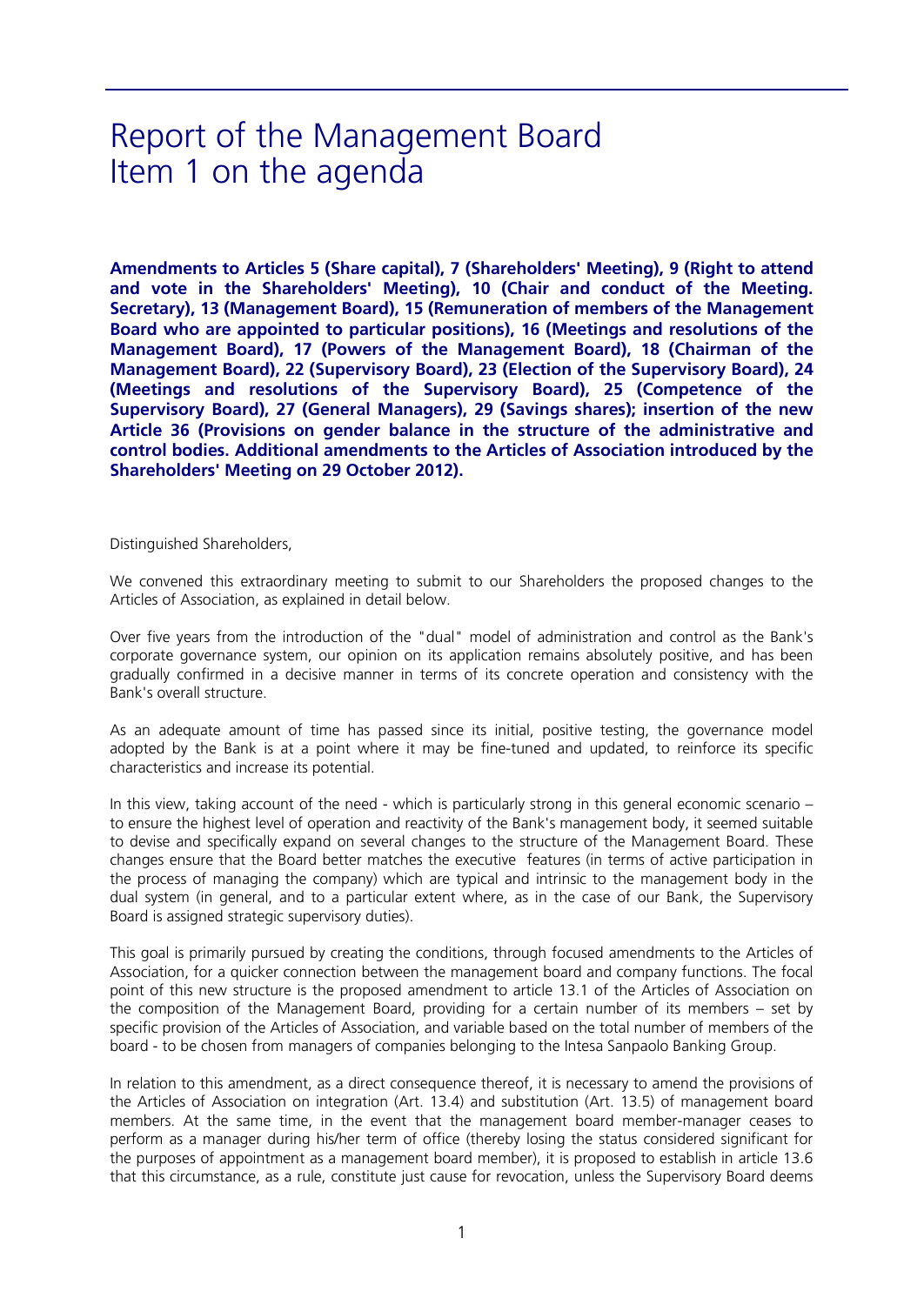that there are exceptional circumstances that rule out such revocation.

While contemplating (in the top management noted above) a substantial presence of persons directly taken from within the company, the new structure maintains the presence of a majority of members holding no executive positions within the Bank and the Group: within said majority of the Board, including the independent member(s), several members and, first of all, the two Deputy Chairpersons, shall be intended for executive roles – through stable participation in Group managerial committees or other forms to be defined.

Other members (the reference primarily refers to independent members due to their specific features) shall be in charge of the ongoing supervision and monitoring of the Board's activities. In any event, it is specified that the Chairman and Deputy Chairpersons of the Management Board - the Deputy Chairpersons in in the new structure are proposed as a mandatory two (Art. 13.9 of the proposed text) – shall be selected from the members of the board who are not managers of the Bank or the Group (see, again, Art. 13.9 of the proposed text).

The new structure of the Management Board moves past the organisational structure focused on internal Commissions within the Board, which has been used to date in order to ensure suitable involvement of all the executive members of the Board (classified as such specifically due to their participation in the Commissions) in the preliminary drafting of the contents of board decisions, with consequent amendments to articles 15, 17.2 and 25.1.1 of the Articles of Association). The proposed new structure of the Management Board is more suitable to ensuring, through a different, more direct manner, correct and balanced dialogue within the Board, with a stronger connection to the Board's actual decision making.

Lastly, while implementing the above proposed amendments, the entire text of the Articles of Association – with reference to the whole set of provisions concerned – has been updated to the provisions introduced by Law no. 120 of 12 July 2011 (Law 120/2011, setting forth "Amendments to the Consolidated Law on Finance, Legislative Decree no. 58 of 24 February 1998, concerning gender balance in the structure of the management and control bodies of companies listed on regulated markets") and, by virtue of the mandate envisaged by said Law, by the Consob Issuers Regulation (as a result of Consob resolution no. 18079 dated 20 January 2012). An additional set of amendments has been proposed, focused on a limited number of provisions in the Articles of Association, which take into consideration recently introduced legal measures (Legislative Decree no. 39/2010, on legal auditing; article 36 of Law Decree 201/2011, converted into Law 214/2011, on the legal prohibition of interlocking directorates) or intervened situations (which make it superfluous to keep the text as it is currently formulated: this is the specific case for article 5.2 of the Articles of Association).

All the proposed amendments to the Articles of Association shall be applied (see article 36) following their approval by the Shareholders' Meeting, starting from the first renewal of the corporate bodies to which these amendments apply and refer.

\*\*\*

The content of the amendments proposed for the purpose of achieving the goals indicated above is illustrated below, article by article In particular:

#### **-** Share capital

Art. 5.2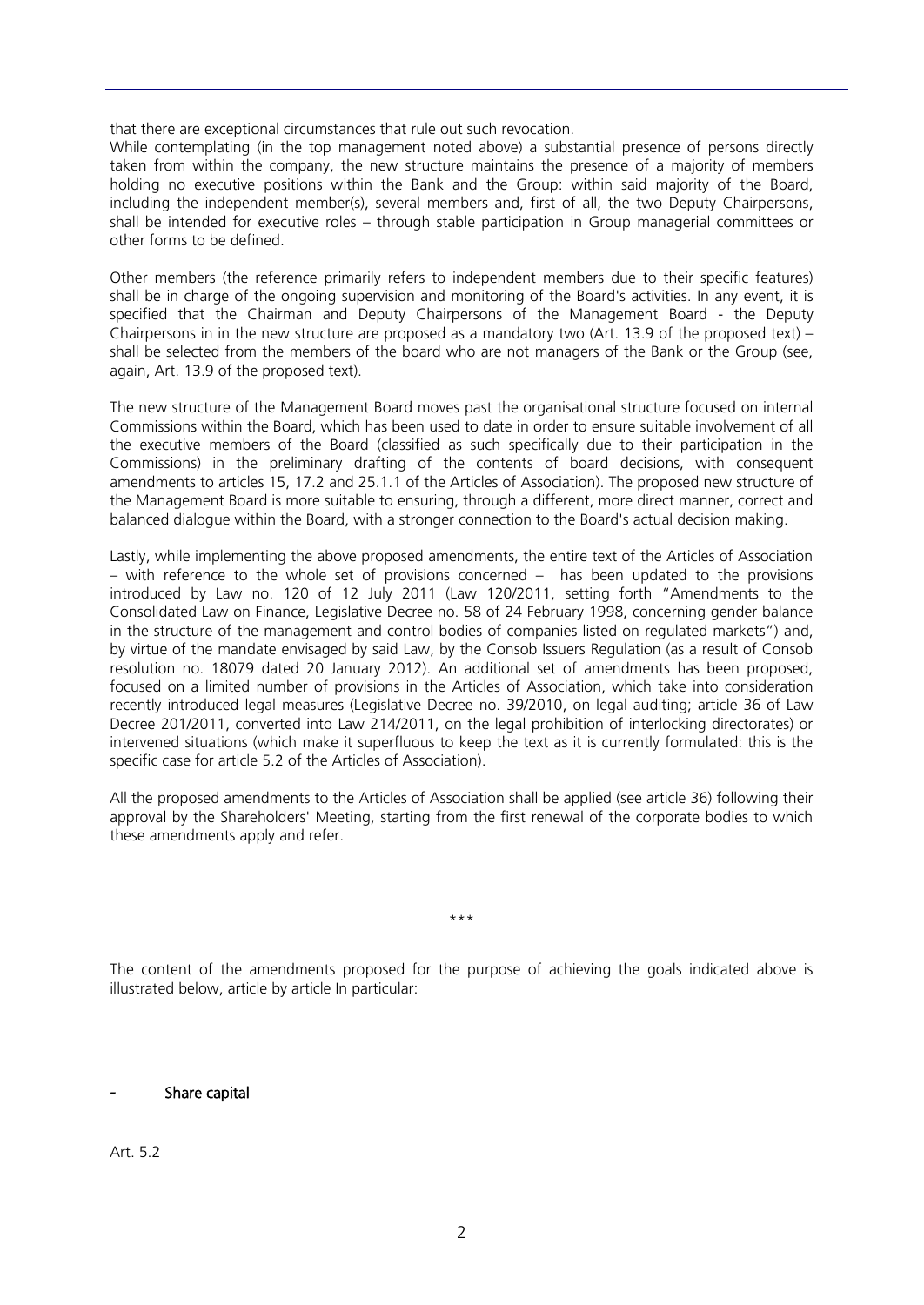This provision of the Articles of Association has been eliminated, as a result of the completion of the share capital increase reserved for employees of SanPaolo Imi S.p.a. and its subsidiaries, in implementation of the stock option plans approved by SanPaolo Imi S.p.a. prior to the merger.

#### − Shareholders' Meeting

#### Art. 7.3

The provision concerning the assignment and revocation of the engagement for the statutory audit of accounts has been reformulated, making it clearer, and aligning it with the wording envisaged by Legislative Decree no. 39/2010. Mere adjustmnent to wording has been made to no. 6).

#### Art. 9.4

Spelling correction of the word company, now in initial capital (Company), as in the remainder of the

Articles of Association.

#### Art. 10.1

The provision has been amended in view of the necessary appointment of two Deputy Chairpersons of the Management Board (see the Comment on Article 13.9 below).

#### − Management Board

#### Art. 13.1 (Composition)

The rule on the composition of the Management Board reflects the intention to raise the executive level of the board through the participation of internal managers in the Board, while ensuring that the majority of members are, in any event, represented by persons who do not hold a position or role in the company.

In consideration of the need to ensure a certain flexibility in terms of the number of members of the Management Board, the proposed amendment specifies the number of Management Board members which must be chosen among Managers, depending on the total number of Management Board members. Specifically, 2 member-managers must be included when the board is composed of 7 or 8 members; 3 members-managers when the Board has 9 or 10 members, and 4 members-managers when the total number of members equals 11. Only for the purpose of calculating the number of members holding management positions or functions who must be appointed to the Management Board, the Managing Director is not included, due to the specific position he covers within the framework of legal and regulatory provisions.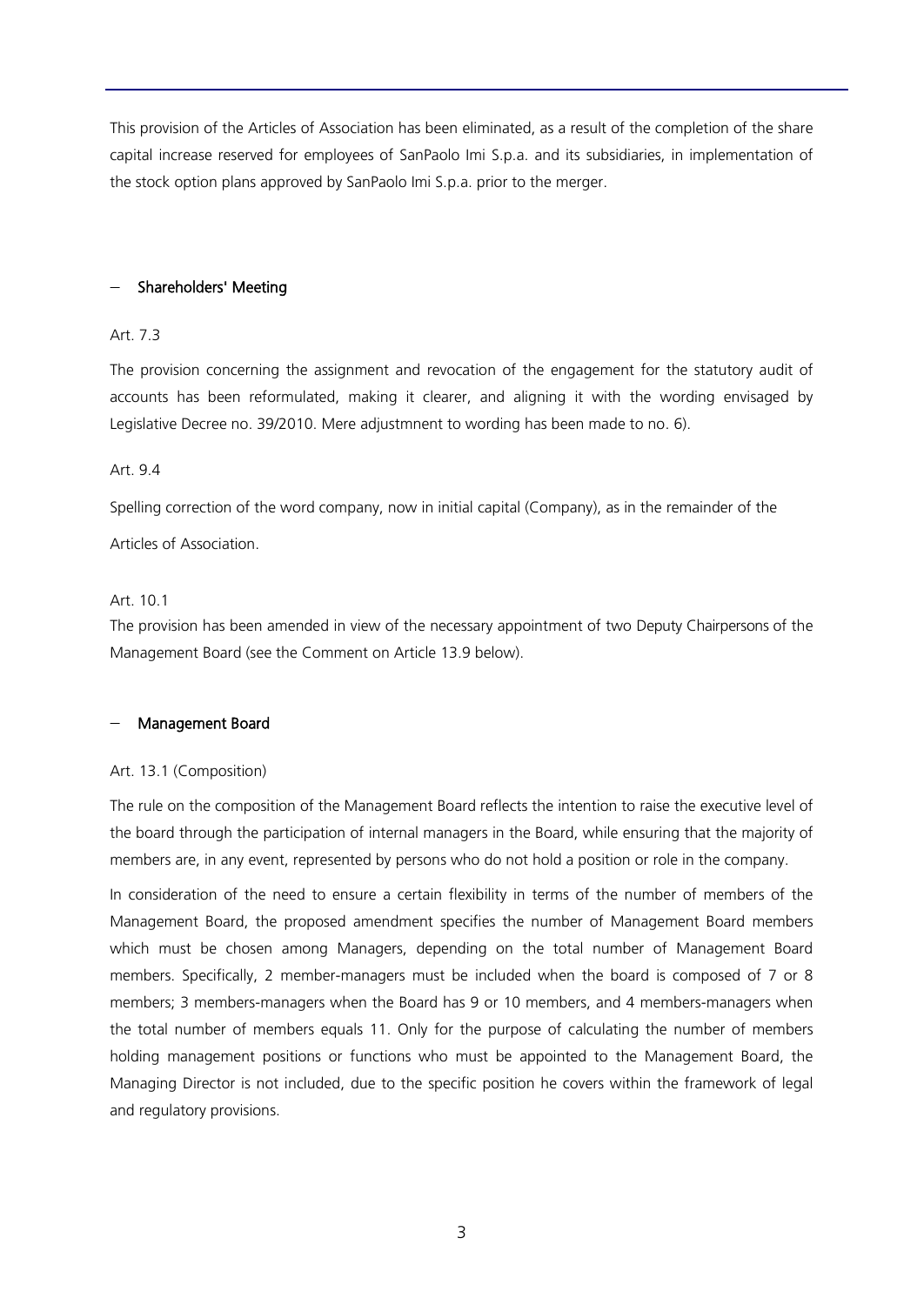This provision of the Articles of Association was also aligned to prescriptions concerning the balance of genders in listed companies contained in Law 120/2011, expressly referring to the related regulations.

#### Art 13.2. (Requirements and incompatibilities)

The proposed new version no longer refers to the incompatibility deriving from holding positions in competitor companies due to the entry into force of the legal measures set forth in article 36 of Law Decree 201/2011, converted into Law 214/2011, which inserted a prohibition against interlocking directorates for banking, insurance, or financial intermediation companies into Italian law.

#### Art. 13.4 (Integration)

The proposed amendment only specifies that the Supervisory Board's right to integrate the number of members in the Management Board must be exercised in compliance with the provisions on the matter of composition, with specific regard to the necessary appointment of a certain number of membersmanagers based on the total number of members of the board.

### Art. 13.5 (Substitution)

Similarly to that set forth with regard to integration of the Management Board, it is specified that in the event of substitution, the presence of the same number of managers required at the time of appointment must be guaranteed. It has also been specified that the composition of the Management Board following substitution must comply with the prescriptions in terms of requirements and incompatibilities of the members of the board.

### Art. 13.6 (Revocation)

In the provisions governing revocation, it has been specified that should a Management Board member appointed from Group Managers lose management functions or positions, this shall generally constitute just cause for revocation. In the presence of exceptional circumstances, the Supervisory Board, at its discretion, may decide not to proceed with the revocation.

Art. 13.9. (Appointment of the Chairman and Deputy Chairpersons of the Management Board. Secretary)

In addition to making it mandatory to appoint two executive Deputy Chairpersons, the new formulation specifies that this office may not be assigned to the Management Board members selected from Managers of the Company, in order to avoid excessive centralisation of functions in a single person.

Art. 15 (Remuneration of members of the Management Board who are appointed to particular positions)

The proposed amendments with respect to the composition of the Management Board moves past the operating model based on Commissions, making the establishment of such Commissions superfluous: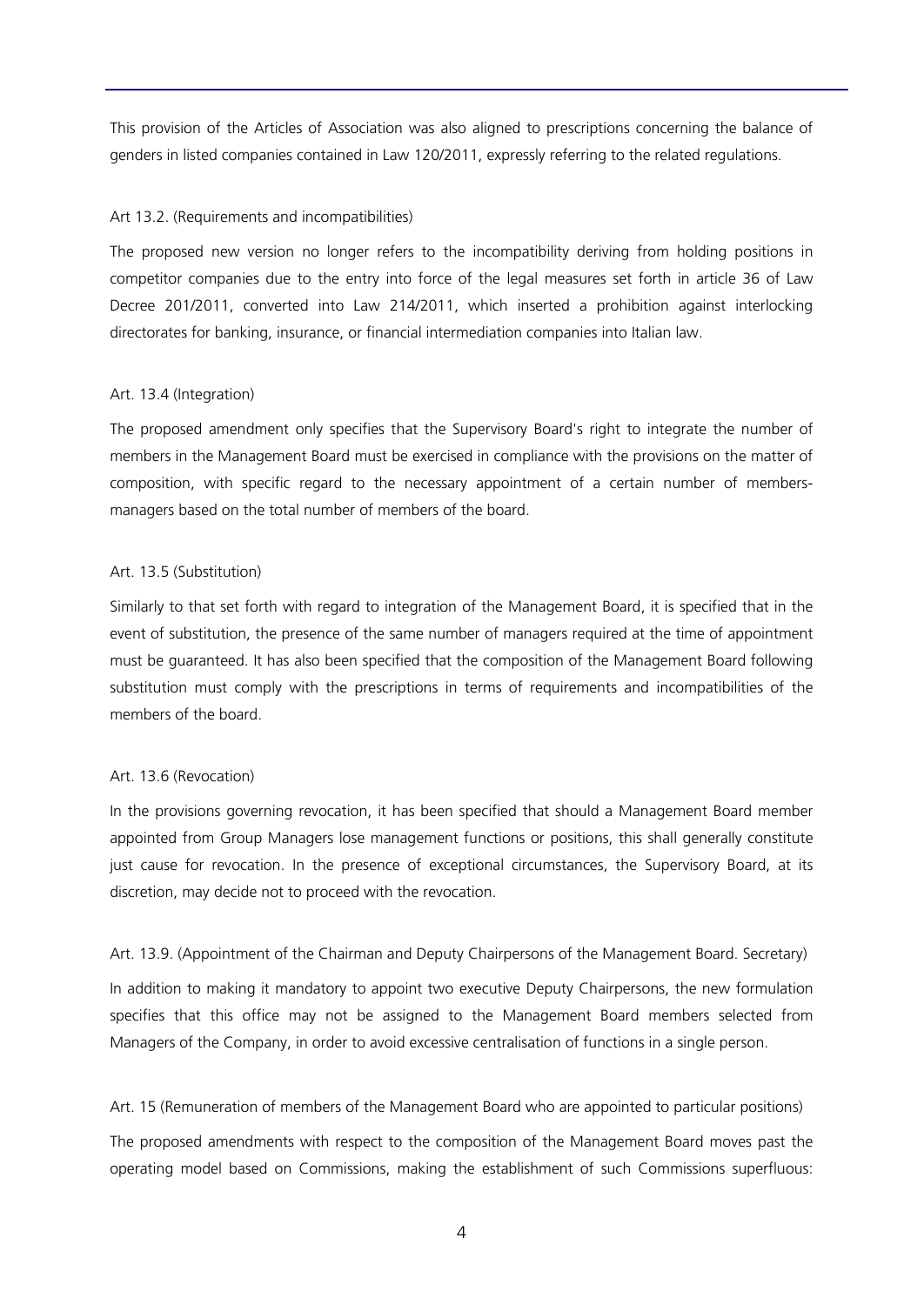thus, all references to the Committees have been removed from the Articles of Association and, specifically, references to the special remuneration for board members asked to participate.

#### Art. 16.5 (Resolutions with qualified majorities) and Art. 27 (General Managers)

With reference to resolutions on the appointment to the office of General Manager (and, as well, the revocation thereof, as part of the determination of functions, competences and remuneration), the Management Board quorum required for passing resolutions was highlighted under a new paragraph, simultaneously specifying, for greater clarity, the mandatory nature of the Supervisory Board's opinion.

#### Art. 17.2 (Competences which must not be delegated)

In line with the decision to move past the modus operandi based on Commissions within the Management Board (see the Comments on article 15), the proposed amendment eliminates the provision of the Articles of Association concerning the attribution to the Board of the power to establish such Commissions.

#### Art. 18.2

The second paragraph, also following the amendments to article 17.2 of the Articles of Association, specifies that the members of the subsidiaries' boards are designated in accordance with the provisions of letter s) of said provision.

#### Art. 18.3

The provision was amended taking into account the necessary appointment of two Deputy Chairpersons of the Management Board.

#### **-** Supervisory Board

#### Art. 22.1 (Composition)

The proposed rule simply adjusts the previous wording to the provisions of Legislative Decree no. 39/2010 on statutory auditing, and points out the necessary compliance with regulations on the balance of genders set forth in Law 120/2011, with the resulting automatic application of the minimum percentages set forth by said Law. The concrete methods for implementing the provisions on the balance of genders are set out in a series of specific provisions of the Articles of Association (see articles 22.2, 23.1, 23.4, 23.5 and 23.7).

#### Art. 22.2 (Integration)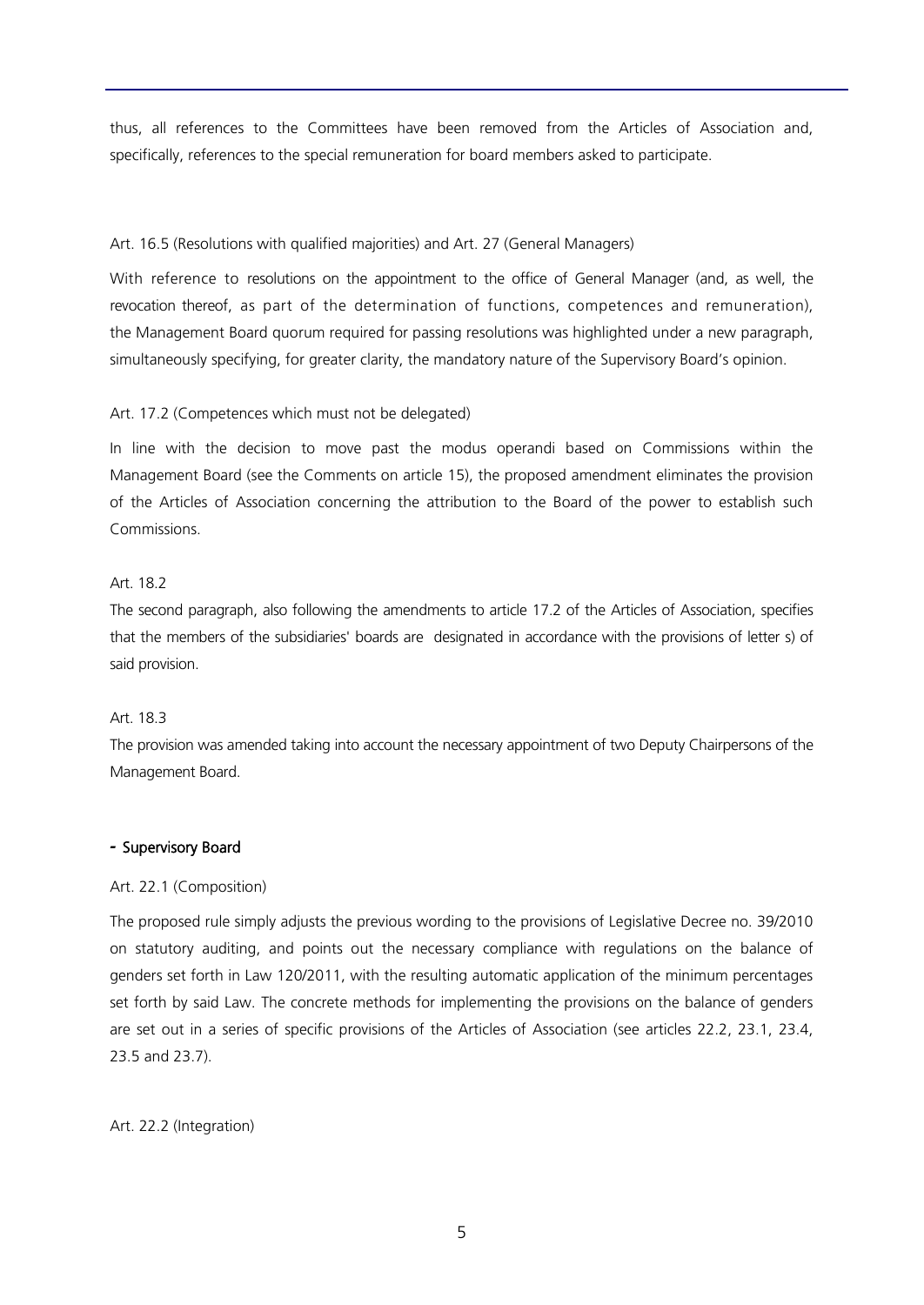In application of the regulations on the balance of genders (see the Comments on article 22.1), it has been specified that the composition of the Supervisory Board following any integration must comply with regulations and, to this end, use of the supplementary mechanism pursuant to article 23.4 of the Articles of Association has been envisaged.

#### Art. 23.1 (List of candidates)

The proposed amendment simply specifies the minimum and maximum number of candidates which may be included on the lists presented for election of the Supervisory Board, while requiring compliance with the regulations on the balance of genders for lists with at least 3 candidates, in compliance with the prescriptions set forth in the Consob Issuers Resolution (see Comments to article 22.1). The consequences deriving from the breach of rules of the Articles of Association are also specified.

The replacement of the term "certification" with "communication" results from the need for coordinated wording with that envisaged to date by Legislative Decree no. 27/2010.

#### Art. 23.4 (Supplementary mechanism)

The supplementary mechanism envisaged by the Articles of Association has been aligned with the need to ensure that the Supervisory Board not only contains independent members and auditors in the amount required by the provisions of the Articles of Association, but also that the composition of the Supervisory Board complies with the rules on the balance of genders (see Comments on article 22.1). Specifically, it is specified that the candidate of the majority gender with the lowest election ratio shall be substituted by the candidate of the minority gender of the same list. The same method is followed, in compliance with the rules on the balance of genders, to ensure the presence of the minimum number of independent board members meeting the requirements.

#### Art. 23.5 (Supervisory Board Member appointed by minorities)

The proposed amendment derives from the need to align the provisions of the Articles of Association to the regulations on the balance of genders (see Comments on article 22.1), setting out a specific procedure to ensure compliance with such regulations.

#### Art. 23.7 (No lists)

This is a simple alignment to the rules on the balance of genders (see Comments on article 22.1)

#### Art. 23.9 (Substitution)

The regulations concerning the substitution of Supervisory Board members leaving service during their term of office has been suitably supplemented, in order to ensure, in any event, compliance with the regulations on the balance of genders (see Comments on article 22.1).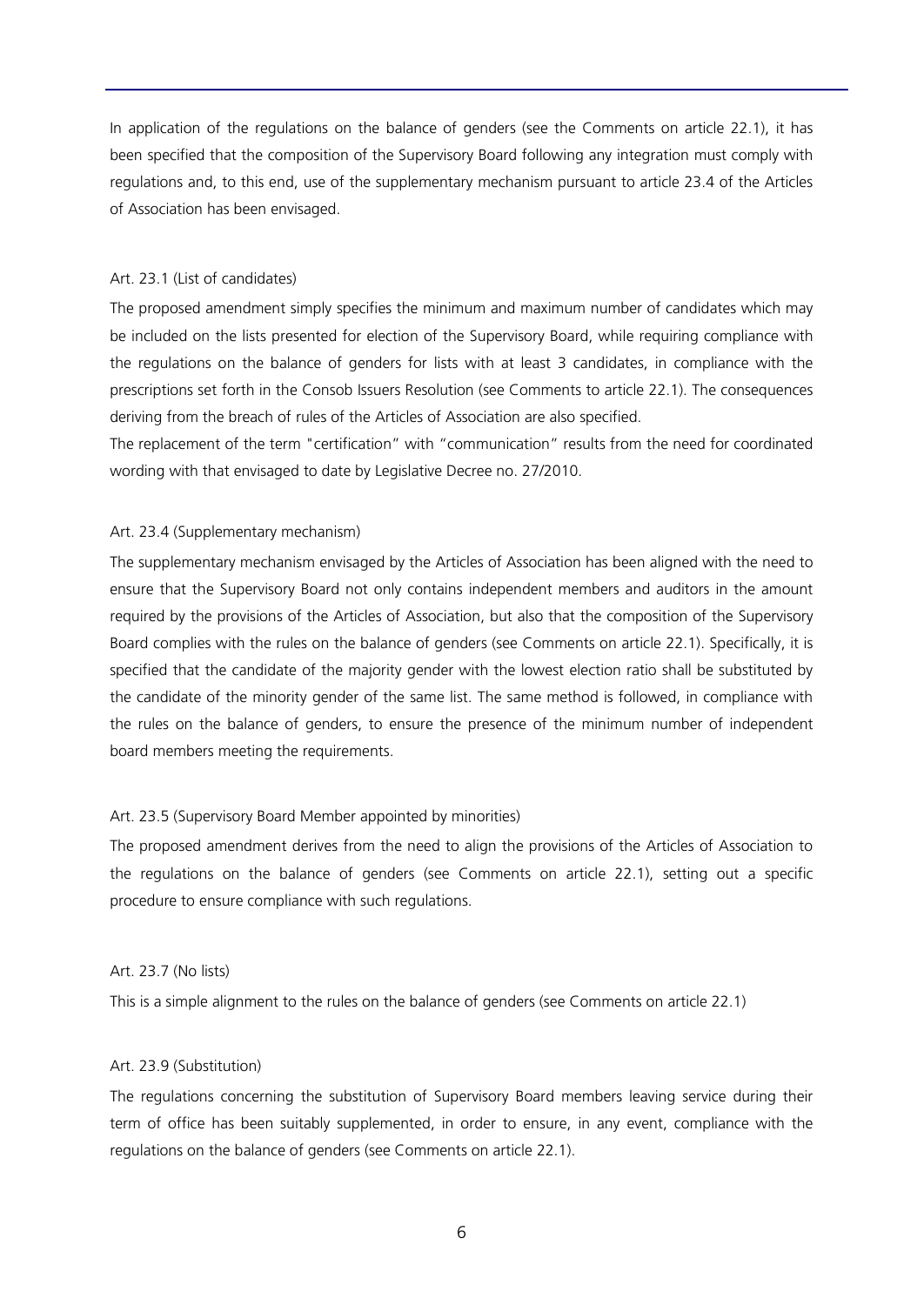It has also been specified, to avoid misunderstandings, that the term of office of the substituted members expires simultaneously with the term of the members in office at the time of their appointment.

Art. 24.8 (Resolutions with qualified majority)

The provision has been amended in view of the necessary appointment of two Deputy Chairpersons of the Management Board.

Art. 25.1.1 (see Comments on article 15)

Art. 25.4 (Control Committee) The purpose is simply to ensure compliance with the rules on statutory audits of accounts (see the

Comment on Art. 22.1).

Art. 27 (General Managers) (see Comments on article 16.5)

### **-** Financial Statements, Net Income, Shares

#### Art. 29.6

In compliance with the regulatory provisions on the matter, the amendment specifies that the resolution concerning the remuneration of the Common Representative of savings shareholders is the responsibility of the Special Meeting of savings shareholders.

Moreover, acknowledging that professional tariffs have been repealed, a limit is set for the remuneration of the Common Representative, which shall be borne by the Company.

### - Transitory rules and final provisions

#### Art. 36 (Transitory rules)

It was deemed suitable to specify that all the amendments introduced shall take effect from the first renewal of the corporate bodies to which they apply following approval of the new text of the Articles of Association by the Shareholders' Meeting.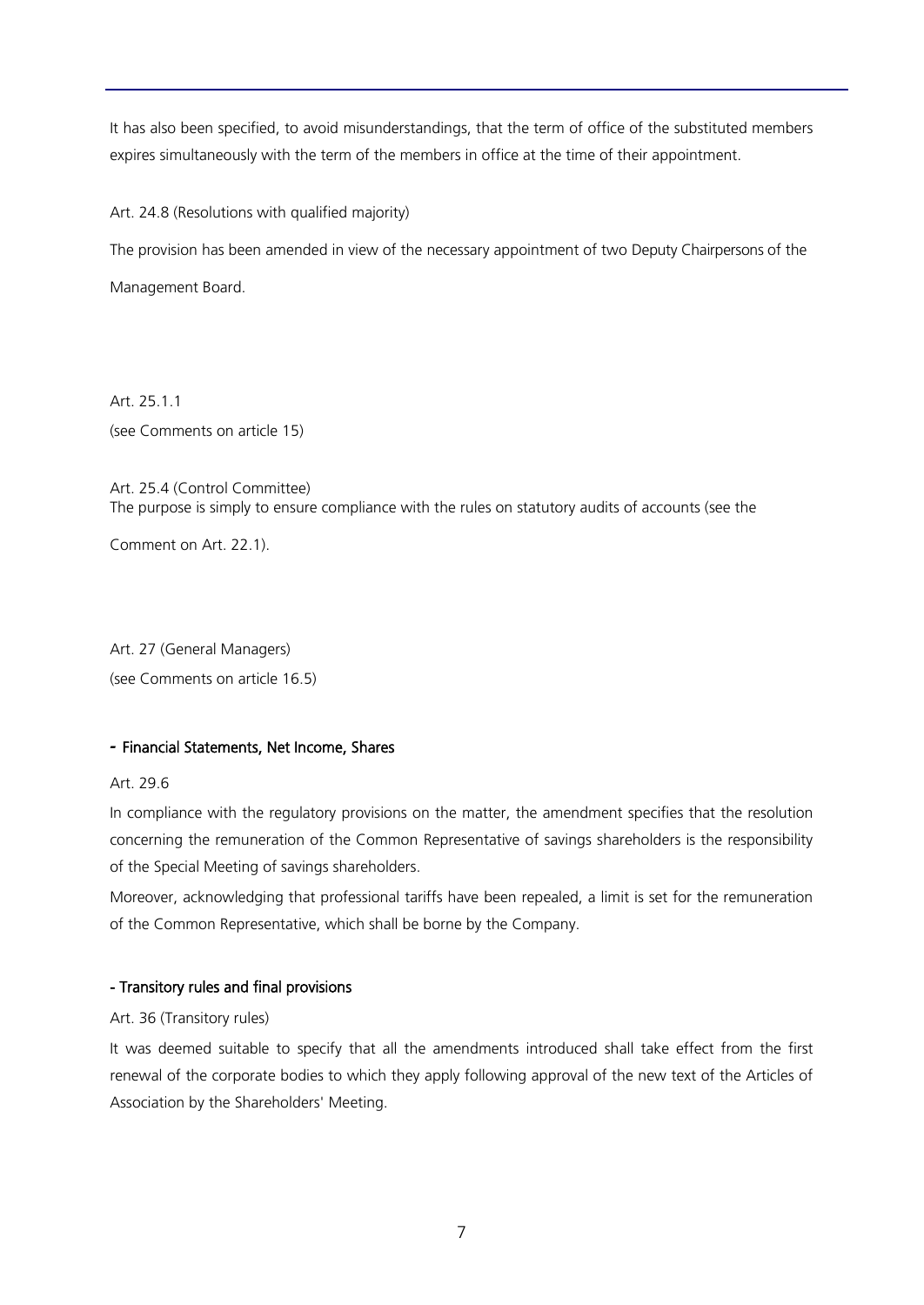Based on the above considerations, please find below a comparative table between current articles and the proposed changes.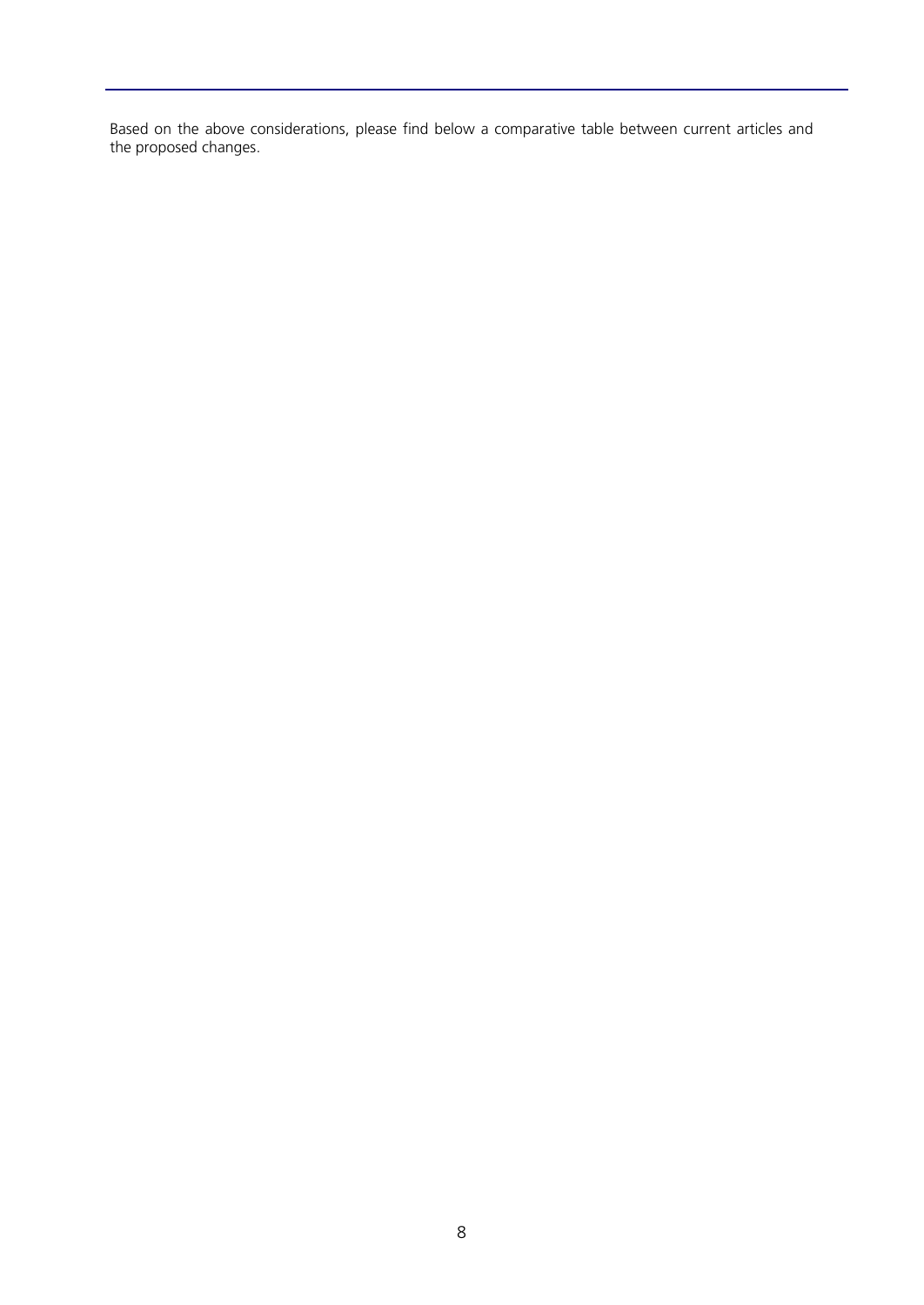# **INTESA MM SANPAOLO**



# **ARTICLES OF ASSOCIATION**

### **ARTICLES OF ASSOCIATION**

# **INTESA SANPAOLO S.p.A.**

Parent company of Banking Group Intesa Sanpaolo included in the national register of banking groups – Registered office Torino, Piazza San Carlo 156 – share capital 8,545,561,614.72 euro – registration number on the Torino company register and fiscal code 00799960158, vat number 10810700152 – member of the national interbank deposit guarantee fund and of the national guarantee fund, included in the national register of banks no. 5361

**Included in the Registered Office in Torino on 28th June 2011**

### **INTESA SANPAOLO S.p.A.**

Parent company of Banking Group Intesa Sanpaolo included in the national register of banking groups – Registered office Torino, Piazza San Carlo 156 – share capital 8,545,561,614.72 euro – registration number on the Torino company register and fiscal code 00799960158, vat number 10810700152 – member of the national interbank deposit guarantee fund and of the national guarantee fund, included in the national register of banks no. 5361

**Included in the Registered Office in Torino on 28th June 2011**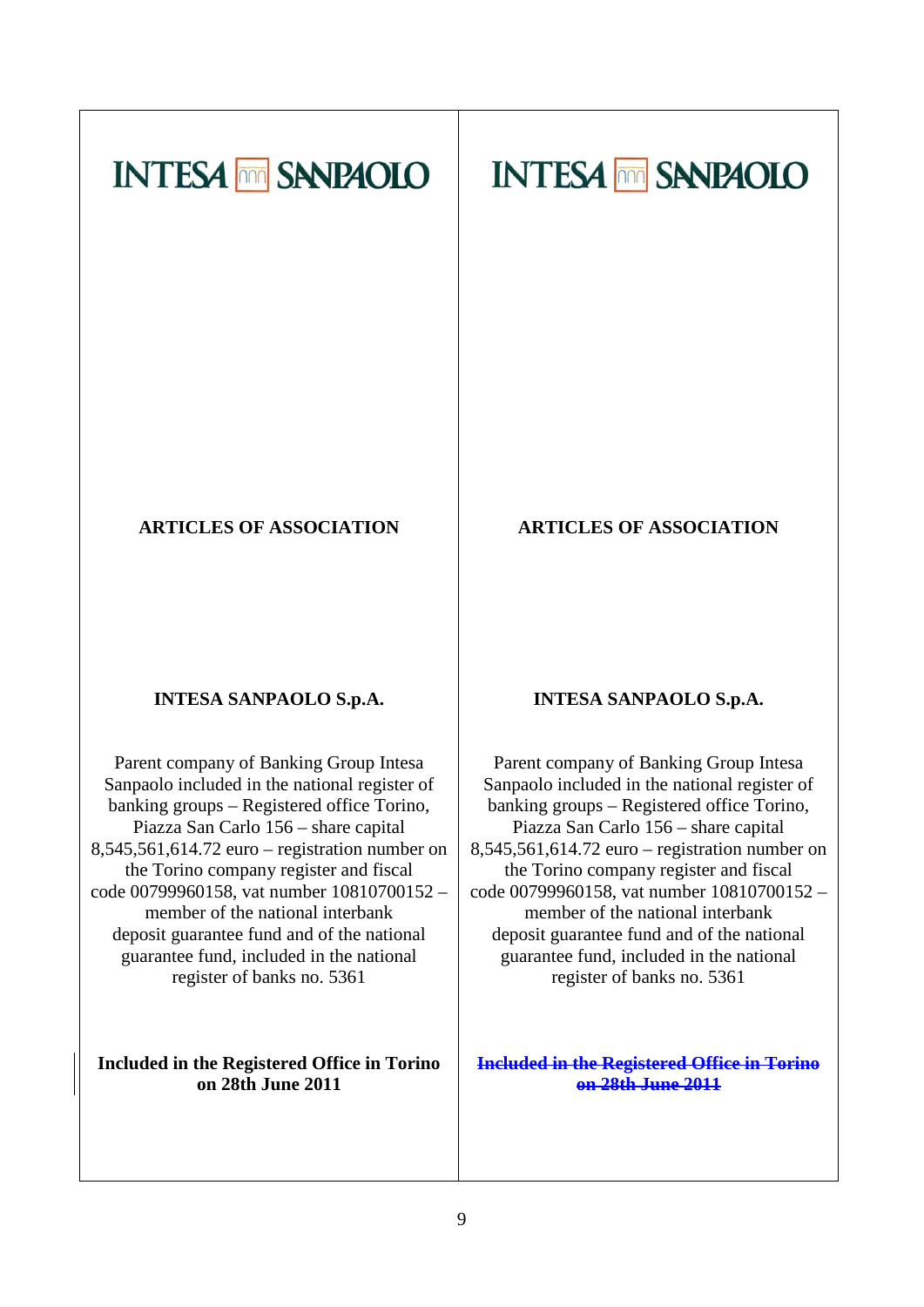### **ARTICLES OF ASSOCIATION**

### **TITLE I** CONSTITUTION, NAME, REGISTERED OFFICE AND DURATION OF THE **COMPANY**

#### **Article 1. Name.**

**1.1** - The Company is incorporated under the name "Intesa Sanpaolo S.p.A." without any restriction in the form of graphic presentation. In the use of brands and logos of the Company and the Group, the words that compose the name of the Company may be combined in a different manner. The Company can use, as brands and logos, names and/or brands used by itself and/or by the companies it has incorporated.

**1.2 -** The Company is a Bank according to the terms of Legislative Decree No. 385 dated 1st September 1993.

### **Article 2. Registered office.**

**2.1 -** The Company has its registered office in Turin and a secondary registered office in Milan. Central operations are divided between Milan and Turin, provided, however, that in any case "Administration, Financial statements,<br>Tax", "Internal Audit" and "General "Internal Audit" and "General Secretariat" shall be in Turin.

**2.2 -** Subject to the obtainment of authorisations provided for by laws and regulations applicable from time to time, the Company may both establish and wind up secondary registered offices, branches and representative offices in Italy and abroad.

### **Article 3. Duration.**

The duration of the Company shall be until 31st December 2100 and may be extended.

### **TITLE II CORPORATE PURPOSE**

### **ARTICLES OF ASSOCIATION**

### **TITLE I** CONSTITUTION, NAME, REGISTERED OFFICE AND DURATION OF THE **COMPANY**

### **Article 1. Name.**

**1.1 -** The Company is incorporated under the name "Intesa Sanpaolo S.p.A." without any restriction in the form of graphic presentation. In the use of brands and logos of the Company and the Group, the words that compose the name of the Company may be combined in a different manner. The Company can use, as brands and logos, names and/or brands used by itself and/or by the companies it has incorporated.

**1.2 -** The Company is a Bank according to the terms of Legislative Decree No. 385 dated 1st September 1993.

### **Article 2. Registered office.**

**2.1 -** The Company has its registered office in Turin and a secondary registered office in Milan. Central operations are divided between Milan and Turin, provided, however, that in any case "Administration, Financial statements,<br>Tax", "Internal Audit" and "General "Internal Audit" and "General Secretariat" shall be in Turin.

**2.2 -** Subject to the obtainment of authorisations provided for by laws and regulations applicable from time to time, the Company may both establish and wind up secondary registered offices, branches and representative offices in Italy and abroad.

# **Article 3. Duration.**

The duration of the Company shall be until 31st December 2100 and may be extended.

### **TITLE II CORPORATE PURPOSE**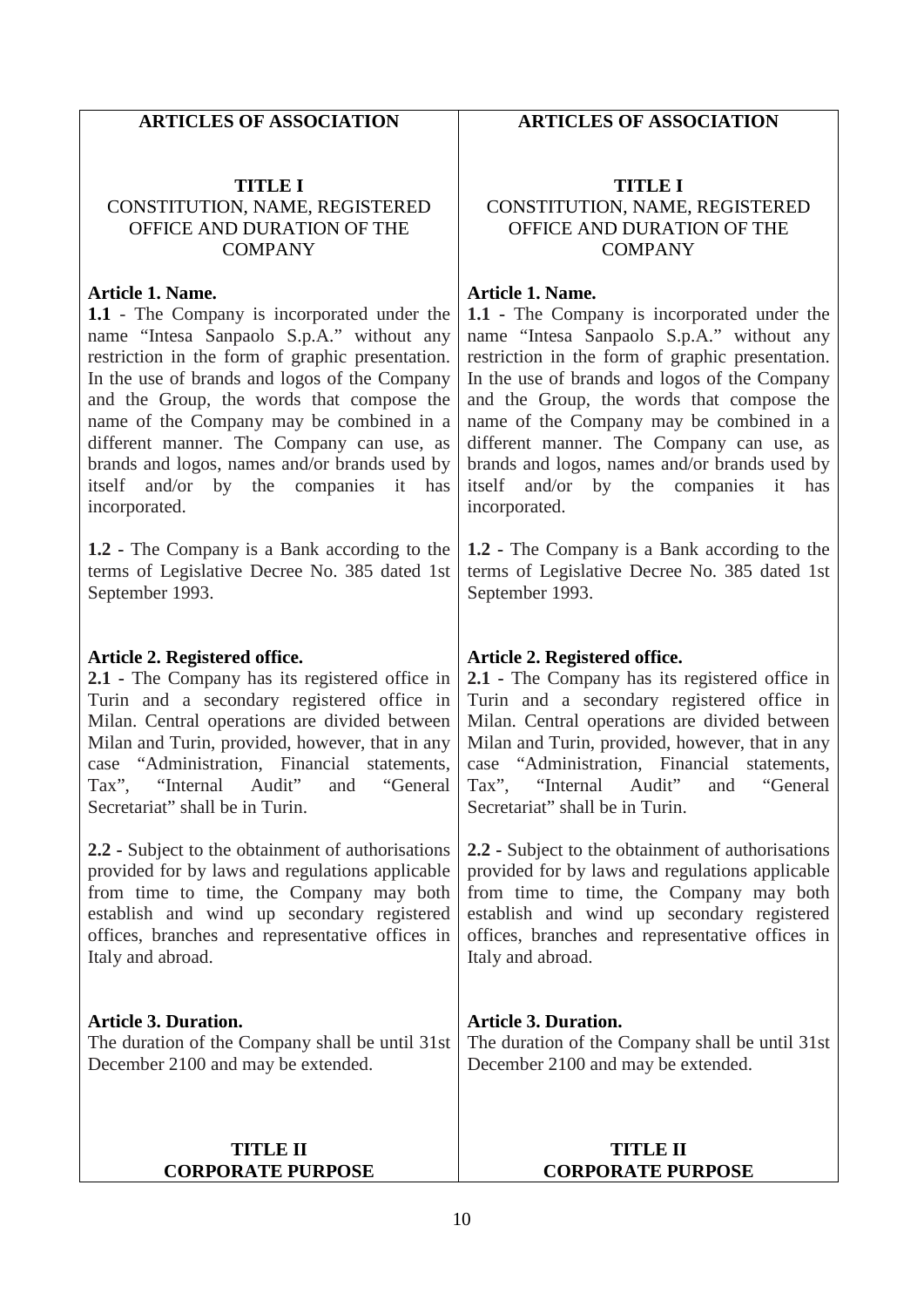### **Article 4. Corporate purpose.**

**4.1 -** The purpose of the Company is the deposit-taking and the carrying out of all forms of lending activities, both directly and through its subsidiaries. The Company may, in compliance with laws and regulations applicable from time to time and subject to the obtaining of the required authorisations, directly and also through its subsidiaries, provide all banking and financial services, including the establishment and management of open-end and closed-end pension schemes as well as carry out any other transactions that are instrumental for, or related to, the achievement of its corporate purpose.

**4.2 -** As Parent Company of "Intesa Sanpaolo" banking group, pursuant to Art. 61 of Legislative Decree No. 385 dated 1st September 1993, the Company issues, in connection with its management and coordination capacity, instructions to the companies of the Group, including with respect to the implementation of the instructions of the Supervisory Authorities in the interest of the Group's stability.

**4.3 -** The Company exercises the functions of Parent Company of the financial conglomerate, pursuant to Art. 3 of Legislative Decree No. 142 dated 30th May 2005.

### **TITLE III CAPITAL AND SHARES**

### **Article 5. Share capital.**

**5.1** - The Company's subscribed and paid-in share capital amounts to 8,545,561,614.72 euro, represented by 16,433,772,336 shares with a nominal value of 0.52 euro each, comprising 15,501,281,775 ordinary shares and 932,490,561 nonconvertible savings shares.

**5.2** - The Extraordinary Shareholders' Meeting held on 1st December 2006 resolved to increase the share capital by up to a maximum amount of 15,835,003.08 euro by issuing up to a maximum of 30,451,929 ordinary shares reserved to the

### **Article 4. Corporate purpose.**

**4.1 -** The purpose of the Company is the deposit-taking and the carrying out of all forms of lending activities, both directly and through its subsidiaries. The Company may, in compliance with laws and regulations applicable from time to time and subject to the obtaining of the required authorisations, directly and also through its subsidiaries, provide all banking and financial services, including the establishment and management of open-end and closed-end pension schemes as well as carry out any other transactions that are instrumental for, or related to, the achievement of its corporate purpose.

**4.2 -** As Parent Company of "Intesa Sanpaolo" banking group, pursuant to Art. 61 of Legislative Decree No. 385 dated 1st September 1993, the Company issues, in connection with its management and coordination capacity, instructions to the companies of the Group, including with respect to the implementation of the instructions of the Supervisory Authorities in the interest of the Group's stability.

**4.3 -** The Company exercises the functions of Parent Company of the financial conglomerate, pursuant to Art. 3 of Legislative Decree No. 142 dated 30th May 2005.

### **TITLE III CAPITAL AND SHARES**

### **Article 5. Share capital.**

5.1 - The Company's subscribed and paid-in share capital amounts to 8,545,561,614.72 euro, represented by 16,433,772,336 shares with a nominal value of 0.52 euro each, comprising 15,501.281,775 ordinary shares and 932,490,561 nonconvertible savings shares.

**5.2** - The Extraordinary Shareholders' Meeting held on 1st December 2006 resolved to increase the share capital by up to a maximum amount of 15,835,003.08 euro by issuing up to a maximum of 30,451,929 ordinary shares reserved to the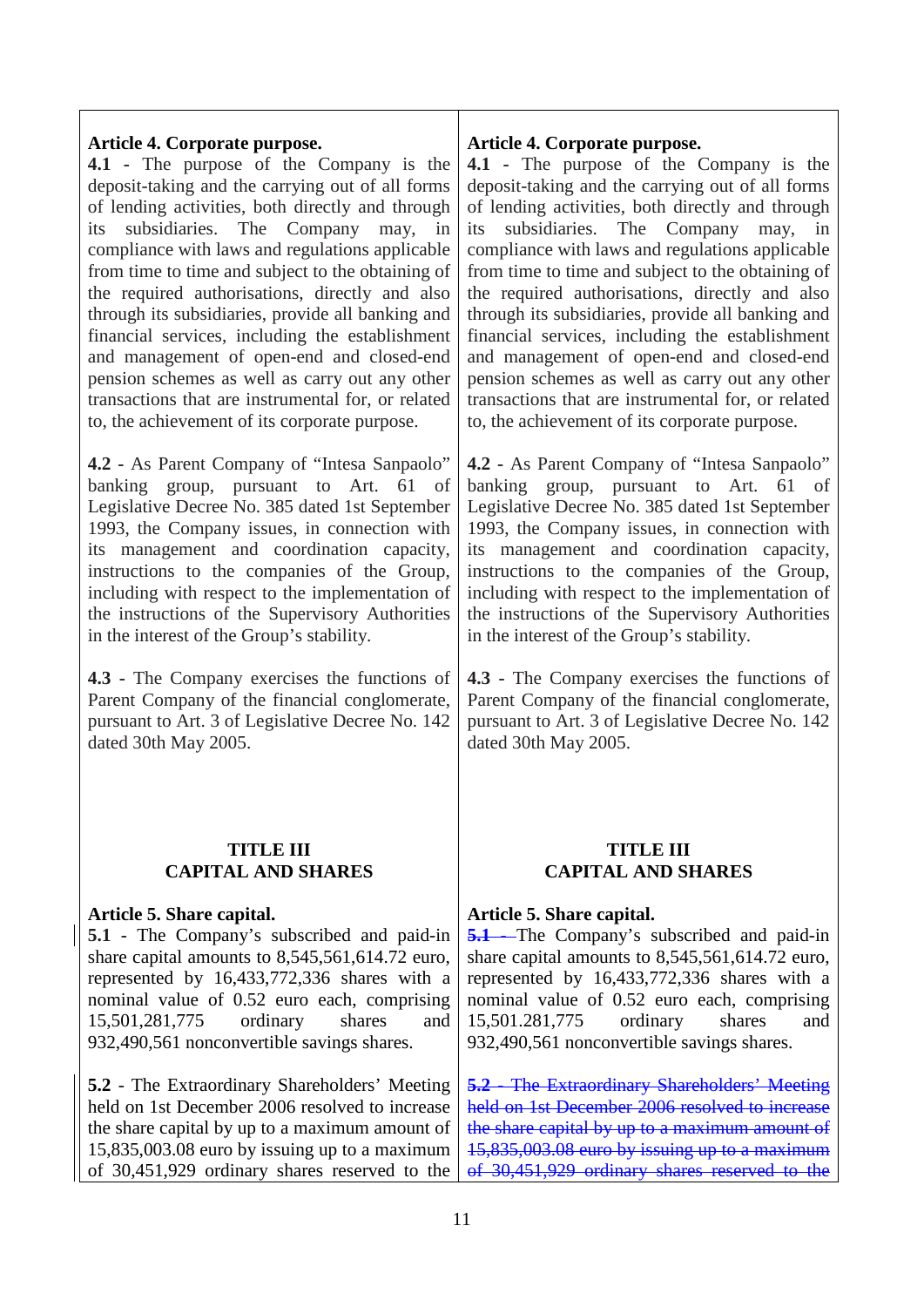employees of the merged company Sanpaolo IMI S.p.A. and its subsidiaries included in the stock option plans approved by the Board of Directors of Sanpaolo IMI S.p.A. on 17th December 2002 and on 14th November 2005.

### **Article 6. Shareholder domicile.**

The domicile of each Shareholder, for the purposes of their relations with the Company, is the address recorded in the Shareholders' Register.

### **TITLE IV SHAREHOLDERS' MEETING**

### **Article 7. Shareholders' Meeting.**

**7.1 -** The Shareholders' Meeting, called and established in accordance with the Articles of Association, is deemed to represent all Shareholders. Resolutions passed in accordance with the law and the Articles of Association, are binding on all Shareholders, irrespective of their attendance or agreement.

**7.2 -** The ordinary or extraordinary Shareholders' Meeting shall be governed by law.

**7.3 -** The Ordinary Shareholders' Meeting shall:

1) appoint, determine the number of, and revoke the members of the Supervisory Board, determine their remuneration as per article 23.13 and elect the Chairman and two Deputy Chairpersons, according to provisions of article 23 below;

2) resolve upon the responsibilities of the members of the Supervisory Board and, pursuant to articles 2393 and 2409-decies of the Italian Civil Code, also upon the responsibilities of the members of the Management Board, without prejudice to the concurrent competence of the Supervisory Board pursuant to article 25.1.1, letter c);

3) resolve upon the distribution of net income; 4) assign and revoke the engagement for the independent audit of accounts on motivated

employees of the merged company Sanpaolo IMI S.p.A. and its subsidiaries included in the stock option plans approved by the Board of Directors of Sanpaolo IMI S.p.A. on 17th December 2002 and on 14th November 2005.

### **Article 6. Shareholder domicile.**

The domicile of each Shareholder, for the purposes of their relations with the Company, is the address recorded in the Shareholders' Register.

### **TITLE IV SHAREHOLDERS' MEETING**

### **Article 7. Shareholders' Meeting.**

**7.1 -** The Shareholders' Meeting, called and established in accordance with the Articles of Association, is deemed to represent all Shareholders. Resolutions passed in accordance with the law and the Articles of Association, are binding on all Shareholders, irrespective of their attendance or agreement.

**7.2 -** The ordinary or extraordinary Shareholders' Meeting shall be governed by law.

**7.3 -** The Ordinary Shareholders' Meeting shall:

1) appoint, determine the number of, and revoke the members of the Supervisory Board, determine their remuneration as per article 23.13 and elect the Chairman and two Deputy Chairpersons, according to provisions of article 23 below;

2) resolve upon the responsibilities of the members of the Supervisory Board and, pursuant to articles 2393 and 2409-decies of the Italian Civil Code, also upon the responsibilities of the members of the Management Board, without prejudice to the concurrent competence of the Supervisory Board pursuant to article 25.1.1, letter c);

3) resolve upon the distribution of net income; 4) assign and revoke the engagement for the statutoryindependent audit of accounts on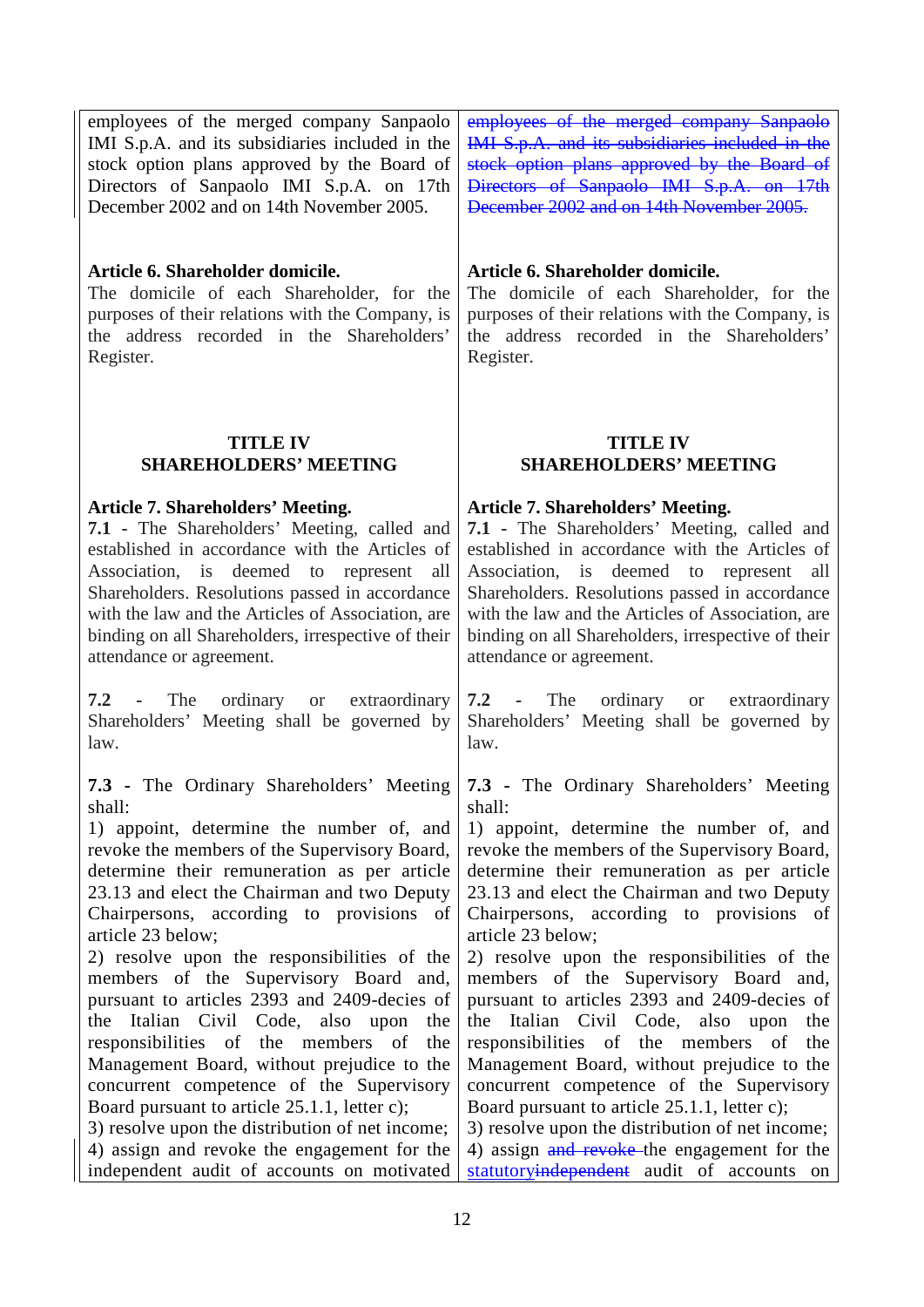| proposal of the Supervisory Board;                                                         | motivated proposal of the Supervisory Board                                                |
|--------------------------------------------------------------------------------------------|--------------------------------------------------------------------------------------------|
| 5) approve the financial statements in case                                                | and, once the opinion of the Supervisory                                                   |
| they are not approved by the Supervisory                                                   | Board has been required, revoke<br>the                                                     |
| Board;                                                                                     | engagement granted, where necessary;                                                       |
| 6) approve the remuneration policies for                                                   | 5) approve the financial statements in case                                                |
| Management Board Members and share-based                                                   | they are not approved by the Supervisory                                                   |
| plans, in keeping with the provisions of law                                               | Board;                                                                                     |
| and regulations in force;                                                                  | 6) approve the remuneration policies for                                                   |
| 7) resolve upon the other matters assigned to                                              | Management Board Members and share-based                                                   |
| it by the regulations in force or by the Articles                                          | plans, in keeping with in accordance with the                                              |
| of Association.                                                                            | provisions of law and regulations in force;                                                |
|                                                                                            | 7) resolve upon the other matters assigned to                                              |
|                                                                                            | it by the regulations in force or by the Articles<br>of Association.                       |
|                                                                                            |                                                                                            |
| <b>7.4 - The Extraordinary Shareholders' Meeting</b>                                       | <b>7.4 - The Extraordinary Shareholders' Meeting</b>                                       |
| shall resolve upon the amendments of the                                                   | shall resolve upon the amendments of the                                                   |
| Articles of Association, on the appointment,                                               | Articles of Association, on the appointment,                                               |
| revocation, substitution and powers of                                                     | revocation, substitution and powers of                                                     |
| liquidators and on any other matter assigned to                                            | liquidators and on any other matter assigned to                                            |
| it by law.                                                                                 | it by law.                                                                                 |
| <b>Article 8. Convocation.</b>                                                             | <b>Article 8. Convocation.</b>                                                             |
| <b>8.1 - The Shareholders' Meeting is called by the</b>                                    | <b>8.1 - The Shareholders' Meeting is called by the</b>                                    |
| Management Board whenever it is deemed                                                     | Management Board whenever it is deemed                                                     |
| appropriate or, according to the provisions of                                             | appropriate or, according to the provisions of                                             |
| article 2367 of the Italian Civil Code, upon                                               | article 2367 of the Italian Civil Code, upon                                               |
| request by Shareholders representing at least                                              | request by Shareholders representing at least                                              |
| one twentieth of share capital.                                                            | one twentieth of share capital.                                                            |
| The Ordinary Shareholders' Meeting must be<br>called at least once a year, no later than a | The Ordinary Shareholders' Meeting must be<br>called at least once a year, no later than a |
| hundred and twenty days after the end of the                                               | hundred and twenty days after the end of the                                               |
| financial year. Whenever a shareholders'                                                   | financial year. Whenever a shareholders'                                                   |
| meeting is required by law, the Shareholders'                                              | meeting is required by law, the Shareholders'                                              |
| Meeting may be called no later than a hundred                                              | Meeting may be called no later than a hundred                                              |
| and eighty days after the end of the financial                                             | and eighty days after the end of the financial                                             |
| year. In this case the Management Board shall                                              | year. In this case the Management Board shall                                              |
| describe the reasons of such postponement in                                               | describe the reasons of such postponement in                                               |
| the report required by article 2428 of the Italian                                         | the report required by article 2428 of the Italian                                         |
| Civil Code.                                                                                | Civil Code.                                                                                |
| 8.2 - Without prejudice to other provisions of                                             | 8.2 - Without prejudice to other provisions of                                             |
| law setting forth the powers to convene, a                                                 | law setting forth the powers to convene, a                                                 |
| Shareholders' Meeting can also be called by the                                            | Shareholders' Meeting can also be called by the                                            |
| Supervisory Board or by at least two of its                                                | Supervisory Board or by at least two of its                                                |
| members, pursuant to article 151-bis<br>of                                                 | members, pursuant to article 151-bis<br>of                                                 |
| Legislative Decree No. 58 dated 24th February                                              | Legislative Decree No. 58 dated 24th February                                              |
| 1998.                                                                                      | 1998.                                                                                      |
| <b>8.3.</b> The Shareholders' Meeting is called at the                                     | <b>8.3.</b> The Shareholders' Meeting is called at the                                     |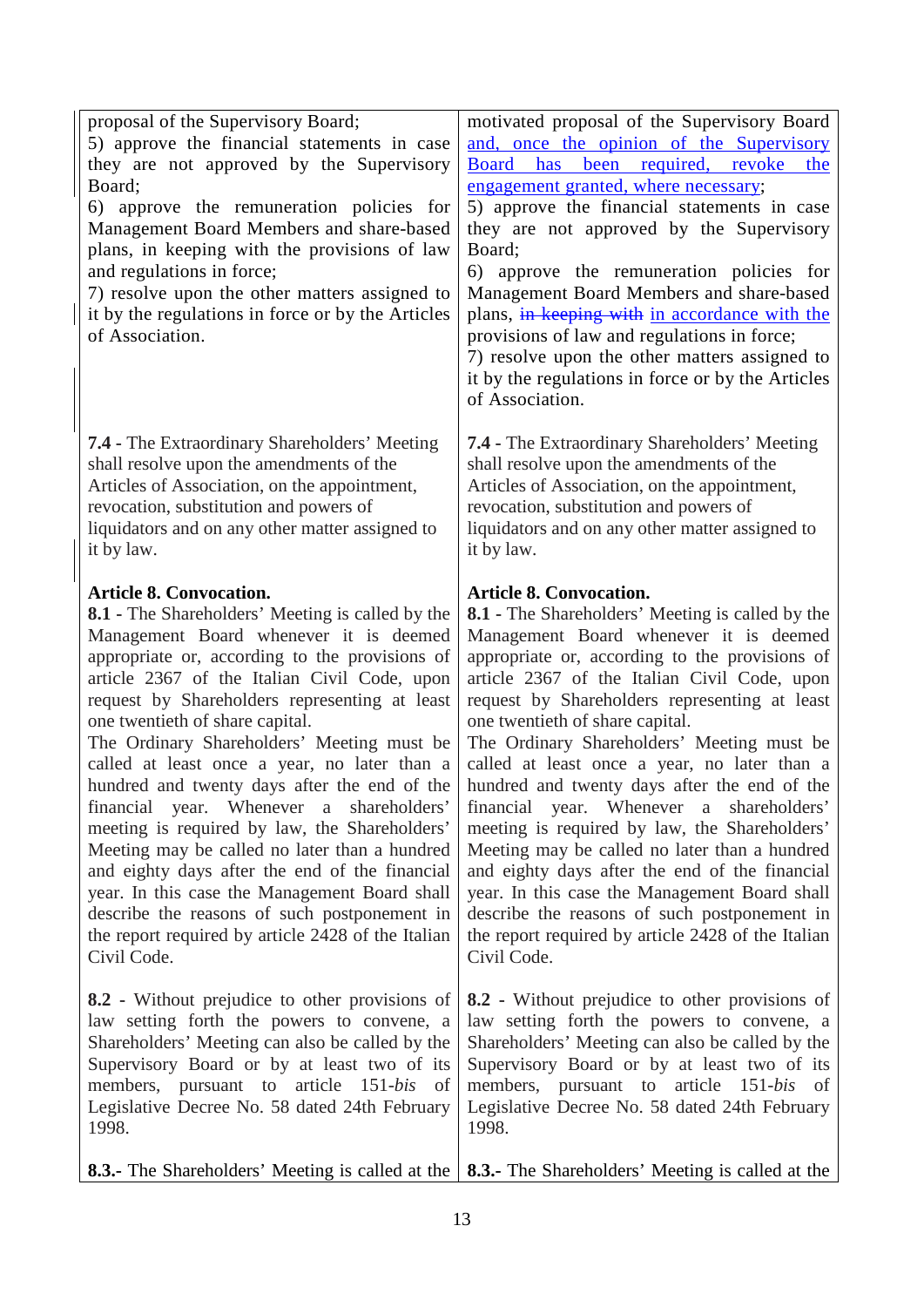registered office of the Company or in another location in the municipality where the Company has its registered office by notice stating the information required by the law.

Such notice shall be published within the terms provided for by the law on the Company's website, in line with the other terms provided by the regulatory provisions.

**8.4 -** The convocation notice may also provide for Shareholders' Meetings to be convened on second call and, limited to Extraordinary Shareholders' Meetings, also on third call.

The Management Board may decide that the Ordinary or Extraordinary Shareholders' Meetings be held in a single meeting, thereby excluding further calls and applying the majorities required by applicable legislation. This decision is disclosed in the convocation notice.

**8.5 -** Shareholders who, separately or jointly, represent at least one fortieth of the share capital may request, within the terms and scope and in the manner provided for by law, additions to the agenda of the meeting, specifying in their request the additional items they propose. Notices with respect to the additions to the agenda as a result of such requests shall be given in the forms required for the publication of the convocation notice.

### **Article 9. Right to attend and vote in the Shareholders' Meeting.**

**9.1 -** Persons with the right to vote may attend the Shareholders' Meeting provided a notice by the authorised intermediary certifying their voting right is given to the Company within the time limits provided by law.

**9.2 -** Each ordinary share confers the right to cast one vote.

**9.3 -** Persons having voting rights may be represented by proxy subject to restrictions established by law. The proxy may be notified electronically, using the designated section of the Company's website, or by e-mail, following the instructions provided in the meeting notice.

registered office of the Company or in another location in the municipality where the Company has its registered office by notice stating the information required by the law.

Such notice shall be published within the terms provided for by the law on the Company's website, in line with the other terms provided by the regulatory provisions.

**8.4 -** The convocation notice may also provide for Shareholders' Meetings to be convened on second call and, limited to Extraordinary Shareholders' Meetings, also on third call.

The Management Board may decide that the Ordinary or Extraordinary Shareholders' Meetings be held in a single meeting, thereby excluding further calls and applying the majorities required by applicable legislation. This decision is disclosed in the convocation notice.

**8.5 -** Shareholders who, separately or jointly, represent at least one fortieth of the share capital may request, within the terms and scope and in the manner provided for by law, additions to the agenda of the meeting, specifying in their request the additional items they propose. Notices with respect to the additions to the agenda as a result of such requests shall be given in the forms required for the publication of the convocation notice.

### **Article 9. Right to attend and vote in the Shareholders' Meeting.**

**9.1 -** Persons with the right to vote may attend the Shareholders' Meeting provided a notice by the authorised intermediary certifying their voting right is given to the Company within the time limits provided by law.

**9.2 -** Each ordinary share confers the right to cast one vote.

**9.3 -** Persons having voting rights may be represented by proxy subject to restrictions established by law. The proxy may be notified electronically, using the designated section of the Company's website, or by e-mail, following the instructions provided in the meeting notice.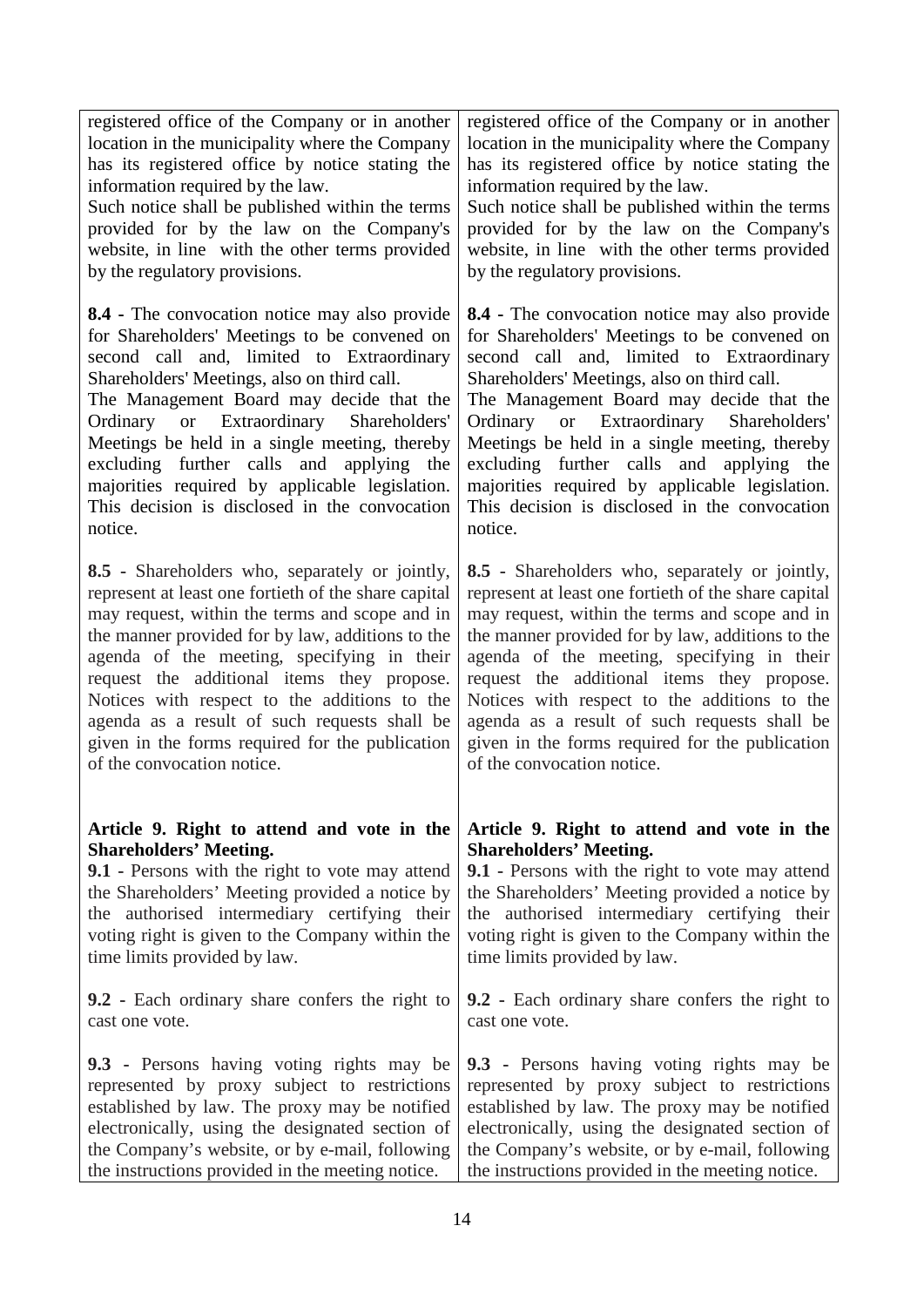**9.4. –** For each Meeting, the Company appoints, disclosing it in the convocation notice, one or more parties on whom holders of voting rights can confer a proxy with instructions to vote on all or some of the items on the agenda, in accordance with the terms of applicable regulatory provisions. The proxy is valid only to the extent of the proposals on which instructions to vote have been conferred.

### **Article 10. Chair and conduct of the Meeting. Secretary.**

**10.1 -** The Shareholders' Meeting is chaired by the Chairman of the Supervisory Board or, in case of his/her absence or impediment, by the longest-serving Deputy Chairperson of the Supervisory Board, intended as the Deputy Chairperson with the longest uninterrupted service or, in the case of equal term of service by the eldest Deputy Chairperson, or in the case of his/her absence or impediment, by the other Deputy Chairperson. If all of the above are absent or impeded, the Shareholders' Meeting is chaired by the Chairman of the Management Board or, in case of his/her absence or impediment, by the longest-serving Deputy Chairperson of the Management Board as described above or, in case of his/her absence or impediment, by the other Deputy Chairperson, if appointed; if also the latter is absent or impeded, the Shareholders' Meeting shall be chaired by another person designated by the Shareholders attending the meeting.

**10.2 -** The Chairman of the Shareholders' Meeting shall verify that the meeting has been validly convened and shall ascertain the entitled persons' right to attend the meeting and vote. The Chairman of the Shareholders' Meeting shall further verify the validity of the proxy, shall preside over the discussions, and shall determine the voting procedures and announce the relevant results.

**10.3 -** The Chairman shall be assisted by a Secretary, being the Secretary of the Management Board or, in case of his/her absence or impediment, the person appointed by the Shareholders attending the Meeting if the

**9.4. –** For each Meeting, the Company appoints, disclosing it in the convocation notice, one or more parties on whom holders of voting rights can confer a proxy with instructions to vote on all or some of the items on the agenda, in accordance with the terms of applicable regulatory provisions. The proxy is valid only to the extent of the proposals on which instructions to vote have been conferred.

### **Article 10. Chair and conduct of the Meeting. Secretary.**

**10.1 -** The Shareholders' Meeting is chaired by the Chairman of the Supervisory Board or, in case of his/her absence or impediment, by the longest-serving Deputy Chairperson of the Supervisory Board, intended as the Deputy Chairperson with the longest uninterrupted service or, in the case of equal term of service by the eldest Deputy Chairperson, or in the case of his/her absence or impediment, by the other Deputy Chairperson. If all of the above are absent or impeded, the Shareholders' Meeting is chaired by the Chairman of the Management Board or, in case of his/her absence or impediment, by the longest-serving Deputy Chairperson of the Management Board as described above or, in case of his/her absence or impediment, by the other Deputy Chairperson, if appointed; if also the latter is absent or impeded, the Shareholders' Meeting shall be chaired by another person designated by the Shareholders attending the meeting.

**10.2 -** The Chairman of the Shareholders' Meeting shall verify that the meeting has been validly convened and shall ascertain the entitled persons' right to attend the meeting and vote. The Chairman of the Shareholders' Meeting shall further verify the validity of the proxy, shall preside over the discussions, and shall determine the voting procedures and announce the relevant results.

**10.3 -** The Chairman shall be assisted by a Secretary, being the Secretary of the Management Board or, in case of his/her absence or impediment, the person appointed by the Shareholders attending the Meeting if the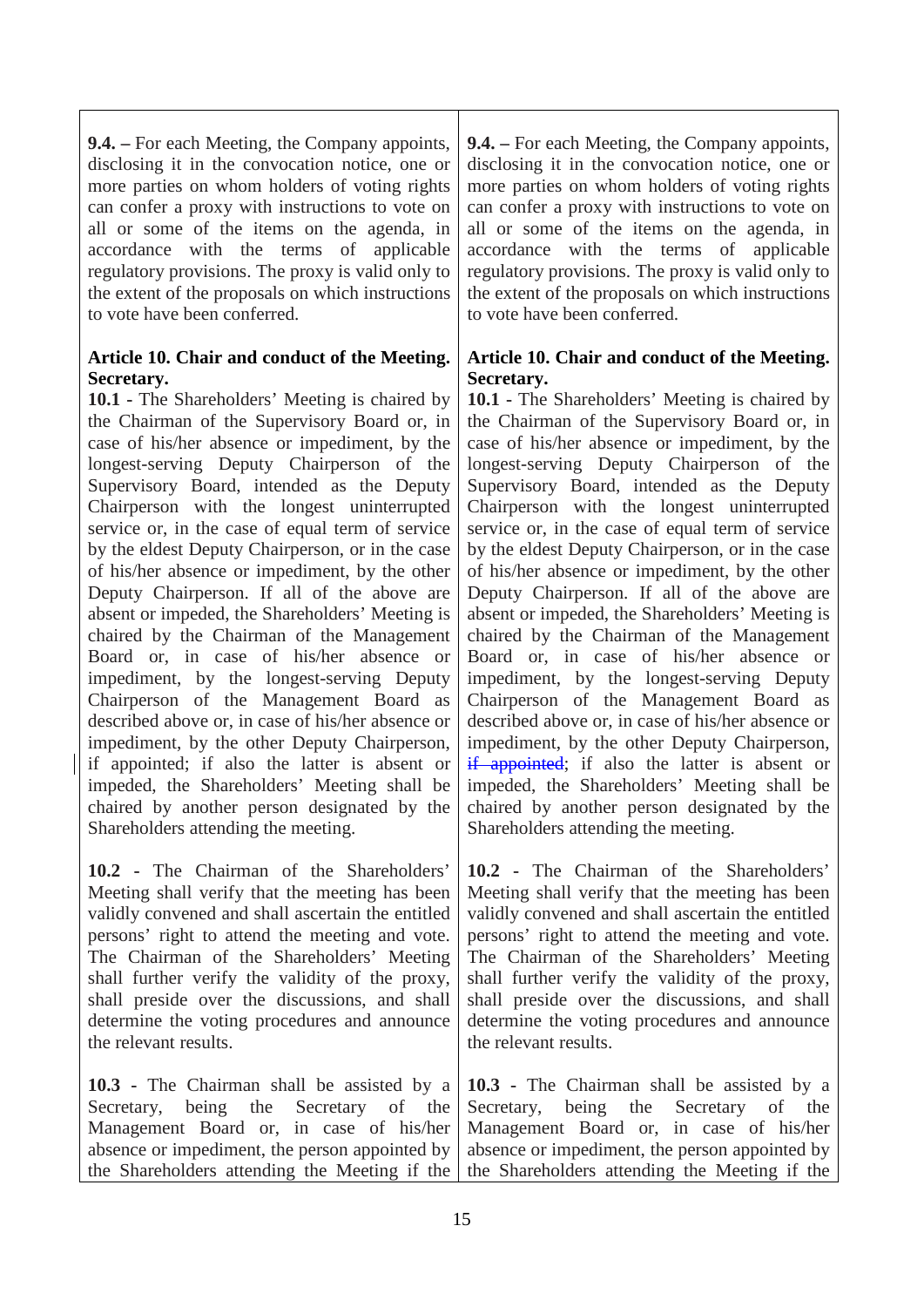| public. The Chairman may also appoint, as the<br>case may be, specific individuals chosen among<br>the persons attending the Meeting. | minutes do not have to be drafted by a notary<br>public. The Chairman may also appoint, as the<br>case may be, specific individuals chosen among<br>the persons attending the Meeting. |
|---------------------------------------------------------------------------------------------------------------------------------------|----------------------------------------------------------------------------------------------------------------------------------------------------------------------------------------|
| 10.4 - If the debate concerning matters on the                                                                                        | 10.4 - If the debate concerning matters on the                                                                                                                                         |
| agenda of the meeting is not terminated on the                                                                                        | agenda of the meeting is not terminated on the                                                                                                                                         |
| day of the meeting, the Shareholders' Meeting                                                                                         | day of the meeting, the Shareholders' Meeting                                                                                                                                          |
| may continue on the following business day.                                                                                           | may continue on the following business day.                                                                                                                                            |
| <b>Article 11. Validity of resolutions.</b>                                                                                           | <b>Article 11. Validity of resolutions.</b>                                                                                                                                            |
| The validity of the Shareholders' Meeting and                                                                                         | The validity of the Shareholders' Meeting and                                                                                                                                          |
| the validity of the resolutions taken shall be                                                                                        | the validity of the resolutions taken shall be                                                                                                                                         |
| governed by the law and regulations, except as                                                                                        | governed by the law and regulations, except as                                                                                                                                         |
| otherwise provided in article 23 for the                                                                                              | otherwise provided in article 23 for the                                                                                                                                               |
| appointment of the Supervisory Board. For the                                                                                         | appointment of the Supervisory Board. For the                                                                                                                                          |
| sole purposes of implementing resolutions, that                                                                                       | sole purposes of implementing resolutions, that                                                                                                                                        |
| stated by the current regulations governing                                                                                           | stated by the current regulations governing                                                                                                                                            |
| transactions with related parties, as defined in                                                                                      | transactions with related parties, as defined in                                                                                                                                       |
| the Company's procedures, remains valid, in                                                                                           | the Company's procedures, remains valid, in                                                                                                                                            |
| line with regulatory provisions.                                                                                                      | line with regulatory provisions.                                                                                                                                                       |
| <b>TITLE V</b>                                                                                                                        | <b>TITLE V</b>                                                                                                                                                                         |
| <b>CORPORATE GOVERNANCE SYSTEM</b>                                                                                                    | <b>CORPORATE GOVERNANCE SYSTEM</b>                                                                                                                                                     |
| Article 12. Corporate governance system.                                                                                              | Article 12. Corporate governance system.                                                                                                                                               |
| The Company adopts the dual management and                                                                                            | The Company adopts the dual management and                                                                                                                                             |
| control system pursuant to articles 2409-octies                                                                                       | control system pursuant to articles 2409-octies                                                                                                                                        |
| and following of the Italian Civil Code.                                                                                              | and following of the Italian Civil Code.                                                                                                                                               |
| <b>SECTION ONE — MANAGEMENT BOARD</b>                                                                                                 | SECTION ONE — MANAGEMENT BOARD                                                                                                                                                         |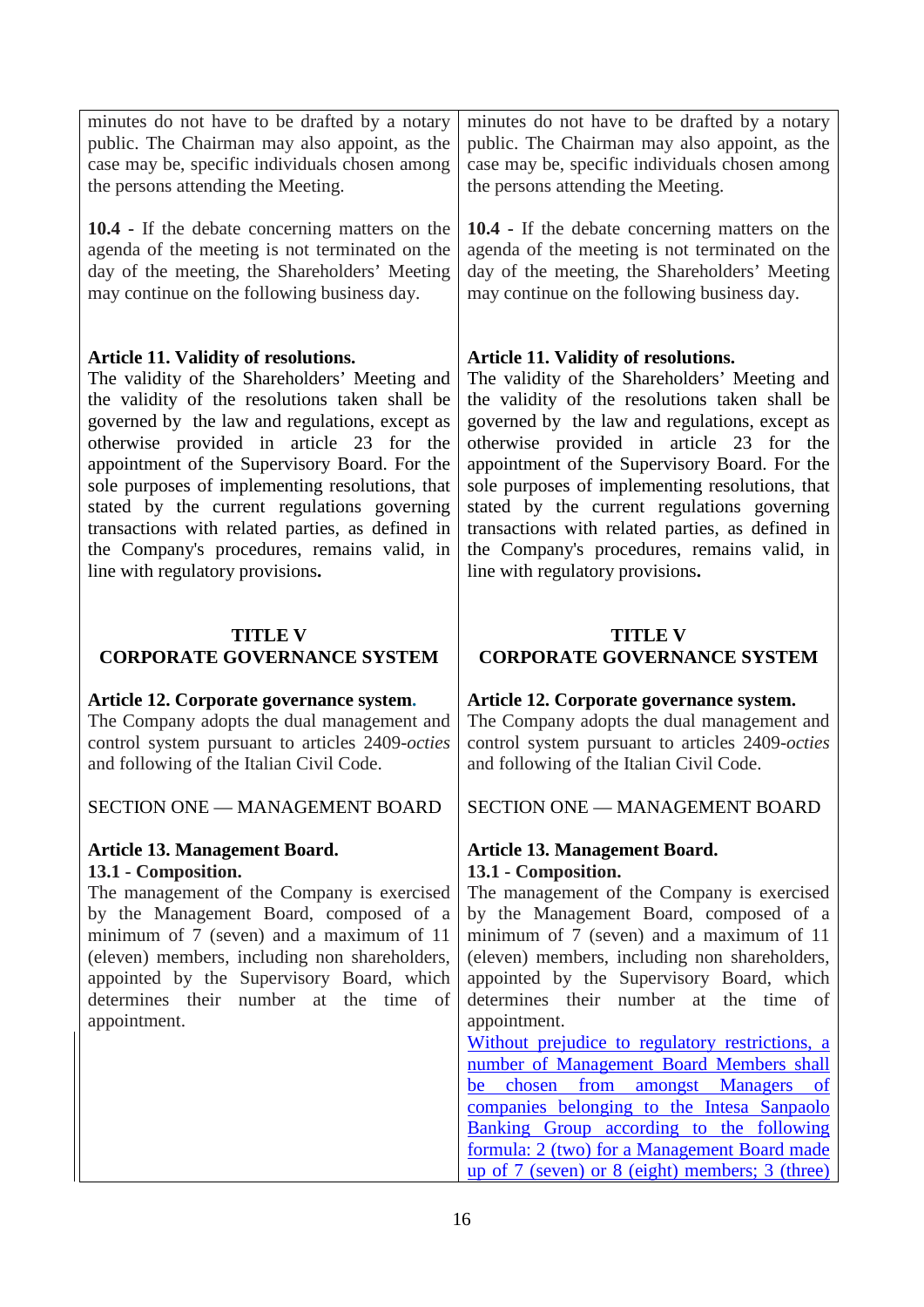**13.2 - Requirements and incompatibilities.**

Individuals who are either ineligible or disqualified from office pursuant to article 2382 of the Italian Civil Code may not be appointed as members of the Management Board. The same limitations apply to individuals who do not meet the integrity, professional and independence requirements required by applicable law and regulations. At least one of the members of the Management Board must meet the independence requirements provided for by article 148, paragraph 3, of Legislative Decree No. 58 dated 24th February 1998.

Save for a specific approval *ad personam* by the Supervisory Board with the favourable vote of the majority plus two of its members and after the favourable and unanimous opinion of the Nomination Committee, individuals may not be appointed as members of the Management Board and, if they are appointed, they shall be disqualified from office, who are or become members of management, direction or control bodies or employees of competitor groups, or other banks or parent companies or subsidiaries of banks, except for industry associations or companies belonging to the Group or in which the Company owns shares.

Individuals who have exceeded the limit of four offices in the management, direction or control of other listed companies or parent companies or subsidiaries of listed companies (up to a

for a Management Board made up of 9 (nine) or 10 (ten) members; 4 (four) for a Management Board made up of 11 (eleven) members.

The number of Managers determined above shall not include the Member indicated as Managing Director pursuant to Article 25.1.1, letter d), of the Articles of Association, if he/she is a Manager, at the time of appointment, or is subsequently appointed Manager, of a company belonging to the Intesa Sanpaolo Banking Group.

To the gender with numerically lower representation shall be reserved, at a minimum, the number of members established by the current law with regard to gender balance in the structure of the administrative and control bodies of listed companies in regulated markets.

# **13.2 - Requirements and incompatibilities.**

Individuals who are either ineligible or disqualified from office pursuant to article 2382 of the Italian Civil Code may not be appointed as members of the Management Board. The same limitations apply to individuals who do not meet the integrity, professional and independence requirements required by applicable law and regulations. At least one of the members of the Management Board must meet the independence requirements provided for by article 148, paragraph 3, of Legislative Decree No. 58 dated 24th February 1998.

Save for a specific approval *ad personam* by the Supervisory Board with the favourable vote of the majority plus two of its members and after the favourable and unanimous opinion of the Nomination Committee, individuals may not be appointed as members of the Management Board and, if they are appointed, they shall be disqualified from office, who are or become members of management, direction or control bodies or employees of competitor groups, or other banks or parent companies or subsidiaries of banks, except for industry associations or companies belonging to the Group or in which the Company owns shares.

Individuals who have exceeded the limit of four offices in the management, direction or control of other listed companies or parent companies or subsidiaries of listed companies (up to a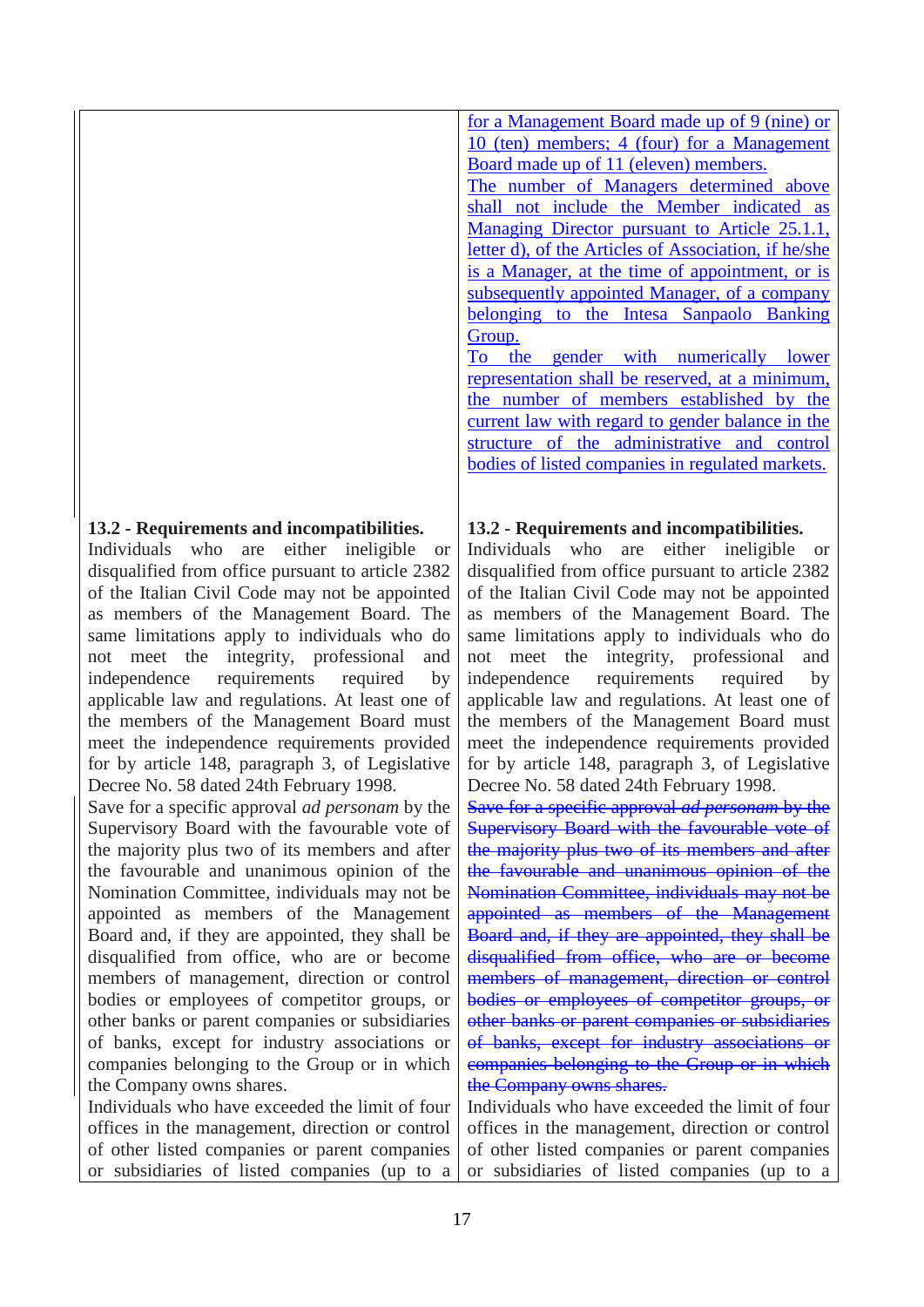maximum of four offices within one group shall be considered as one office; if such limit is exceeded, they shall be considered as two offices) may not be appointed as members of the Management Board and, if they are appointed, they shall be disqualified from office. The foregoing shall be without prejudice to the provisions of applicable laws and regulations relating to ineligibility and disqualification from office, as well as the limits to the number of offices held, where more restrictive.

Members of the Supervisory Board may not be appointed as members of the Management Board for the entire term of their office.

### **13.3 - Duration.**

The Management Board members shall remain in office for a maximum period of three financial years determined by the Supervisory Board and may be re-appointed. Their term of office shall expire, without prejudice to the provisions of article 13.8, on the date of the meeting of the Supervisory Board called to approve the financial statements relating to the last year of their office.

### **13.4 - Integration.**

In the event that the number of members of the Management Board is lower than the maximum number, the Supervisory Board may at any time increase such number. The term of office of the newly appointed members expires together with the term of the members on office at the time of their appointment.

# **13.5 - Substitutions.**

If one or more members of the Management Board leaves service, the Supervisory Board shall substitute them without delay. The term of office of the newly appointed members expires simultaneously with the term of the members in office at the time of their appointment.

# **13.6 - Revocation.**

maximum of four offices within one group shall be considered as one office; if such limit is exceeded, they shall be considered as two offices) may not be appointed as members of the Management Board and, if they are appointed, they shall be disqualified from office. The foregoing shall be without prejudice to the provisions of applicable laws and regulations relating to ineligibility and to disqualification from office, as well as the limits to the number of offices held, where more restrictive.

Members of the Supervisory Board may not be appointed as members of the Management Board for the entire term of their office.

# **13.3 - Duration.**

The Management Board members shall remain in office for a maximum period of three financial years determined by the Supervisory Board and may be re-appointed. Their term of office shall expire, without prejudice to the provisions of article 13.8, on the date of the meeting of the Supervisory Board called to approve the financial statements relating to the last year of their office.

# **13.4 - Integration.**

In the event that the number of members of the Management Board is lower than the maximum number, the Supervisory Board may at any time increase such number, in compliance with the provisions of article 13.1. The term of office of the newly appointed members expires together with the term of the members on office at the time of their appointment.

# **13.5 - Substitutions.**

If one or more members of the Management Board leaves service, the Supervisory Board shall substitute them without delay, in compliance with the provisions of articles 13.1 and 13.2. The term of office of the newly appointed members expires simultaneously with the term of the members in office at the time of their appointment.

# **13.6 - Revocation.**

| The members of the Management Board may be The members of the Management Board may be |                                                                                             |
|---------------------------------------------------------------------------------------|---------------------------------------------------------------------------------------------|
|                                                                                       | revoked by the Supervisory Board at any time, revoked by the Supervisory Board at any time, |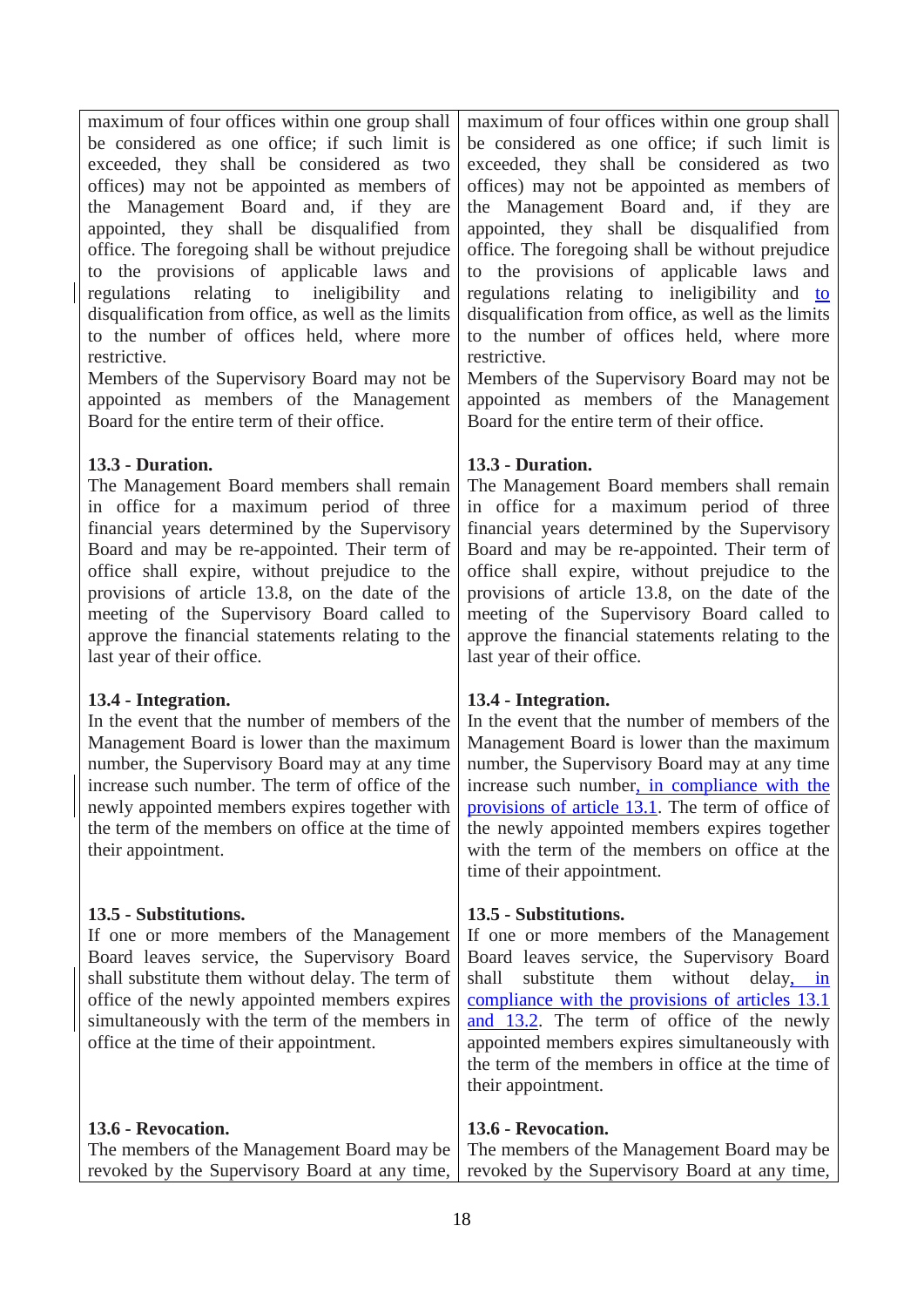| without     | prejudice to their right to be               |  |  |                | without prejudice to their right                   |       |     | to          | be |
|-------------|----------------------------------------------|--|--|----------------|----------------------------------------------------|-------|-----|-------------|----|
|             | indemnified if the revocation occurs without |  |  |                | indemnified if the revocation occurs without       |       |     |             |    |
| just cause. |                                              |  |  | just cause.    |                                                    |       |     |             |    |
|             |                                              |  |  |                | With regard to the members of the Management       |       |     |             |    |
|             |                                              |  |  |                | Board chosen from Managers of the Intesa           |       |     |             |    |
|             |                                              |  |  |                | Sanpaolo Banking Group, loss of management         |       |     |             |    |
|             |                                              |  |  |                | positions or functions held at the time of the     |       |     |             |    |
|             |                                              |  |  |                | appointment, for any reason, shall constitute just |       |     |             |    |
|             |                                              |  |  |                | cause for revocation, unless the Supervisory       |       |     |             |    |
|             |                                              |  |  | <b>Board</b>   | deems that                                         | there | are | exceptional |    |
|             |                                              |  |  |                | circumstances due to which the position should     |       |     |             |    |
|             |                                              |  |  | be maintained. |                                                    |       |     |             |    |
|             |                                              |  |  |                |                                                    |       |     |             |    |
|             |                                              |  |  |                |                                                    |       |     |             |    |

### **13.7 - Simul stabunt simul cadent.**

If, for whatever reason, the majority of the members originally appointed by the Supervisory Board leave service, the entire Management Board must be considered replaced from the date on which the newly appointed members take service. The term of office of the newly appointed members shall expire on the date on which the office of the replaced Management Board would have expired.

### **13.8 - Termination.**

The termination of the Management Board due to the expiry of the term of office shall become effective starting from the date of its appointment by the Supervisory Board. In the event of the resignation of part of the members of the Management Board, the provisions of article 2385 of the Italian Civil Code shall apply.

### **13.9 - Appointment of the Chairman and Deputy Chairpersons of the Management Board. Secretary.**

The Supervisory Board, on the basis of the proposal submitted by the Nomination Committee provided for by article 25.5 below, shall appoint the Chairman and one or two Deputy Chairpersons of the Management Board.

### **13.7 - Simul stabunt simul cadent.**

If, for whatever reason, the majority of the members originally appointed by the Supervisory Board leave service, the entire Management Board must be considered replaced from the date on which the newly appointed members take service. The term of office of the newly appointed members shall expire on the date on which the office of the replaced Management Board would have expired.

### **13.8 - Termination.**

The termination of the Management Board due to the expiry of the term of office shall become effective starting from the date of its appointment by the Supervisory Board. In the event of the resignation of part of the members of the Management Board, the provisions of article 2385 of the Italian Civil Code shall apply.

### **13.9 - Appointment of the Chairman and Deputy Chairpersons of the Management Board. Secretary.**

The Supervisory Board, on the basis of the proposal submitted by the Nomination Committee provided for by article 25.5 below, shall appoint the Chairman of the Management Board and one or two executive Deputy Chairpersons of the Management Board, selecting them from amongst members other than the Managers pursuant to article 13.1, paragraph 2.

The Management Board may appoint a Secretary who must not necessarily be a The Management Board may appoint a Secretary who must not necessarily be a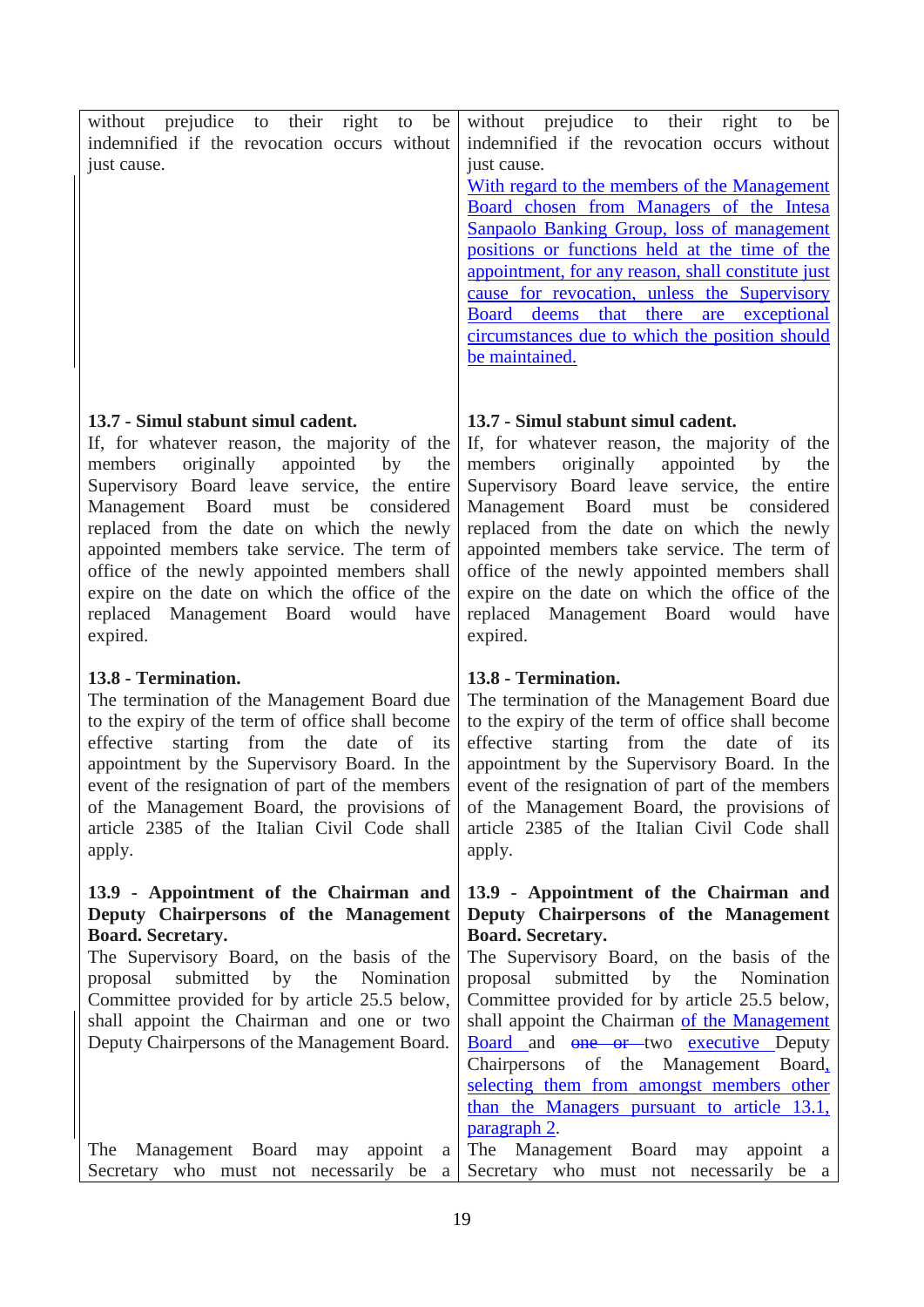| member of such Board.                                                                                                                                                                                                                                                                                                                                                                                                                                                                                                                                                                                                                                                                                                                                                                                                                                                                                                                                                      | member of such Board.                                                                                                                                                                                                                                                                                                                                                                                                                                                                                                                                                                                                                                                                                                                                                                                                                                                                                                                                                   |
|----------------------------------------------------------------------------------------------------------------------------------------------------------------------------------------------------------------------------------------------------------------------------------------------------------------------------------------------------------------------------------------------------------------------------------------------------------------------------------------------------------------------------------------------------------------------------------------------------------------------------------------------------------------------------------------------------------------------------------------------------------------------------------------------------------------------------------------------------------------------------------------------------------------------------------------------------------------------------|-------------------------------------------------------------------------------------------------------------------------------------------------------------------------------------------------------------------------------------------------------------------------------------------------------------------------------------------------------------------------------------------------------------------------------------------------------------------------------------------------------------------------------------------------------------------------------------------------------------------------------------------------------------------------------------------------------------------------------------------------------------------------------------------------------------------------------------------------------------------------------------------------------------------------------------------------------------------------|
| <b>Article 14. Remuneration of the Management</b><br>Board.<br>Members of the Management Board are entitled,<br>in addition to reimbursement of expenses<br>incurred in connection with the office held by<br>them, to a remuneration which shall be<br>determined by the Supervisory Board, after<br>consultation with the Remuneration Committee<br>provided for by article 25.5 below.                                                                                                                                                                                                                                                                                                                                                                                                                                                                                                                                                                                  | <b>Article 14. Remuneration of the Management</b><br>Board.<br>Members of the Management Board are entitled,<br>in addition to reimbursement of expenses<br>incurred in connection with the office held by<br>them, to a remuneration which shall be<br>determined by the Supervisory Board, after<br>consultation with the Remuneration Committee<br>provided for by article 25.5 below.                                                                                                                                                                                                                                                                                                                                                                                                                                                                                                                                                                               |
| Article 15. Remuneration of members of the<br>Management Board who are appointed to<br>particular positions.<br>The remuneration of the members of the<br>Management Board who are vested with<br>particular offices, tasks or powers of attorney, or<br>are appointed members of Commissions as<br>provided for by the Company's Articles of<br>Association, shall be determined pursuant to<br>Article 25.1.1, letter a) of the Company's<br>Articles of Association.                                                                                                                                                                                                                                                                                                                                                                                                                                                                                                    | Article 15. Remuneration of members of the<br>Management Board who are appointed to<br>particular positions.<br>The remuneration of the members of the<br>Management Board who are vested with<br>particular offices, tasks or powers of attorney, or<br>are appointed members of Commissions as<br>provided for by the Company's Articles of<br>Association, shall be determined pursuant to<br>Article 25.1.1, letter a) of the Company's<br>Articles of Association.                                                                                                                                                                                                                                                                                                                                                                                                                                                                                                 |
| Article 16. Meetings and resolutions of the<br><b>Management Board</b><br>16.1 - Place and convocation.<br>The Management Board generally meets<br>alternatively in Turin at the registered office and<br>in Milan at the secondary office of the<br>Company. In exceptional circumstances, it may<br>meet in another location on Italian territory.<br>Meetings must take place at least once a month<br>and whenever the Chairman of the Management<br>Board deems it necessary or when a written<br>request is made by the Managing Director or by<br>at least two members of the Management Board;<br>the Management Board may be summoned in<br>other cases required by law.<br>After notification to the<br>Chairman,<br>the<br>Management Board may also be summoned by<br>the Supervisory Board or by its individual<br>members, pursuant to article 151– <i>bis</i><br>of<br>Legislative Decree No. 58 dated 24th February<br>1998.<br>16.2 - Convocation notice. | Article 16. Meetings and resolutions of the<br><b>Management Board</b><br>16.1 - Place and convocation.<br>The Management Board generally meets<br>alternatively in Turin at the registered office and<br>in Milan at the secondary office of the<br>Company. In exceptional circumstances, it may<br>meet in another location on Italian territory.<br>Meetings must take place at least once a month<br>and whenever the Chairman of the Management<br>Board deems it necessary or when a written<br>request is made by the Managing Director or by<br>at least two members of the Management Board;<br>the Management Board may be summoned in<br>other cases required by law.<br>After notification to the<br>Chairman,<br>the<br>Management Board may also be summoned by<br>the Supervisory Board or by its individual<br>members, pursuant to article 151– <i>bis</i> of<br>Legislative Decree No. 58 dated 24th February<br>1998.<br>16.2 - Convocation notice. |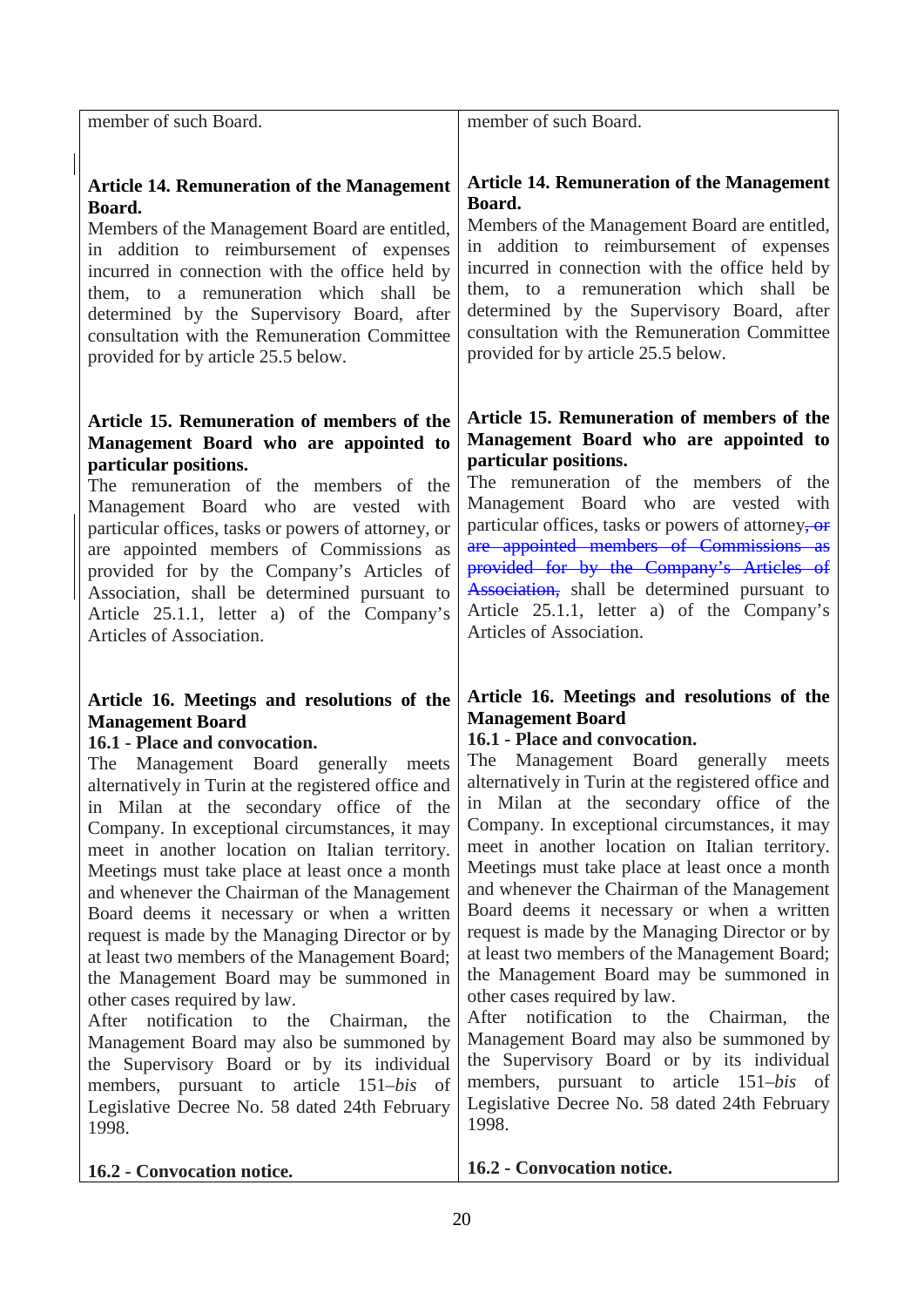The Management Board is summoned by notice which shall include the agenda of the meeting. The notice shall be sent by any means appropriate to provide evidence of receipt to each member of the Management Board and the Supervisory Board at least four days before the date of the meeting or, in case of urgency, at least twenty-four hours in advance by any appropriate means. The notice may also state the places from which members may participate by means of remote connection systems as provided for by article 16.3 below.

### **16.3 - Meetings.**

Meetings of the Management Board may be validly held through remote connection systems, provided that the identity of those present can be verified and that those attending the meeting are allowed to follow the discussion and intervene in real time with regard to the matters on the agenda as well as view, receive and transmit documents. However, at least the Chairman and the Secretary must be present in the location where the Management Board meeting has been called and the meeting of the Board shall be considered held in such place.

### **16.4 - Validity and majority.**

The resolutions of the Management Board are validly adopted when the majority of its members in office attends the meeting. Without prejudice to provisions contained in article 16.5 below, resolutions are adopted with the favourable vote of the absolute majority of the attending members; in case of dead-lock, the Chairman of the meeting shall have the casting vote.

### **16.5 - Resolutions with qualified majorities.**

Resolutions concerning the following matters shall be validly adopted with the favourable vote of the majority of Management Board members in office:

- the appointment, revocation as well as the grant, amendment or revocation of powers of the Managing Director;
- the appointment, revocation and determination of the functions, competences and remunerations of General Managers as set forth in article 27 of the Articles of

The Management Board is summoned by notice which shall include the agenda of the meeting. The notice shall be sent by any means appropriate to provide evidence of receipt to each member of the Management Board and the Supervisory Board at least four days before the date of the meeting or, in case of urgency, at least twenty-four hours in advance by any appropriate means. The notice may also state the places from which members may participate by means of remote connection systems as provided for by article 16.3 below.

# **16.3 - Meetings.**

Meetings of the Management Board may be validly held through remote connection systems, provided that the identity of those present can be verified and that those attending the meeting are allowed to follow the discussion and intervene in real time with regard to the matters on the agenda as well as view, receive and transmit documents. However, at least the Chairman and the Secretary must be present in the location where the Management Board meeting has been called and the meeting of the Board shall be considered held in such place.

# **16.4 - Validity and majority.**

The resolutions of the Management Board are validly adopted when the majority of its members in office attends the meeting. Without prejudice to provisions contained in article 16.5 below, resolutions are adopted with the favourable vote of the absolute majority of the attending members; in case of dead-lock, the Chairman of the meeting shall have the casting vote.

# **16.5 - Resolutions with qualified majorities.**

Resolutions concerning the following matters shall be validly adopted with the favourable vote of the majority of Management Board members in office:

- the appointment, revocation as well as the grant, amendment or revocation of powers of the Managing Director;
- the appointment, revocation and determination of the functions, competences and remunerations of General Managers as set forth in article 27 of the Articles of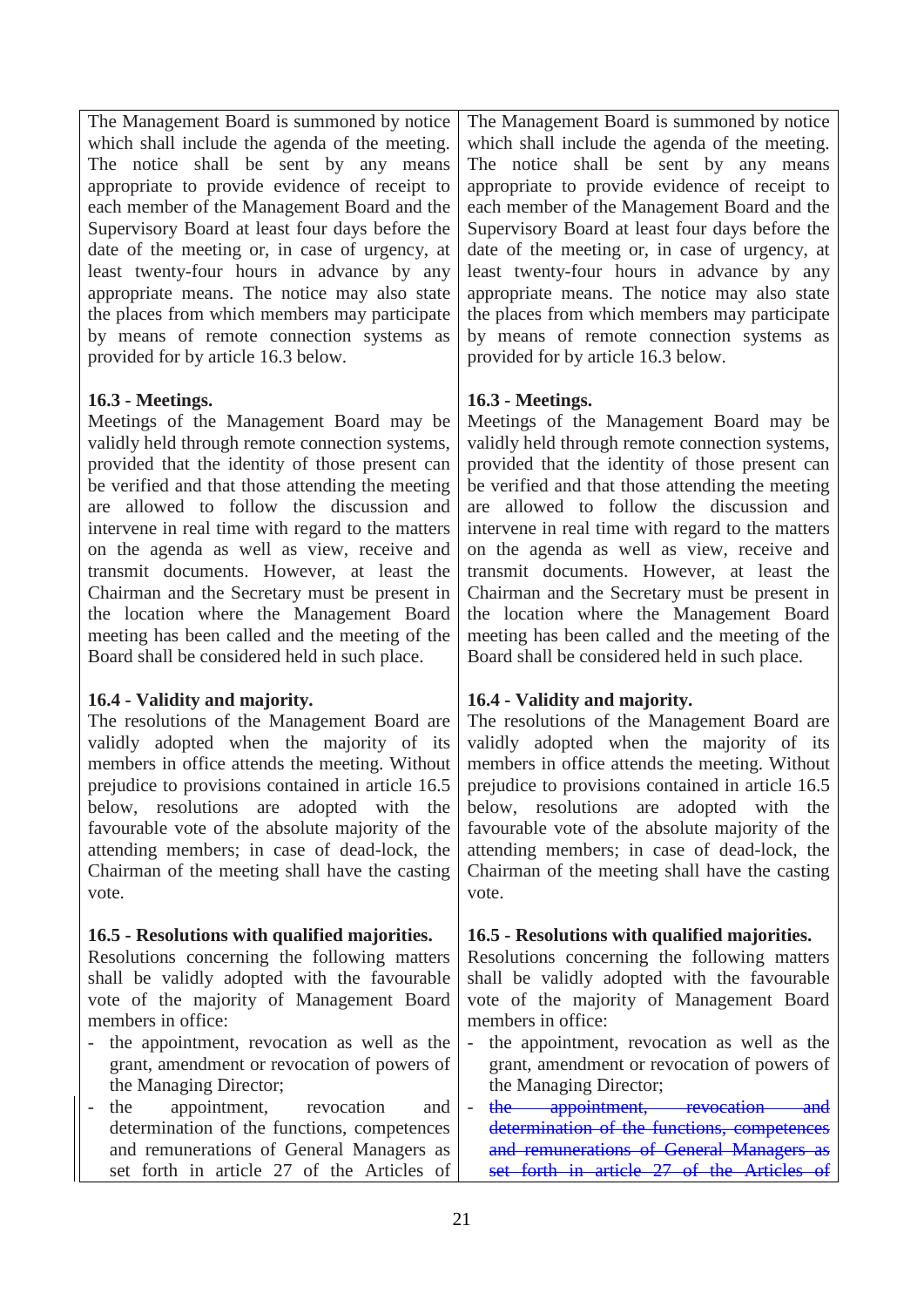| the Secretary and must be signed by the<br>Chairman of the meeting and the Secretary. A<br>copy of the minutes of the meetings of the<br>Management Board is transmitted without delay<br>to the Chairman of the Supervisory Board.<br>Copies and extracts of the minutes, when not<br>taken by a notary public, are certified by the<br>declaration of conformity signed by the<br>Chairman and the Secretary.<br>Article 17. Powers of the Management<br>Board.<br>17.1 - Management of the Company.                                                   | the Secretary and must be signed by the<br>Chairman of the meeting and the Secretary. A<br>copy of the minutes of the meetings of the<br>Management Board is transmitted without delay<br>to the Chairman of the Supervisory Board.<br>Copies and extracts of the minutes, when not<br>taken by a notary public, are certified by the<br>declaration of conformity signed by the<br>Chairman and the Secretary.<br>Article 17. Powers of the Management<br>Board.<br>17.1 - Management of the Company.                                                                                                                                                                                                                                                                                                                                                                                                                                                                                             |
|----------------------------------------------------------------------------------------------------------------------------------------------------------------------------------------------------------------------------------------------------------------------------------------------------------------------------------------------------------------------------------------------------------------------------------------------------------------------------------------------------------------------------------------------------------|----------------------------------------------------------------------------------------------------------------------------------------------------------------------------------------------------------------------------------------------------------------------------------------------------------------------------------------------------------------------------------------------------------------------------------------------------------------------------------------------------------------------------------------------------------------------------------------------------------------------------------------------------------------------------------------------------------------------------------------------------------------------------------------------------------------------------------------------------------------------------------------------------------------------------------------------------------------------------------------------------|
| 16.6 - Minutes and copies.<br>The minutes of the resolutions<br>of the<br>Management Board are prepared and recorded<br>in the register of the minutes under the care of                                                                                                                                                                                                                                                                                                                                                                                 | 16.6 - Minutes and copies.<br>minutes of the resolutions of<br>The<br>the<br>Management Board are prepared and recorded<br>in the register of the minutes under the care of                                                                                                                                                                                                                                                                                                                                                                                                                                                                                                                                                                                                                                                                                                                                                                                                                        |
| Association;<br>the appointment and revocation, further to<br>$\overline{\phantom{a}}$<br>the mandatory opinion of the Supervisory<br>Board, of the Manager in charge of drafting<br>the Company' s financial reports provided<br>for by article 154-bis of Legislative Decree<br>No. 58 dated 24th February 1998, and<br>determination of the relevant means, powers<br>and remuneration.<br>the appointment to particular offices or grant<br>specific powers of attorney to one or more<br>Board members and determination of the<br>relevant powers. | <b>Association;</b><br>the appointment and revocation, further to<br>$\overline{\phantom{a}}$<br>the mandatory opinion of the Supervisory<br>Board, of the Manager in charge of drafting<br>the Company' s financial reports provided<br>for by article 154-bis of Legislative Decree<br>No. 58 dated 24th February 1998, and<br>determination of the relevant means, powers<br>and remuneration.<br>the appointment to particular offices or grant<br>$\overline{\phantom{a}}$<br>specific powers of attorney to one or more<br>Board members and determination of the<br>relevant powers.<br>Resolutions concerning<br>the<br>appointment,<br>revocation and determination of the functions,<br>competences and remuneration of General<br>Managers as set forth in article 27 of the<br>Articles of Association shall be validly adopted<br>with the favourable vote of the majority of<br>Management Board members in office, further<br>to the mandatory opinion of the Supervisory<br>Board. |

with the general strategic guidelines approved by the Supervisory Board. For this purpose, it takes all required actions, which it deems useful or appropriate to achieve the corporate purpose, relating to both the ordinary and extraordinary administration, including the ability to release or

with the general strategic guidelines approved by the Supervisory Board. For this purpose, it takes all required actions, which it deems useful or appropriate to achieve the corporate purpose, relating to both the ordinary and extraordinary administration, including the ability to release or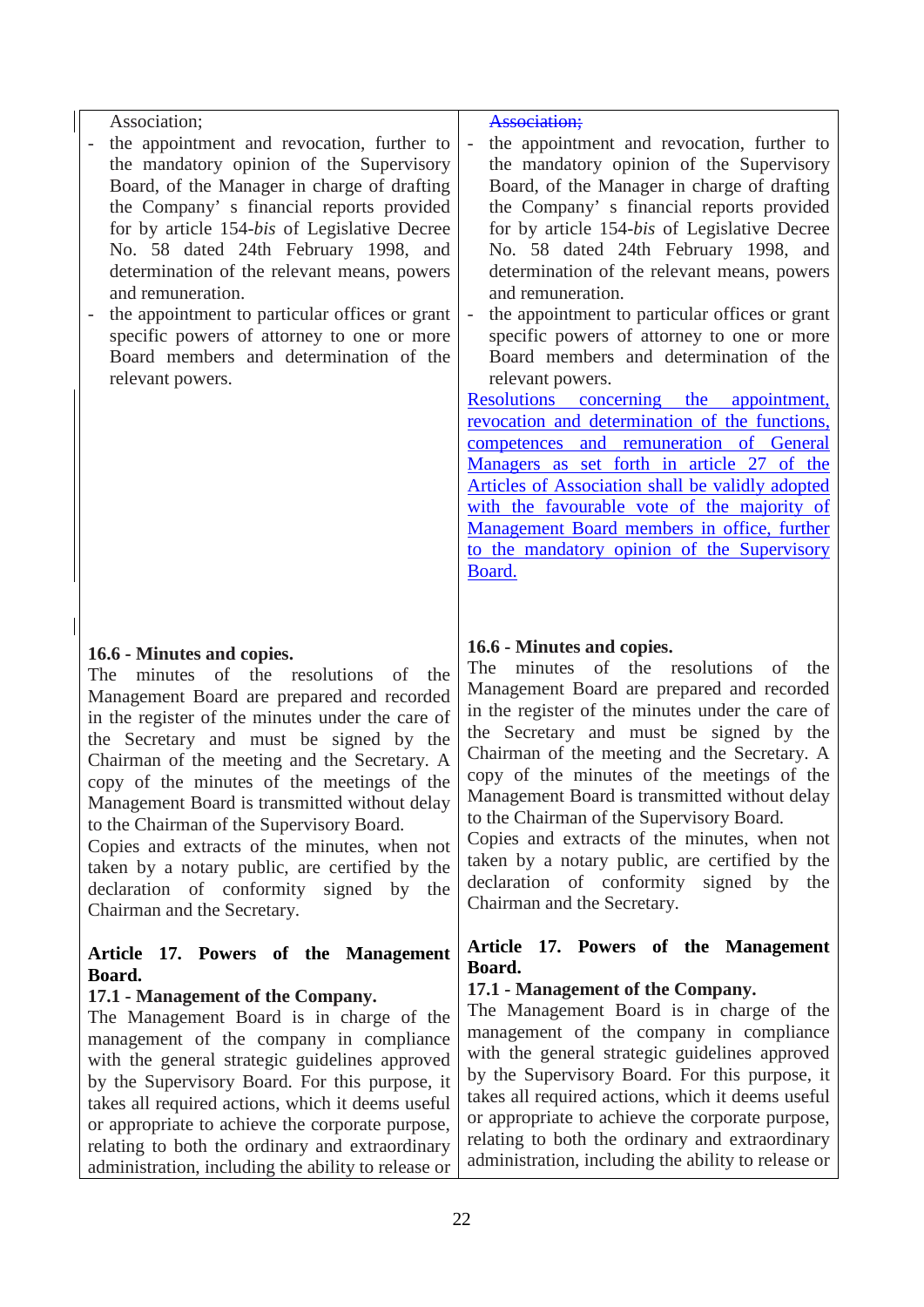| reduce mortgages also against partial payment<br>of the relevant secured obligations.             | reduce mortgages also against partial payment<br>of the relevant secured obligations.             |
|---------------------------------------------------------------------------------------------------|---------------------------------------------------------------------------------------------------|
| 17.2 - Competences which must not be<br>delegated.                                                | 17.2 - Competences which must not be<br>delegated.                                                |
| Save for powers and<br>attributes<br>the<br>of                                                    | Save for powers and attributes of<br>the                                                          |
| Supervisory Board provided for by article 25.1<br>below, in addition to the responsibilities that | Supervisory Board provided for by article 25.1<br>below, in addition to the responsibilities that |
| cannot be delegated according to the law, the                                                     | cannot be delegated according to the law, the                                                     |
| Management Board shall have the exclusive                                                         | Management Board shall have the exclusive                                                         |
| responsibility for the following decisions:<br>a) the determination of proposals concerning the   | responsibility for the following decisions:<br>a) the determination of proposals concerning the   |
| general strategic guidelines of the Company and                                                   | general strategic guidelines of the Company and                                                   |
| the Group to be submitted to the Supervisory                                                      | the Group to be submitted to the Supervisory                                                      |
| Board, as well as the preparation of business                                                     | Board, as well as the preparation of business                                                     |
| and/or financial plans as well as the budgets of<br>the Company and the Group to be submitted to  | and/or financial plans as well as the budgets of<br>the Company and the Group to be submitted to  |
| the approval of the Supervisory Board pursuant                                                    | the approval of the Supervisory Board pursuant                                                    |
| to article 2409-terdecies and Article 25.1.2., lett.                                              | to article 2409-terdecies and Article 25.1.2., lett.                                              |
| a) of the Articles of Association;                                                                | a) of the Articles of Association;                                                                |
| b) the definition of guidelines and policies<br>related to risk management (including the policy  | b) the definition of guidelines and policies<br>related to risk management (including the policy  |
| relative to the risk of non-compliance) and to                                                    | relative to the risk of non-compliance) and to                                                    |
| submitted to the<br>internal audit, to be                                                         | audit, to be submitted to<br>internal<br>the                                                      |
| Supervisory Board's approval.                                                                     | Supervisory Board's approval.                                                                     |
| c) the appointment and revocation of the<br>Managing Director, and<br>delegation,<br>the          | c) the appointment and revocation of the<br>Managing Director, and<br>the<br>delegation,          |
| modification or revocation of the relevant                                                        | modification or revocation of the relevant                                                        |
| powers;                                                                                           | powers;                                                                                           |
| d) the appointment to particular offices or the                                                   | d) the appointment to particular offices or the                                                   |
| grant of particular powers of attorney to one or<br>more members of the Management Board and      | grant of particular powers of attorney to one or<br>more members of the Management Board and      |
| the determination of the relevant powers;                                                         | the determination of the relevant powers;                                                         |
| e) the appointment and revocation of one or                                                       | e) the appointment and revocation of one or                                                       |
| more General Managers, as provided for by                                                         | more General Managers, as provided for by                                                         |
| Article 27 of the Articles of Association, and<br>determination of the relevant powers<br>and     | Article 27 of the Articles of Association, and<br>determination of the relevant powers<br>and     |
| compensation;                                                                                     | compensation;                                                                                     |
| f) purchase and sale of equity investments                                                        | f) purchase and sale of equity investments                                                        |
| which lead to changes in the Banking Group;                                                       | which lead to changes in the Banking Group;                                                       |
| g) the assessment of the adequacy of the<br>Company's organisational, administrative and          | g) the assessment of the adequacy of the<br>Company's organisational, administrative and          |
| accounting structure;                                                                             | accounting structure;                                                                             |
| h) the determination of criteria for the                                                          | h) the determination of criteria for the                                                          |
| coordination and direction of the companies                                                       | coordination and direction of the companies                                                       |
| Group<br>and<br>for<br>belonging<br>to<br>the<br>the                                              | belonging<br>the<br>Group<br>and<br>for<br>to<br>the                                              |
| implementation of the instructions issued by the<br>Bank of Italy;                                | implementation of the instructions issued by the<br>Bank of Italy;                                |
| i) the appointment and revocation, further to the                                                 | i) the appointment and revocation, further to the                                                 |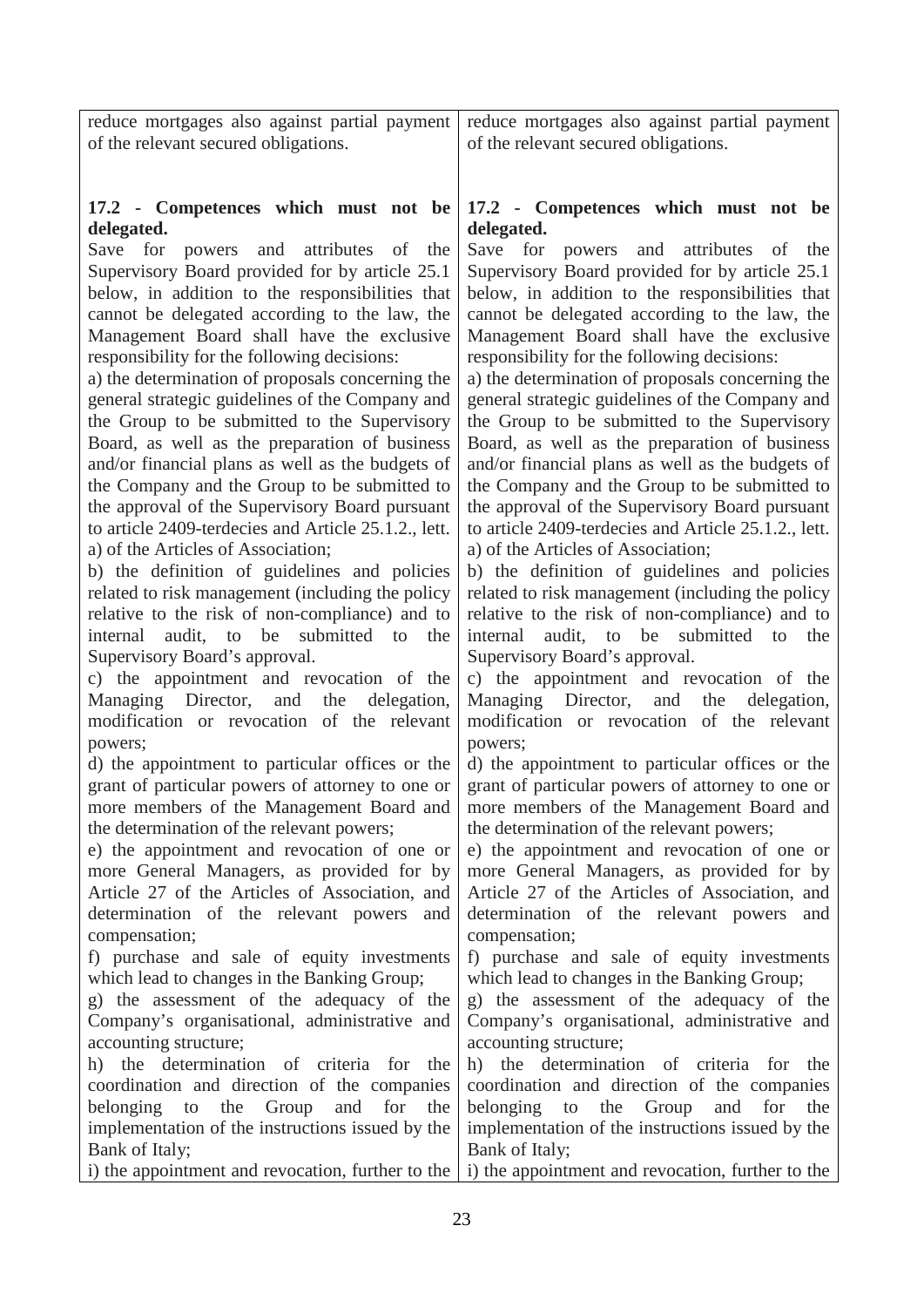mandatory opinion of the Supervisory Board, of the Manager in charge of drafting the Company's financial reports provided for by article 154-bis of Legislative Decree no. 58 of 24 February 1998, and determination of the relevant means, powers and remuneration; the supervision provided for by the same art. 154 bis.

l) the appointment and revocation, further to the favourable opinion of the Supervisory Board, of the Managers of internal control functions (including internal audit, compliance to regulations and risk management), pursuant to applicable laws or regulations;

m) the preparation of the draft of the Parent Company's financial statements and consolidated financial statements;

n) the share capital increases which may be delegated pursuant to article 2443 of the Italian Civil Code, with the exclusion of the faculty to adopt the resolutions provided for in paragraphs 4 and 5 of article 2441 of the Italian Civil Code; the issue of convertible bonds pursuant to article 2420-*ter* of the Italian Civil Code;

o) the Management Board's duties provided for under articles 2446 and 2447 of the Italian Civil Code;

p) the preparation of merger and demerger projects;

q) the arrangement of transactions to be submitted to the authorisation of the Supervisory Board pursuant to article 25.1.2 letter a) or approval pursuant to article 25.1.2 letter c), as well as the approval of transactions having a single value exceeding 3% of the consolidated regulatory capital;

r) determination of criteria to identify the related parties transactions reserved to the Management Board's competence;

s) the appointment of specialised Commissions with preparatory and advisory duties, made up of executive board members pursuant to article 25.1.1 letter d);

t) the designation of members of corporate bodies of subsidiaries, including executive board members;

u) the approval of major internal regulations and the amendment thereof;

mandatory opinion of the Supervisory Board, of the Manager in charge of drafting the Company's financial reports provided for by article 154-bis of Legislative Decree no. 58 of 24 February 1998, and determination of the relevant means, powers and remuneration; the supervision provided for by the same art. 154 bis.

l) the appointment and revocation, further to the favourable opinion of the Supervisory Board, of the Managers of internal control functions (including internal audit, compliance to regulations and risk management), pursuant to applicable laws or regulations;

m) the preparation of the draft of the Parent Company's financial statements and consolidated financial statements;

n) the share capital increases which may be delegated pursuant to article 2443 of the Italian Civil Code, with the exclusion of the faculty to adopt the resolutions provided for in paragraphs 4 and 5 of article 2441 of the Italian Civil Code; the issue of convertible bonds pursuant to article 2420-*ter* of the Italian Civil Code;

o) the Management Board's duties provided for under articles 2446 and 2447 of the Italian Civil Code;

p) the preparation of merger and demerger projects;

q) the arrangement of transactions to be submitted to the authorisation of the Supervisory Board pursuant to article 25.1.2 letter a) or approval pursuant to article 25.1.2 letter c), as well as the approval of transactions having a single value exceeding 3% of the consolidated regulatory capital;

r) determination of criteria to identify the related parties transactions reserved to the Management Board's competence;

s) the appointment of specialised Commissions with preparatory and advisory duties, made up of executive board members pursuant to article 25.1.1 letter d);

ts) the designation of members of corporate bodies of subsidiaries, including eExecutive **bBoard mMembers:** 

 $\frac{u(t)}{u(t)}$  the approval of major internal regulations and the amendment thereof;

v) the determination, after consultation with the Supervisory Board, of incentive and  $\overline{v}$  the determination, after consultation with the Supervisory Board, of incentive and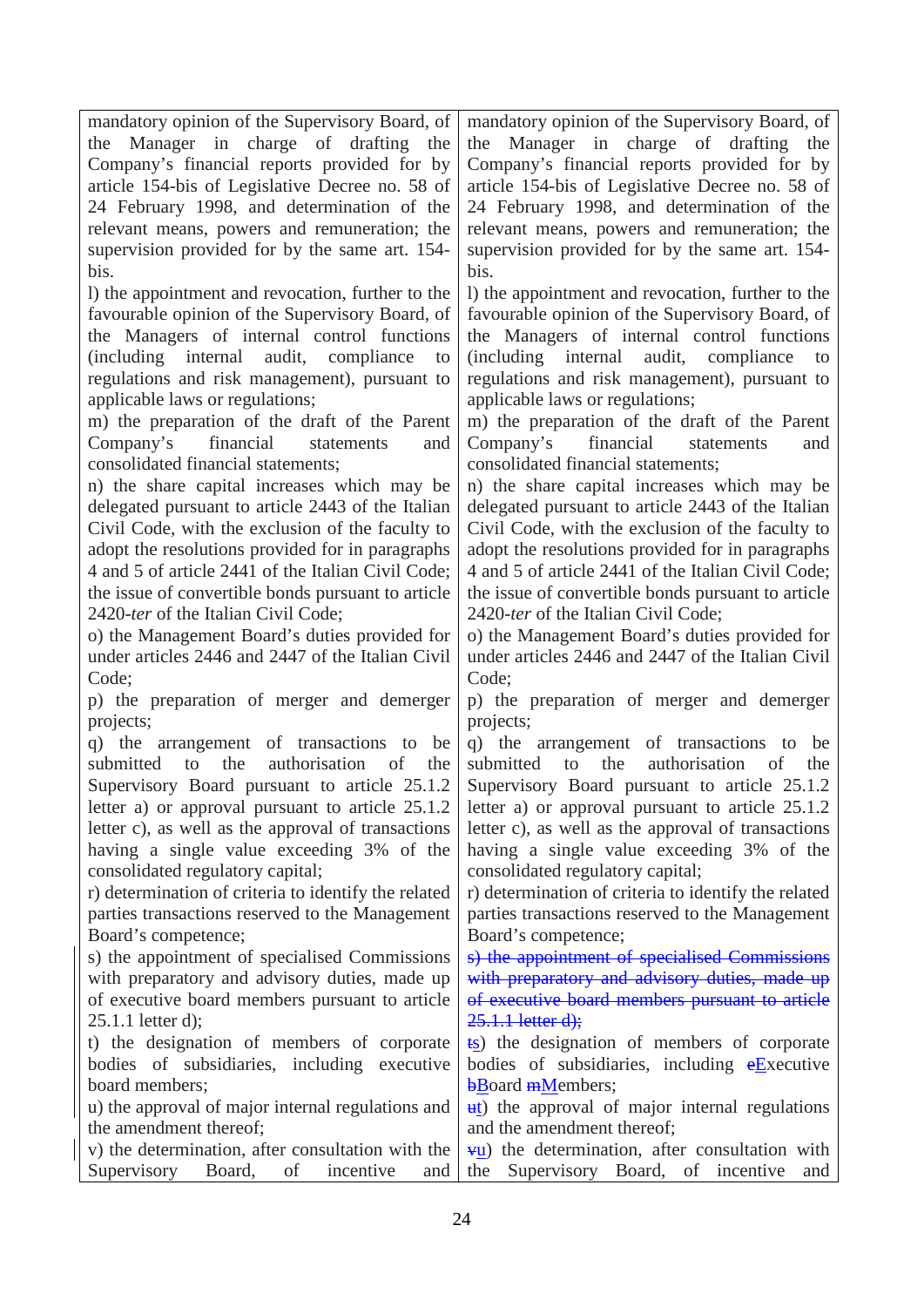remuneration schemes for top managers working within the Company's organisational and operational structure, as well as of remunerations paid to managers of internal control functions appointed pursuant to letter l) of this Article.

As provided for under article 2436 of the Italian Civil Code and without prejudice to article 25.1.2 letter a) of the Company's Articles of Association, the Management Board is further exclusively responsible for the adoption of resolutions concerning mergers and demergers in the cases provided for under articles 2505 and 2505-*bis* of the Italian Civil Code.

Resolutions provided for by letters c), d), n), o), r) herein are taken on the basis of the proposal made by the Chairman of the Management Board. Resolutions provided for under the remaining letters above are taken on the basis of the proposal made by the Managing Director. Resolutions under letter s) above are taken on the basis of the proposal made by the Chairman of the Management Board in agreement with the Managing Director. The foregoing is without prejudice to the power to submit proposals of each member of the Management Board.

# **17.3 - Delegated powers.**

For certain categories of legal acts and businesses, specific powers may be delegated to Managers, heads of single branches and other personnel, by determining the limits and means for the exercise of such delegated powers; the delegated parties shall act separately or jointly or through a committee.

# **17.4 - Subsidised and special lending.**

With respect to activities concerning subsidised and special lending provided for by specific laws and regulations, decision-making and granting powers may be delegated to banks belonging to the Group, according to the limits and criteria which shall be subject to agreement between the counterparties involved.

# **17.5 - Exercise of delegated powers.**

The Management Board determines the means through which the Board shall be informed of the decisions taken by the delegated bodies.

remuneration schemes for top managers working within the Company's organisational and operational structure, as well as of remunerations paid to managers of internal control functions appointed pursuant to letter l) of this Article.

As provided for under article 2436 of the Italian Civil Code and without prejudice to article 25.1.2 letter a) of the Company's Articles of Association, the Management Board is further exclusively responsible for the adoption of resolutions concerning mergers and demergers in the cases provided for under articles 2505 and 2505-*bis* of the Italian Civil Code.

Resolutions provided for by letters c), d), n), o), r) herein are taken on the basis of the proposal made by the Chairman of the Management Board. Resolutions provided for under the remaining letters above are taken on the initiative and the proposal made by the Managing Director. Resolutions under letter s) above are taken on the basis of the proposal made by the Chairman of the Management Board in agreement with the Managing **Director.** The foregoing is without prejudice to the power to submit proposals of each member of the Management Board.

# **17.3 - Delegated powers.**

For certain categories of legal acts and businesses, specific powers may be delegated to Managers, heads of single branches and other personnel, by determining the limits and means for the exercise of such delegated powers; the delegated parties shall act separately or jointly or through a committee.

# **17.4 - Subsidised and special lending.**

With respect to activities concerning subsidised and special lending provided for by specific laws and regulations, decision-making and granting powers may be delegated to banks belonging to the Group, according to the limits and criteria which shall be subject to agreement between the counterparties involved.

# **17.5 - Exercise of delegated powers.**

The Management Board determines the means through which the Board shall be informed of the decisions taken by the delegated bodies.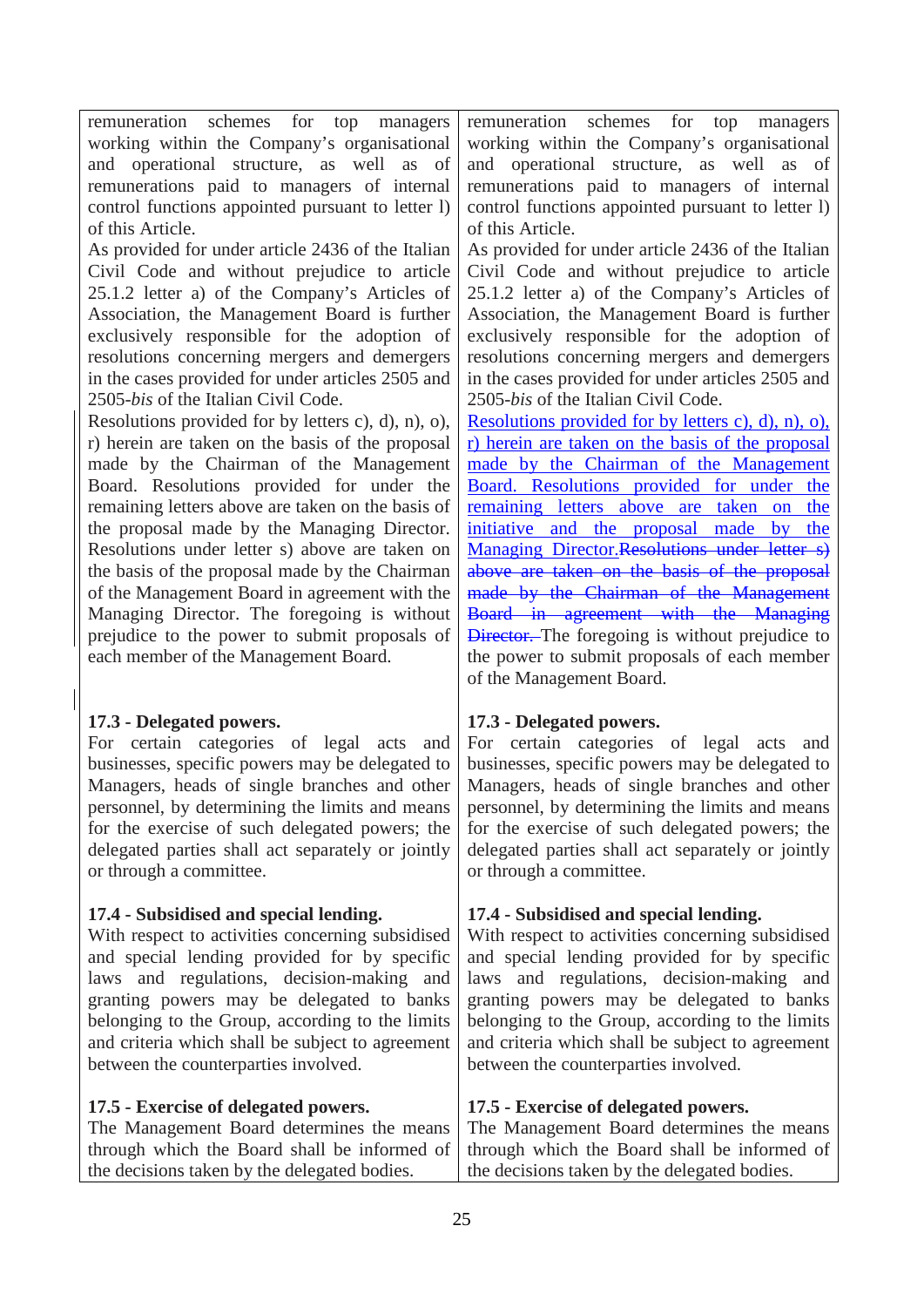### **17.6 - Information.**

The Management Board is informed by the Managing Director of matters provided for under article 19.3 on a monthly basis.

### **17.7 - Information to the Supervisory Board.**

The Management Board shall promptly provide the information set forth in article 150 of Legislative Decree No. 58 dated 24th February 1998 to the Supervisory Board, and in any case at least every three months. The Management Board shall provide the Supervisory Board on a monthly basis with information on the main figures regarding operations development in the relevant period together with a benchmark comparison vis-à-vis the system.

### **Article 18. Chairman of the Management Board.**

**18.1 -** The Chairman of the Management Board shall:

a) summon the Management Board, set the agenda for the meeting considering also the proposed resolutions formulated by the Managing Director and coordinate the meeting, ensuring that adequate information on matters in the agenda of the meeting are provided to all members;

b) have the power to take action vis-à-vis any judicial or administrative authority, including the power to commence court actions, as well as to grant mandates, even of a general nature, in court proceedings, with the obligation of informing the Management Board on decisions taken;

c) manage relations with the Supervisory Authorities, in agreement with the Managing Director:

d) manage relations with the Supervisory Board and its Chairman;

e) ensure that the Supervisory Board receives the information provided for by article 17.7. of the Company's Articles of Association in a timely manner;

f) manage, together with the Chairman of the Supervisory Board, external communication of information regarding the Company;

### **17.6 - Information.**

The Management Board is informed by the Managing Director of matters provided for under article 19.3 on a monthly basis.

### **17.7 - Information to the Supervisory Board.**

The Management Board shall promptly provide the information set forth in article 150 of Legislative Decree No. 58 dated 24th February 1998 to the Supervisory Board, and in any case at least every three months. The Management Board shall provide the Supervisory Board on a monthly basis with information on the main figures regarding operations development in the relevant period together with a benchmark comparison vis-à-vis the system.

### **Article 18. Chairman of the Management Board.**

**18.1 -** The Chairman of the Management Board shall:

a) summon the Management Board, set the agenda for the meeting considering also the proposed resolutions formulated by the Managing Director and coordinate the meeting, ensuring that adequate information on matters in the agenda of the meeting are provided to all members;

b) have the power to take action vis-à-vis any judicial or administrative authority, including the power to commence court actions, as well as to grant mandates, even of a general nature, in court proceedings, with the obligation of informing the Management Board on decisions taken;

c) manage relations with the Supervisory Authorities, in agreement with the Managing Director:

d) manage relations with the Supervisory Board and its Chairman;

e) ensure that the Supervisory Board receives the information provided for by article 17.7. of the Company's Articles of Association in a timely manner;

f) manage, together with the Chairman of the Supervisory Board, external communication of information regarding the Company;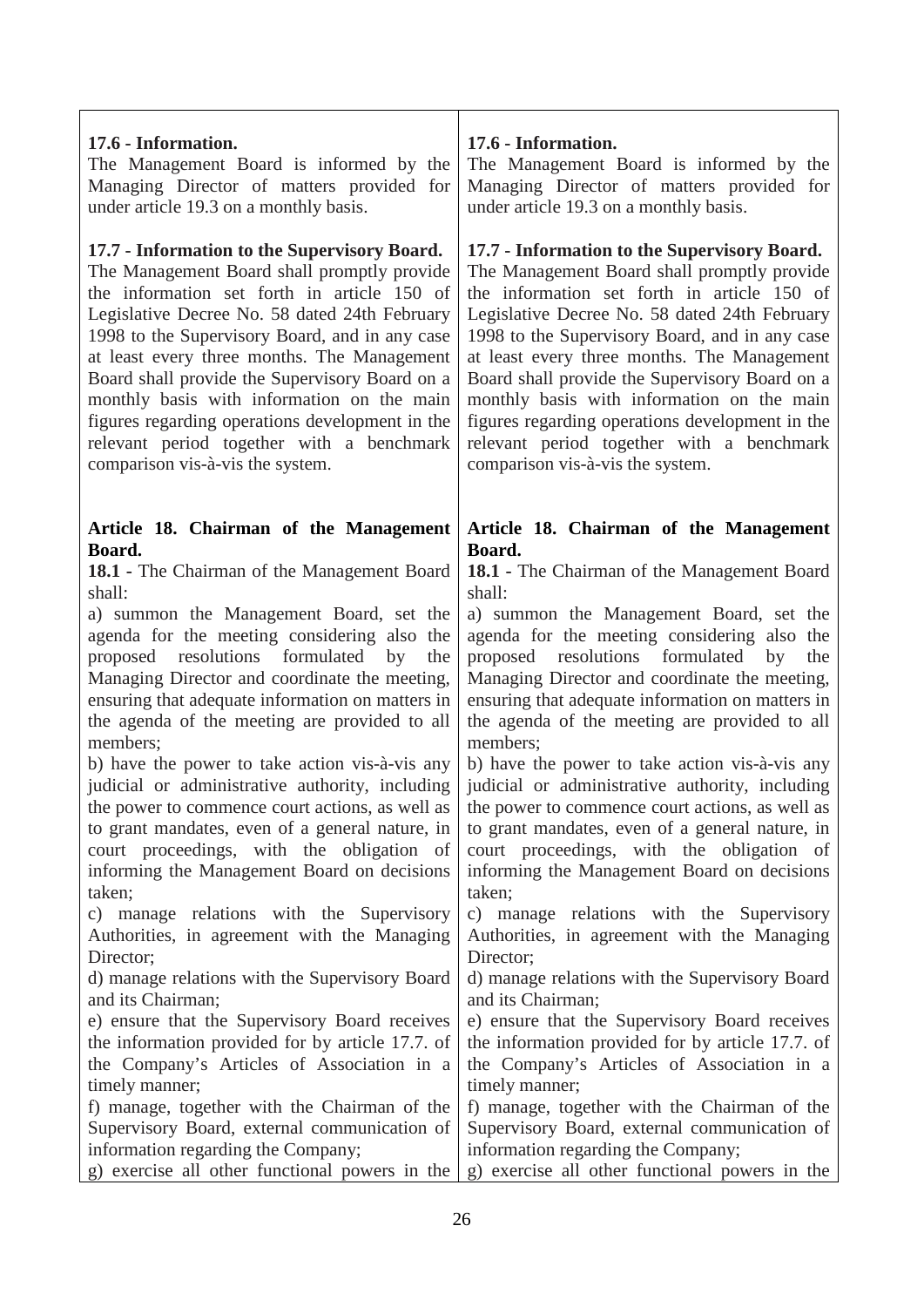exercise of his/her office.

**18.2** - In urgent cases, (i) the Chairman of the Management Board or, in the case of his/her absence or impediment, (ii) the Deputy Chairperson, and should there be two Deputy Chairpersons, the eldest as provided for by article 18.3 - in both cases in agreement with the Managing Director - may take resolutions on any matters within the powers of the Management Board, with the exception of the matters which may not be delegated and are solely within the powers of the same Board.

The same rules apply to the approval of urgent resolutions that may not be delegated as per Article 17.2 of the Articles of Association, concerning:

- transactions having a unit value exceeding 3% of the consolidated regulatory capital, and equal to or lower than 6% of said capital, pursuant to letter q) in the second part of article 17.2 of the Articles of Association, provided that such transactions are unrelated to matters for which a resolution, approval or authorization by the Supervisory Board is required under article 25.1 of the Articles of Association;

- the designation of members of corporate bodies of subsidiaries, set forth by letter t) of the same article.

In case of urgency, the Managing Director has the sole lending power.

The Management Board must be informed of such decisions at the next meeting.

**18.3 -** Subject to Article 18.2, in the case of absence or impediment of the Chairperson of the Management Board, Chairman functions are exercised by the Deputy Chairperson of the Management Board or, in case of two Deputy Chairpersons, by the longest-serving Deputy Chairperson, intended as the Deputy Chairperson with the longest uninterrupted service or, in the case of equal terms of service, by the eldest Deputy Chairperson; in case of absence or impediment of the latter, such functions are exercised by the other Deputy Chairperson, or in case of his/her absence or impediment, by the Managing Director or, in the case of absence or impediment of the Managing

exercise of his/her office.

**18.2** - In urgent cases, (i) the Chairman of the Management Board or, in the case of his/her absence or impediment, (ii) the eldest Deputy Chairperson, and should there be two Deputy Chairpersons, the eldest as provided for by article  $18.3$ ,— in both cases in agreement with the Managing Director - may take resolutions on any matters within the powers of the Management Board, with the exception of the matters which may not be delegated and are solely within the powers of the same Board.

The same rules apply to the approval of urgent resolutions that may not be delegated as per Article 17.2 of the Articles of Association, concerning:

- transactions having a unit value exceeding 3% of the consolidated regulatory capital, and equal to or lower than 6% of said capital, pursuant to letter q) in the second part of article 17.2 of the Articles of Association, provided that such transactions are unrelated to matters for which a resolution, approval or authorization by the Supervisory Board is required under article 25.1 of the Articles of Association;
- the designation of members of corporate bodies of subsidiaries, set forth by letter st) of the same article 17.2.

In case of urgency, the Managing Director has the sole lending power.

The Management Board must be informed of such decisions at the next meeting.

**18.3 -** Subject to Article 18.2, in the case of absence or of impediment of the Chairman of the Management Board, Chairman functions are exercised by the eldest Deputy Chairperson of the Management Board in office, or, in case of two Deputy Chairpersons, by the longestserving Deputy Chairperson, intended as the Deputy Chairperson with the longest uninterrupted service or, in the case of equal terms of service, by the eldest Deputy Chairperson; in case of absence or impediment of the latter, such functions are exercised by the other Deputy Chairperson, or in case of his/her absence or impediment, by the Managing Director or, in the case of absence or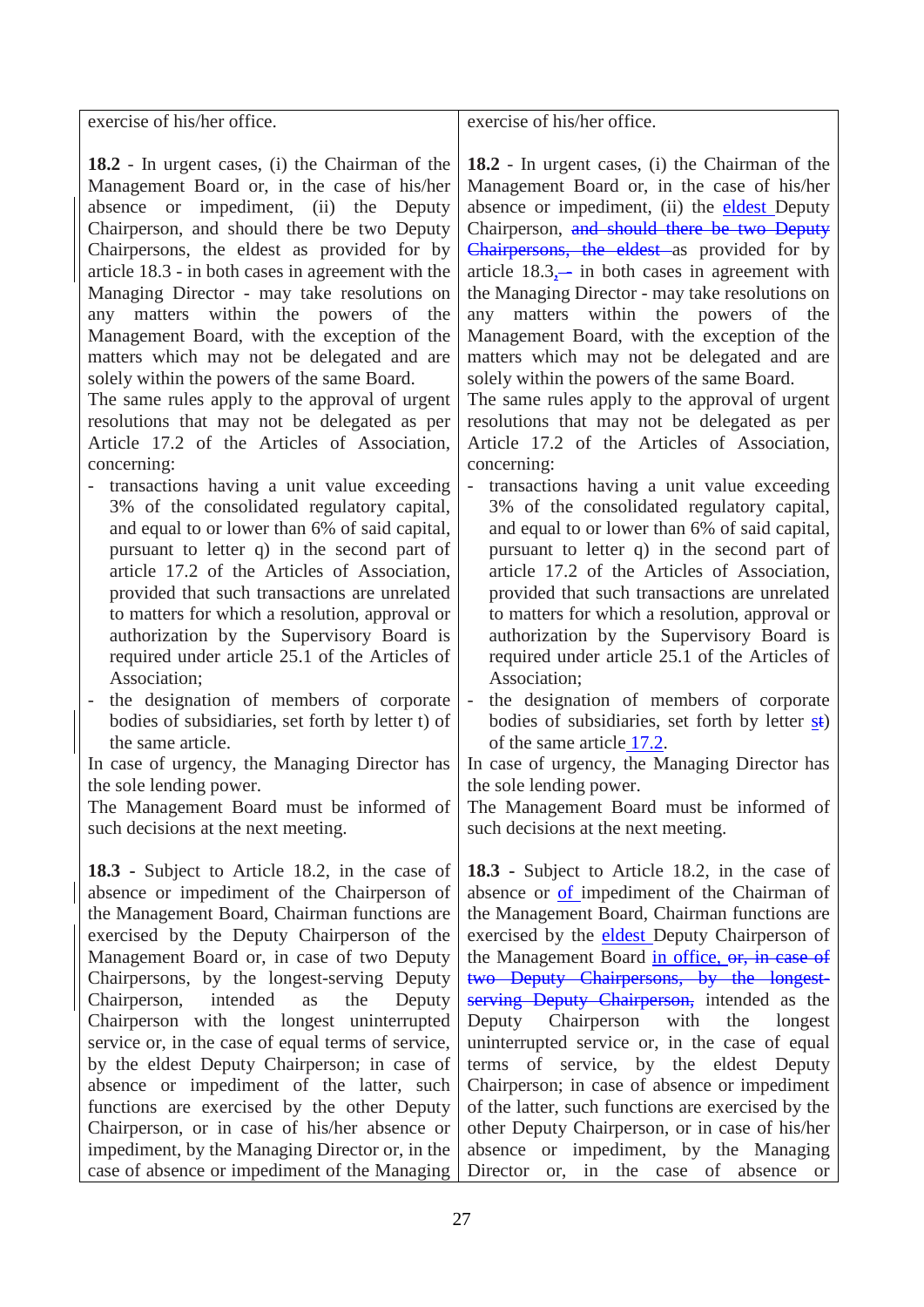| impediment of the Managing Director,<br>Chairman functions shall be carried out by the<br>longest-serving member of the Management<br>Board and, in the case of equal terms of service,<br>by the eldest member of the Management<br>Board.<br>Vis-à-vis third parties, the signature of whoever<br>the Chairman<br>shall<br>substitutes<br>constitute<br>evidence of absence or impediment of the<br>Chairman.                                                                                                                                                                                                                                                                                                         |
|-------------------------------------------------------------------------------------------------------------------------------------------------------------------------------------------------------------------------------------------------------------------------------------------------------------------------------------------------------------------------------------------------------------------------------------------------------------------------------------------------------------------------------------------------------------------------------------------------------------------------------------------------------------------------------------------------------------------------|
| <b>Article 19. Managing Director.</b><br>19.1 - The Management Board, upon the<br>indication of the Supervisory Board, appoints<br>among its members a Managing Director with<br>the qualified majority provided for by article<br>16.5.                                                                                                                                                                                                                                                                                                                                                                                                                                                                                |
| 19.2 - The Managing Director is the Chief<br>Executive Officer and supervises the company'<br>s management within the powers he/she has<br>been delegated in compliance with the general<br>strategic guidelines set out by Company bodies.<br>He is responsible for personnel management<br>and determines operational directives.<br>The Managing Director usually exercises the<br>power to submit proposals to the Management<br>Board and, in accordance with applicable<br>regulations, submits lending transactions to<br>credit approval.<br>Managing Director<br>The<br>the<br>ensures<br>implementation of the resolutions of<br>the<br>Management Board.                                                     |
| <b>19.3</b> - The Managing Director ensures that the<br>organisational, administrative and accounting<br>structure is adequate considering the nature and<br>dimensions of the Company and reports to the<br>Management Board, at least every three months,<br>on the general development of operations, their<br>forecasted development as well as the most<br>significant transactions carried out by the<br>Company and by its subsidiaries. On a monthly<br>basis the Management Board is provided with<br>information on the main figures regarding<br>operations development in the period together<br>with a benchmarking vis-à-vis the system.<br><b>Article</b><br>20.<br><b>Manager</b><br>responsible<br>for |
| for                                                                                                                                                                                                                                                                                                                                                                                                                                                                                                                                                                                                                                                                                                                     |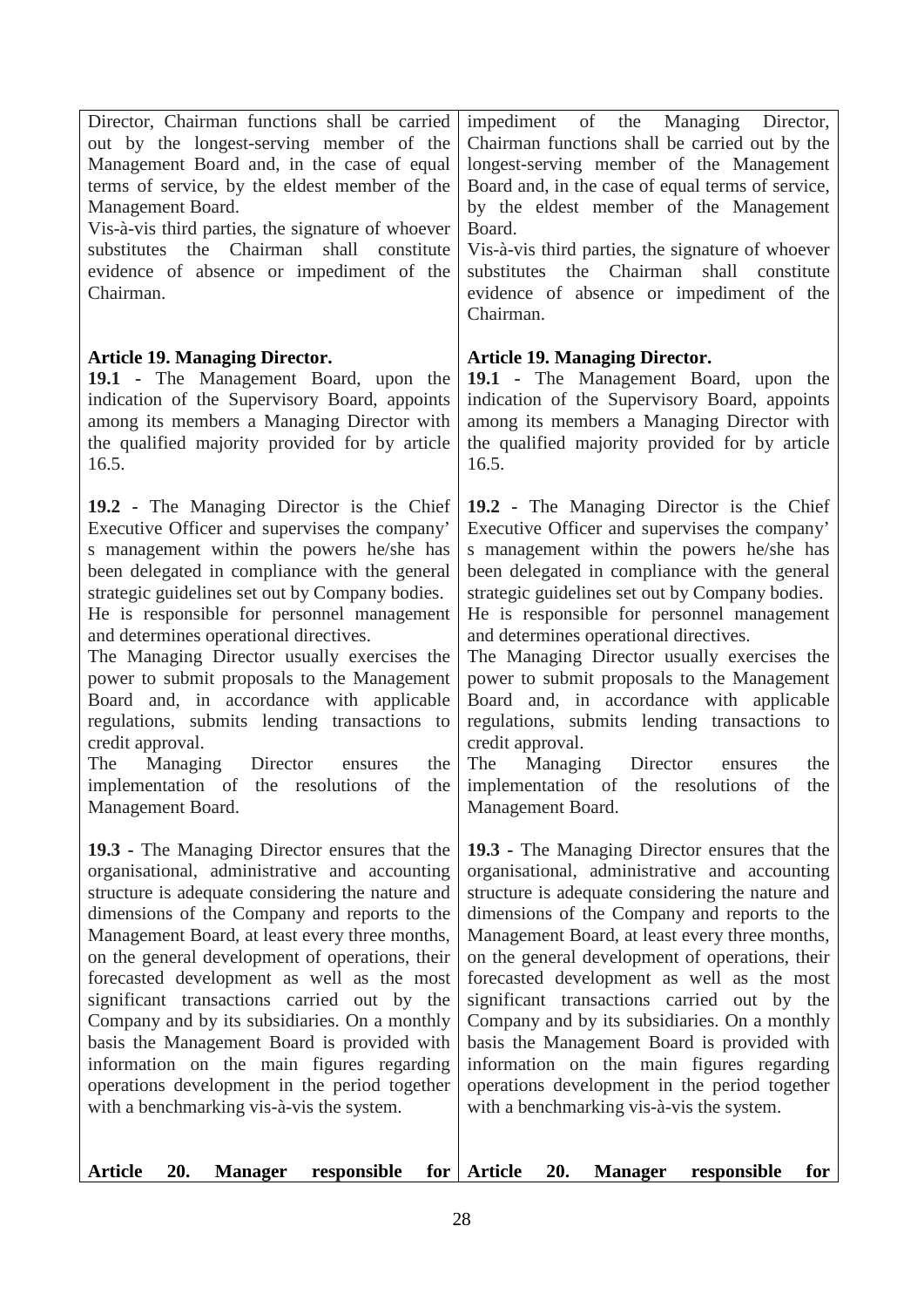# **preparing the Company's financial reports.**

**20.1 -** The Management Board, further to the mandatory opinion of the Supervisory Board, appoints and revokes, with the qualified majority provided for by article 16.5, the Manager responsible for preparing the Company's financial reports, provided for by article 154-*bis* of Legislative Decree No. 58 dated 24th February 1998, establishing his/her powers, means and remuneration.

**20.2 -** The Manager responsible for preparing the Company' s financial reports shall be chosen among the Company's executives and must meet professional requirements consisting in specific competencies as concerns:

a) financial and accounting disclosures of issuers listed in regulated markets or their subsidiaries and

b) management or control of the relevant administration procedures, matured for a period of at least five years in positions of responsibility of operating structures within the Company, the Group or other companies or entities comparable in terms of activities and organisational structures.

The Manager responsible for preparing the Company's financial reports must also meet the integrity requirements set forth for members of control bodies of listed companies by the Regulation adopted pursuant to art. 148, par. 4, Legislative Decree No. 58 of 24th February 1998. The Management Board ascertains the existence of all the aforementioned requirements at the time of appointment.

**20.3 -** The Managing Director and the Manager in charge of preparing the Company's financial reports shall provide the assessments related to the economic and financial information required by law.

### **Article 21. Legal representative. Signature powers.**

**21.1 -** The Chairman of the Management Board shall be the Company's legal representative visà-vis third parties and in court and he/she shall have signature powers and, in the case of his/her absence or impediment, he/she is substituted by

### **preparing the Company's financial reports.**

**20.1 -** The Management Board, further to the mandatory opinion of the Supervisory Board, appoints and revokes, with the qualified majority provided for by article 16.5, the Manager responsible for preparing the Company's financial reports, provided for by article 154-*bis* of Legislative Decree No. 58 dated 24th February 1998, establishing his/her powers, means and remuneration.

**20.2 -** The Manager responsible for preparing the Company' s financial reports shall be chosen among the Company's executives and must meet professional requirements consisting in specific competencies as concerns:

a) financial and accounting disclosures of issuers listed in regulated markets or their subsidiaries and

b) management or control of the relevant administration procedures, matured for a period of at least five years in positions of responsibility of operating structures within the Company, the Group or other companies or entities comparable in terms of activities and organisational structures.

The Manager responsible for preparing the Company's financial reports must also meet the integrity requirements set forth for members of control bodies of listed companies by the Regulation adopted pursuant to art. 148, par. 4, Legislative Decree No. 58 of 24th February 1998. The Management Board ascertains the existence of all the aforementioned requirements at the time of appointment.

**20.3 -** The Managing Director and the Manager in charge of preparing the Company's financial reports shall provide the assessments related to the economic and financial information required by law.

### **Article 21. Legal representative. Signature powers.**

**21.1 -** The Chairman of the Management Board shall be the Company's legal representative visà-vis third parties and in court and he/she shall have signature powers and, in the case of his/her absence or impediment, he/she is substituted by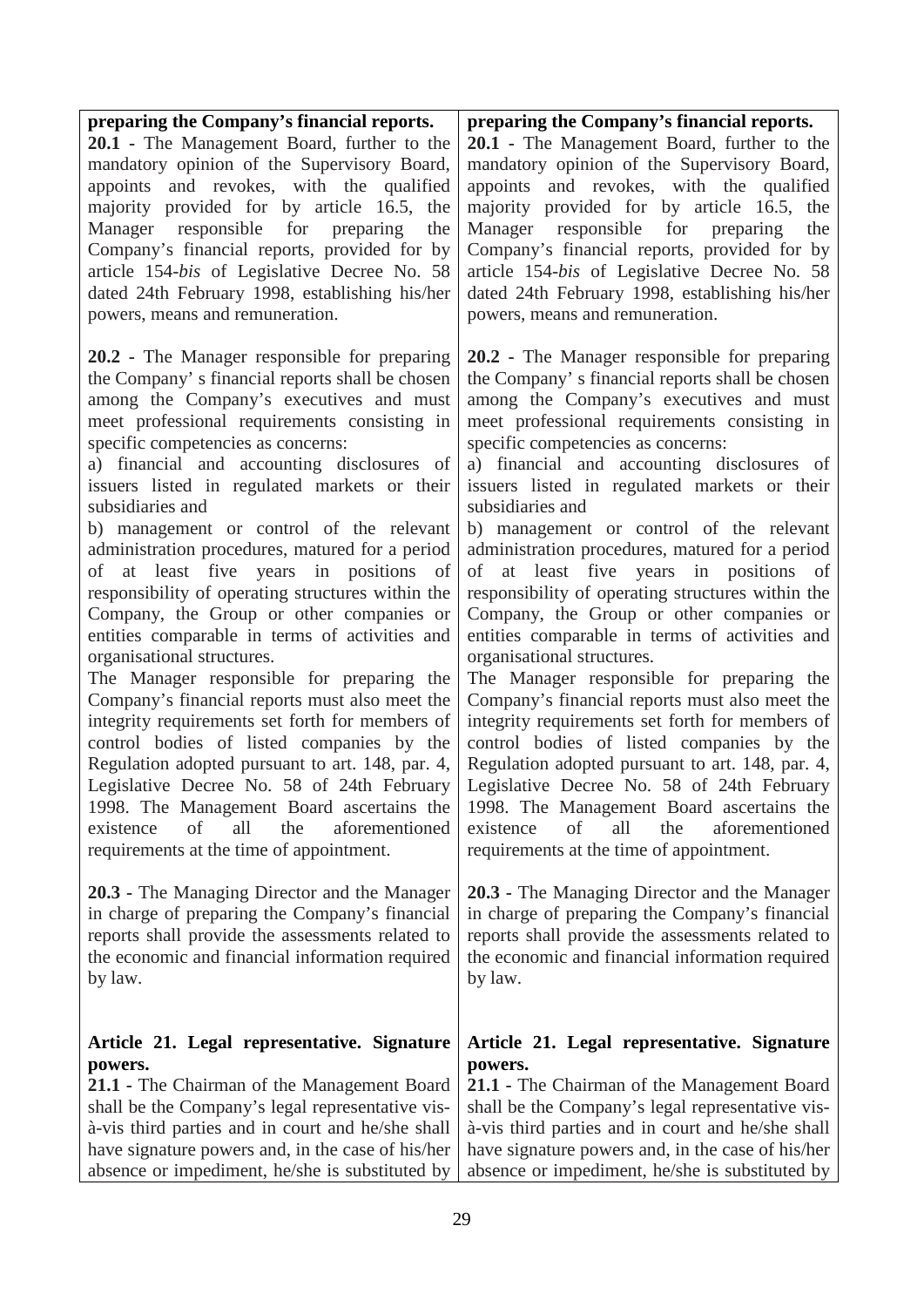a Deputy Chairperson according to seniority of service as set out in article 18.3 of the Articles of Association or, in case of equal terms of service, by the eldest Deputy Chairperson; in case of absence also of the latter, the Chairman of the Management Board shall be substituted by the Managing Director. Vis-à-vis third parties, the signature of whoever substitutes the Chairman is evidence of the absence or impediment of the Chairman.

**21.2 -** Without prejudice to the foregoing, the Managing Director shall also be the Company's legal representative vis-à-vis third parties and in court and he/she shall have signature powers with respect to the matters delegated to him/her by the Management Board.

**21.3 -** The General Managers shall have signature powers and shall be the Company's legal representative for acts, contracts, documents and correspondence in general regarding the Company within the limits of the powers they have been delegated; in case of absence or impediment of the General Managers, legal representation and signature powers are attributed to their substitutes as provided for in their appointment act.

**21.4 -** For specific acts or categories of acts, the Management Board may grant the power to represent the Company and the related power to sign on behalf of the Company to individuals extraneous to the Company.

**21.5 -** The Management Board may authorise Company personnel to sign on behalf of the Company, normally jointly, for the categories of acts determined by the Board, even singularly.

**21.6 -** The Chairman of the Management Board may grant powers of attorney also to individuals extraneous to the Company, to sign specific acts or categories of acts, contracts and documents relating to transactions resolved upon by the Company's competent bodies.

The same faculty, within the limits of delegated powers, is granted to the Managing Director and to the General Managers as part of their

a Deputy Chairperson according to seniority of service as set out in article 18.3 of the Articles of Association or, in case of equal terms of service, by the eldest Deputy Chairperson; in case of absence also of the latter, the Chairman of the Management Board shall be substituted by the Managing Director. Vis-à-vis third parties, the signature of whoever substitutes the Chairman is evidence of the absence or impediment of the Chairman.

**21.2 -** Without prejudice to the foregoing, the Managing Director shall also be the Company's legal representative vis-à-vis third parties and in court and he/she shall have signature powers with respect to the matters delegated to him/her by the Management Board.

**21.3 -** The General Managers shall have signature powers and shall be the Company's legal representative for acts, contracts, documents and correspondence in general regarding the Company within the limits of the powers they have been delegated; in case of absence or impediment of the General Managers, legal representation and signature powers are attributed to their substitutes as provided for in their appointment act.

**21.4 -** For specific acts or categories of acts, the Management Board may grant the power to represent the Company and the related power to sign on behalf of the Company to individuals extraneous to the Company.

**21.5 -** The Management Board may authorise Company personnel to sign on behalf of the Company, normally jointly, for the categories of acts determined by the Board, even singularly.

**21.6 -** The Chairman of the Management Board may grant powers of attorney also to individuals extraneous to the Company, to sign specific acts or categories of acts, contracts and documents relating to transactions resolved upon by the Company's competent bodies.

The same faculty, within the limits of delegated powers, is granted to the Managing Director and to the General Managers as part of their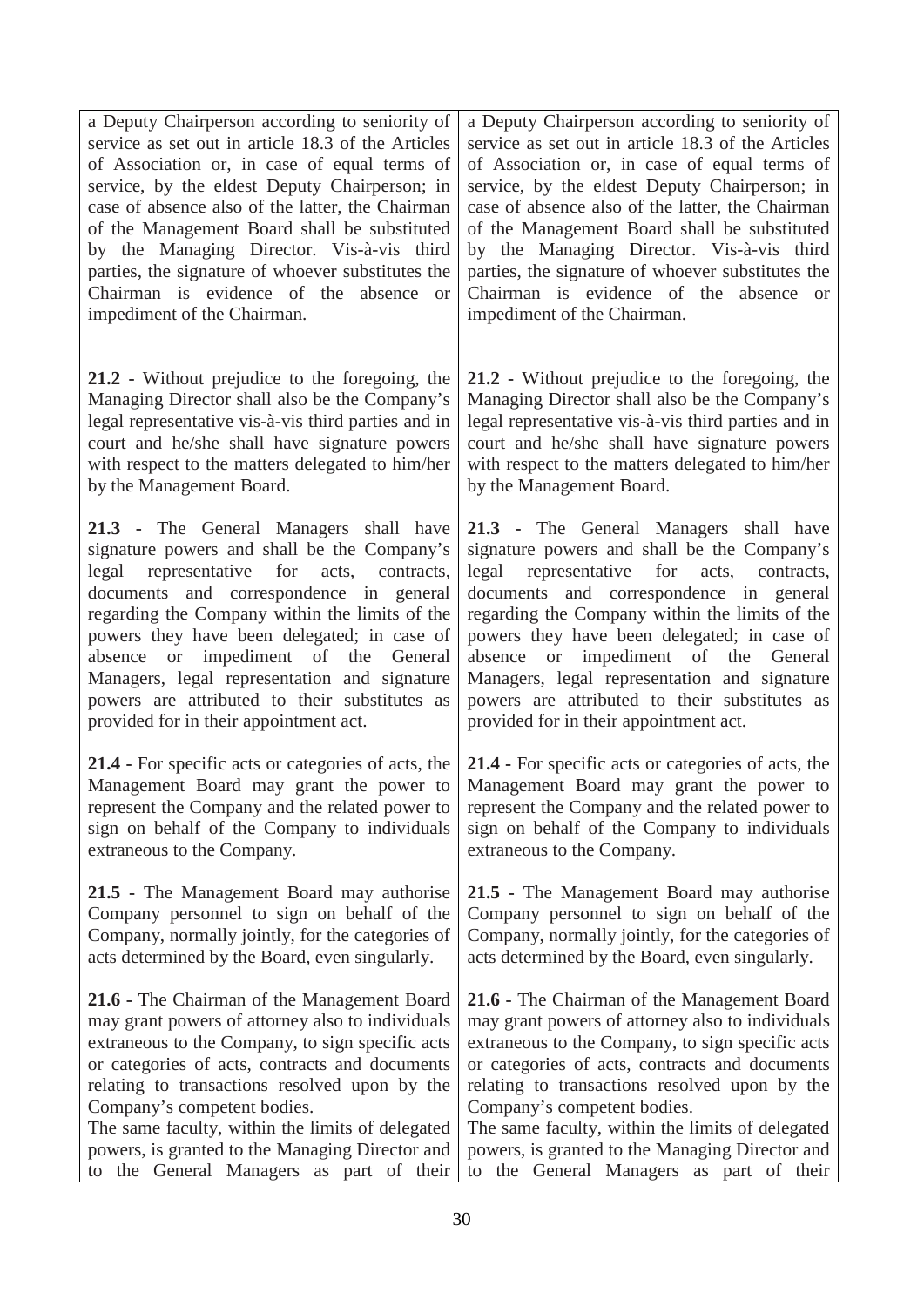functions and competences.

functions and competences.

# SECTION TWO — SUPERVISORY BOARD

### **Article 22. Supervisory Board. 22.1 - Composition.**

The Supervisory Board is composed of a minimum of 15 (fifteen) and a maximum of 21 (twenty one) members, including non shareholders, appointed by the Shareholders' Meeting.

The members of the Supervisory Board must meet the integrity, professional and independence requirements provided for the applicable laws and regulations.

Furthermore, at least four Board members must be enrolled with the Register of auditors held by the Ministry of Justice and must have practiced as auditors for at least a three-year period and at least ten members must meet the independence requirements provided for by the Corporate Governance Code promoted by the Italian Stock Exchange.

The requirement of enrolment with the Register of auditors and the independence requirements according to the Corporate Governance Code promoted by the Italian Stock Exchange may be met by the same person.

# **22.2 - Integration.**

Where the number of members of the Supervisory Board is lower than the maximum number provided for above, the Shareholders' Meeting may increase their number during their term. The new members are appointed by the Ordinary Shareholders' Meeting as provided for by article 23 of the Articles of Association.

# **22.3 - Duration.**

**22.3 - Duration.**

The members of the Supervisory Board shall The members of the Supervisory Board shall

SECTION TWO — SUPERVISORY BOARD

### **Article 22. Supervisory Board. 22.1 - Composition.**

The Supervisory Board is composed of a minimum of 15 (fifteen) and a maximum of 21 (twenty one) members, including non shareholders, appointed by the Shareholders' Meeting.

The gender with numerically lower representation must be reserved at least the number of Members established by the current laws on gender balance in the structure of the administrative and control bodies of companies listed on regulated markets.

The members of the Supervisory Board must meet the integrity, professional and independence requirements provided for the applicable laws and regulations.

Furthermore, at least four Board members must be enrolled with the Register of Statutory Aauditors held by the Ministry of Justice and must have practiced as auditors for at least a three-year period and at least ten members must meet the independence requirements provided for by the Corporate Governance Code promoted by the Italian Stock Exchange.

The requirement of enrolment with the Register of Statutory Aauditors and the independence requirements according to the Corporate Governance Code promoted by the Italian Stock Exchange may be met by the same person.

### **22.2 - Integration.**

Where the number of members of the Supervisory Board is lower than the maximum number provided for above, the Shareholders' Meeting may increase their number during their term. The new members are appointed by the Ordinary Shareholders' Meeting as provided for by article 23 of the Articles of Association, safeguarding the regulations on gender balance by applying the supplementary mechanism envisaged by article 23.4.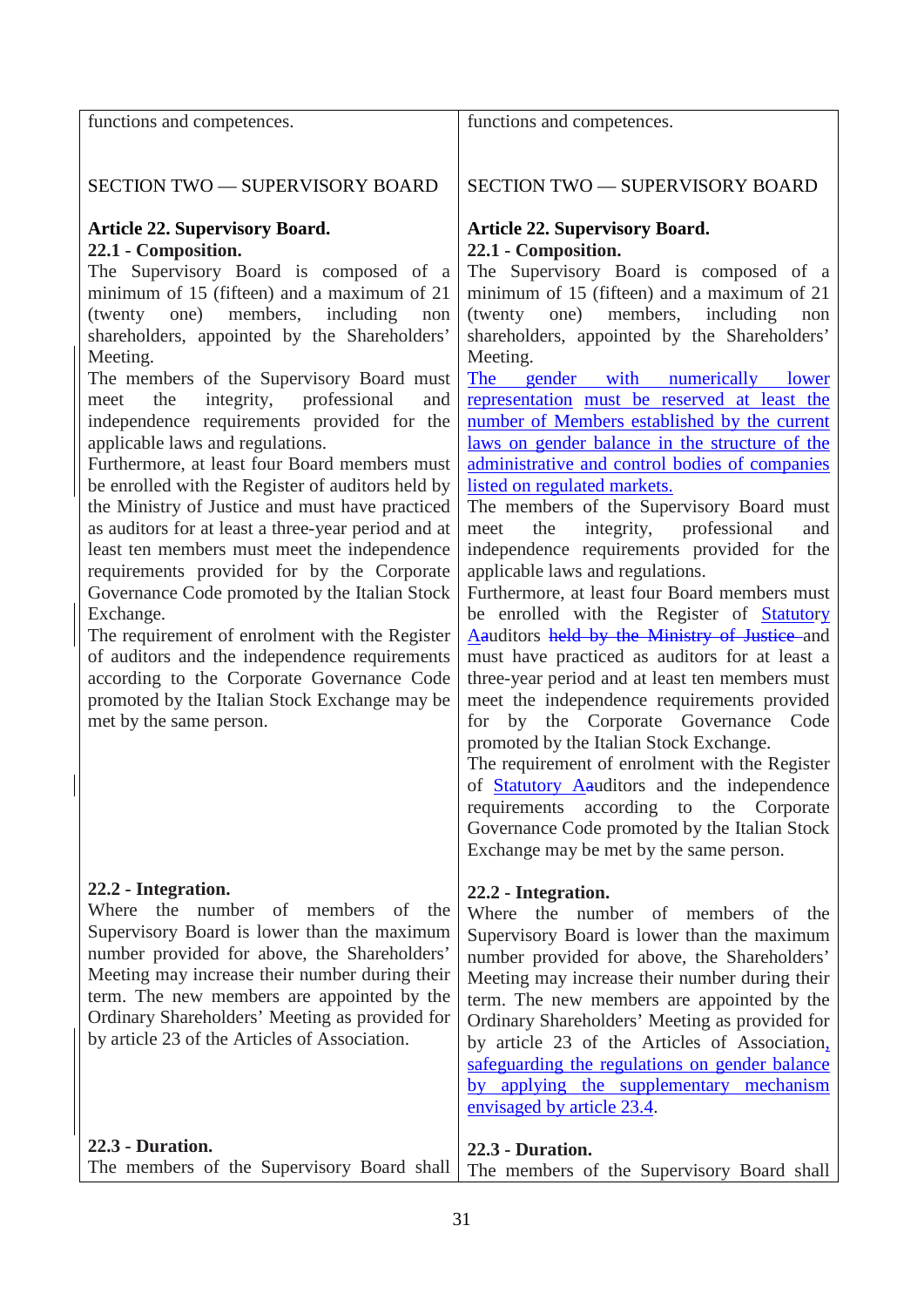remain in office for three financial years and their term of office shall expire at the date of the subsequent Shareholders' Meeting provided for by paragraph 2 of article 2364-*bis* of the Italian Civil Code and may be re-appointed.

### **Article 23. Election of the Supervisory Board. 23.1 - List of candidates.**

The election of members of the Supervisory Board shall take place on the basis of lists prepared by Shareholders according to the following rules:

a) Shareholders representing at least 0.5%, or the percentage set forth by regulations in force, of ordinary share capital may submit a list of candidates listed in order of progressive number. The lists must be deposited at the Company' s registered office at least twentyfive days before the date of the Shareholders' Meeting called to elect the Members of the Supervisory Board, together with the information relative to the Shareholders presenting the lists, with the indication of the total percentage stake held, as well as exhaustive information on the personal and professional characteristics of each candidate, of a declaration of each candidate attesting that he/she meets the requirements applied to all or certain of the Members of the Supervisory Board provided for by law, regulations and the Articles of Association, as well as a declaration in which he/she accepts the candidacy. In order to give evidence of the number of shares necessary to submit a list, the relevant certification may also be submitted after deposit of the list, but not later than twenty-one days before the date set for the meeting, following the procedure set out in the applicable law;

b) each shareholder may not submit - and the persons having voting rights may not vote for more than one list of candidates, even by proxy or by fiduciary companies. Each candidate may only be part of one list, if such condition is not met the candidate shall not be eligible;

;c) if at the expiry of the term provided for by letter a) only one list has been presented, the Company promptly informs the market via a press release sent to at least two press agencies; in this case, lists may be presented within the time limit set out in the legislation in force,

remain in office for three financial years and their term of office shall expire at the date of the subsequent Shareholders' Meeting provided for by paragraph 2 of article 2364-*bis* of the Italian Civil Code and may be re-appointed.

### **Article 23. Election of the Supervisory Board. 23.1 - List of candidates.**

The election of members of the Supervisory Board shall take place on the basis of lists prepared by Shareholders according to the following rules:

a) Shareholders representing at least 0.5%, or the percentage set forth by regulations in force, of ordinary share capital may submit a list of candidates listed in order of progressive number, containing from a minimum of 2 (two) to a maximum of 21 (twenty-one) names. The lists must be deposited at the Company' s registered office at least twenty-five days before the date of the Shareholders' Meeting called to elect the Members of the Supervisory Board, together with the information relative to the Shareholders presenting the lists, with the indication of the total percentage stake held, as well as exhaustive information on the personal and professional characteristics of each candidate, of a declaration of each candidate attesting that he/she meets the requirements applied to all or certain of the Members of the Supervisory Board provided for by law, regulations and the Articles of Association, as well as a declaration in which he/she accepts the candidacy. In order to give evidence of the number of shares necessary to submit a list, the relevant certification communication may also be submitted after deposit of the list, but not later than twenty-one days before the date set for the meeting, following the procedure set out in the applicable law;

b) each shareholder may not submit - and the persons having voting rights may not vote for more than one list of candidates, even by proxy or by fiduciary companies. Each candidate may only be part of one list, if such condition is not met the candidate shall not be eligible;

c) each list containing a number of candidates equal to or greater than 3 (three) must be composed in such a way as to ensure the gender balance envisaged by current law;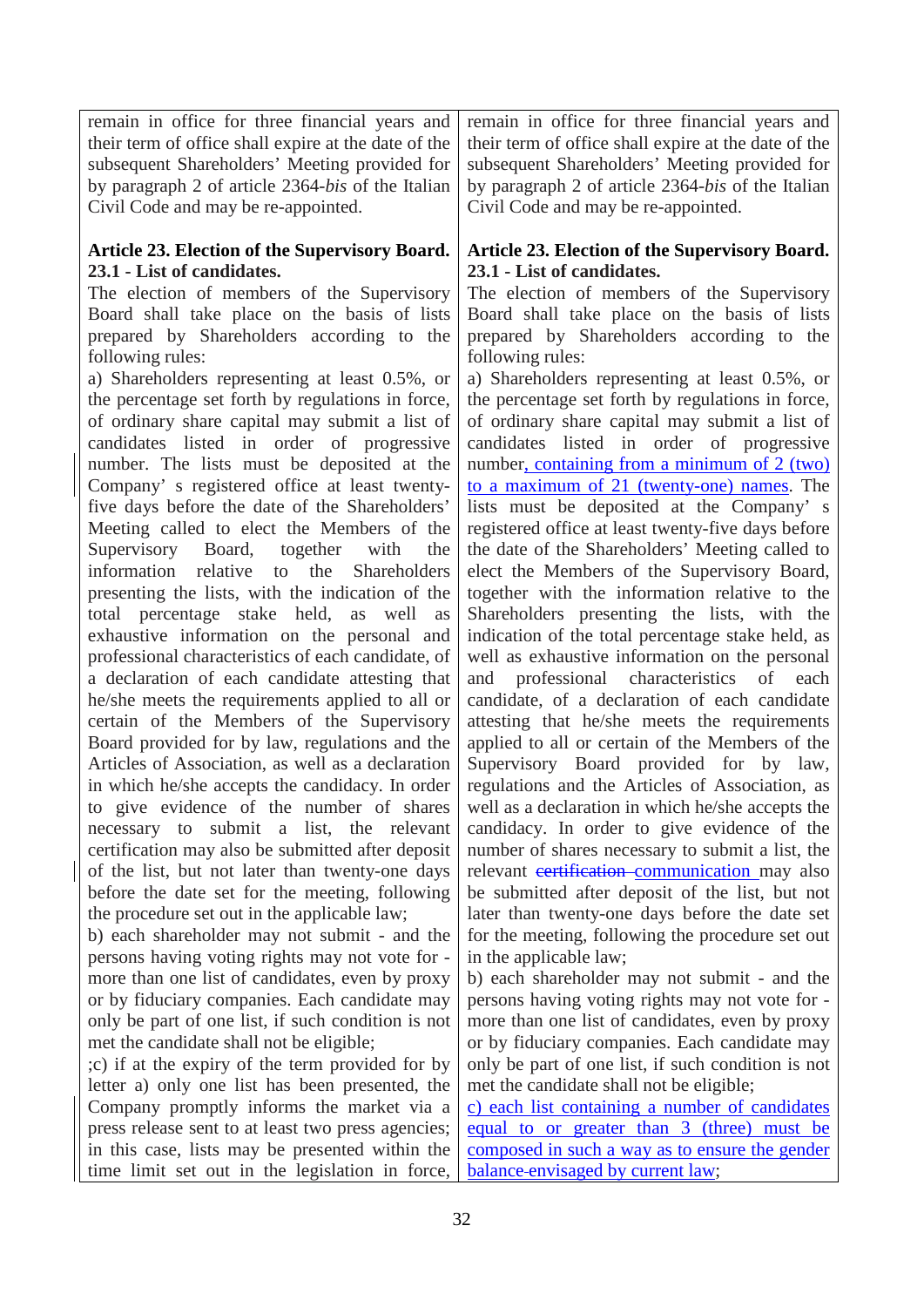without prejudice to the other conditions and means of presentation provided for above;

d) the foregoing shall be without prejudice to the other and further provisions set forth by law as concerns the means and terms of presentation and publication of the lists.

# **23.2 - Voting.**

In order to appoint the Supervisory Board the following procedure shall apply.

Members are selected proportionally from the lists which have obtained votes; for this purpose, the votes obtained by each of the lists are divided by one, two, three, four and so on according to the number of members to be appointed. The resulting ratios are progressively attributed to the candidates of each list according to the order of each list. The ratios so attributed are listed in decreasing order: the candidates with the highest ratios are elected members of the Supervisory Board.

# **23.3 - Equality of ratio and ballot.**

Should more than one candidate obtain the same ratio, the preferred candidate shall be the candidate belonging to the list from which no Supervisory Board members, or the lower number of Supervisory Board members has been appointed.

If no Supervisory Board member has been appointed from those lists, or the same number of Supervisory Board members has been appointed from those lists, the preferred candidate shall be drawn from the list which has obtained the highest number of votes.

de) if at the expiry of the term provided for by letter a) only one list has been presented, the Company promptly informs the market via a press release sent to at least two press agencies; in this case, lists may be presented within the time limit set out in the legislation in force, without prejudice to the other conditions and means of presentation provided for above;

ed) the foregoing shall be without prejudice to the other and further provisions set forth by law as concerns the means and terms of presentation and publication of the lists.

Lists which do not comply with the above provisions shall be considered as not submitted. However, any irregularities in the lists concerning single candidates shall not result in the automatic exclusion of the entire list, but only of the candidates to which the irregularities refer.

# **23.2 - Voting.**

In order to appoint the Supervisory Board the following procedure shall apply.

Members are selected proportionally from the lists which have obtained votes; for this purpose, the votes obtained by each of the lists are divided by one, two, three, four and so on according to the number of members to be appointed. The resulting ratios are progressively attributed to the candidates of each list according to the order of each list. The ratios so attributed are listed in decreasing order: the candidates with the highest ratios are elected members of the Supervisory Board.

# **23.3 - Equality of ratio and ballot.**

Should more than one candidate obtain the same ratio, the preferred candidate shall be the candidate belonging to the list from which no Supervisory Board members, or the lower number of Supervisory Board members has been appointed.

If no Supervisory Board member has been appointed from those lists, or the same number of Supervisory Board members has been appointed from those lists, the preferred candidate shall be drawn from the list which has obtained the highest number of votes.

In case of equality of votes and ratio, the In case of equality of votes and ratio, the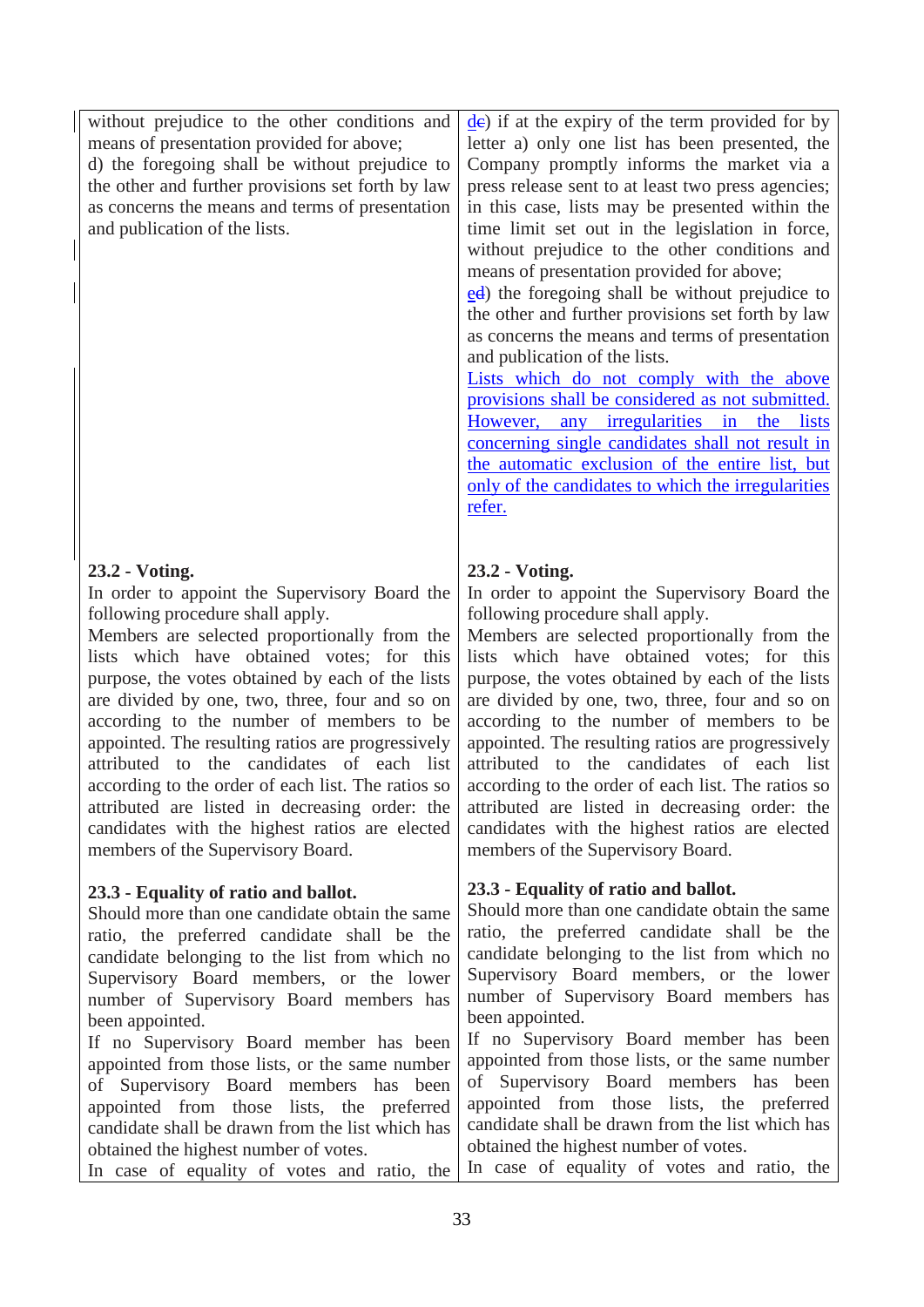appointment shall take place by means of a ballot by the whole Shareholders' Meeting, and the candidate shall be appointed by a simple majority of votes cast.

### **23.4 - Supplementary mechanism.**

If an insufficient number of Supervisory Board members with the requirements of independence provided for by the Corporate Governance Code promoted by the Italian Stock Exchange and/or the requirement provided for by article 22.1, paragraph 3 of the Articles of Association has been appointed, the candidate with the lowest ratio and who does not meet any of the abovementioned two requirements regulationsgenders. will be excluded. The excluded candidate will be substituted by the subsequent candidate of the same list who meets such requirements. This procedure, if necessary, will be repeated until the number of Supervisory Board members to be appointed is completed. If, through the adoption of the aforementioned criterion, it is not possible to complete the number of Board members to be appointed, the Shareholders' Meeting shall appoint the other Supervisory Board members with resolution adopted by a simple majority of votes cast on proposal submitted by the persons having voting rights attending the meeting.

appointment shall take place by means of a ballot by the whole Shareholders' Meeting, and the candidate shall be appointed by a simple majority of votes cast.

### **23.4 - Supplementary mechanism.**

If, on conclusion of voting, the composition of the Supervisory Board does not reflect the gender balance envisaged by current regulations, the candidate of the overrepresented gender with the lowest ratio shall be excluded. The excluded candidate will be substituted by the subsequent candidate of the gender with numerically lower representation of the same list. If necessary, this procedure shall be repeated until the composition of the Board complies with current regulations.

If  $-$ , even following the above substitution procedure, an insufficient number of Supervisory Board members with the requirements of independence provided for by the Corporate Governance Code promoted by the Italian Stock Exchange and/or the requirement— provided for by article 22.1, paragraph  $\frac{43}{9}$  of the Articles of Association havehas been appointed, new substitutions shall be performed according to a procedure similar to that set forth in paragraph 1, excluding the candidates with the lowest ratio and who does not meet either of the two requirements, always in compliance with the current regulations on the matter of gender balance. will be excluded. The excluded candidate will be substituted by the subsequent candidate of the same list who meets such requirements. This procedure, if necessary, will be repeated until the number of Supervisory Board members to be appointed is completed.

If, through applying the aforementioned criterion, it is not possible to complete the number of Board members to be appointed, the Shareholders' Meeting shall appoint the other Supervisory Board members with resolution adopted by a simple majority of votes cast on proposal submitted by the persons having voting rights attending the meeting.

|                | 23.5 - Supervisory Board Member appointed 23.5 - Supervisory Board Member appointed             |  |  |  |
|----------------|-------------------------------------------------------------------------------------------------|--|--|--|
| by minorities. | by minorities.                                                                                  |  |  |  |
|                | The application of provisions from 23.2 to 23.4 The application of provisions from 23.2 to 23.4 |  |  |  |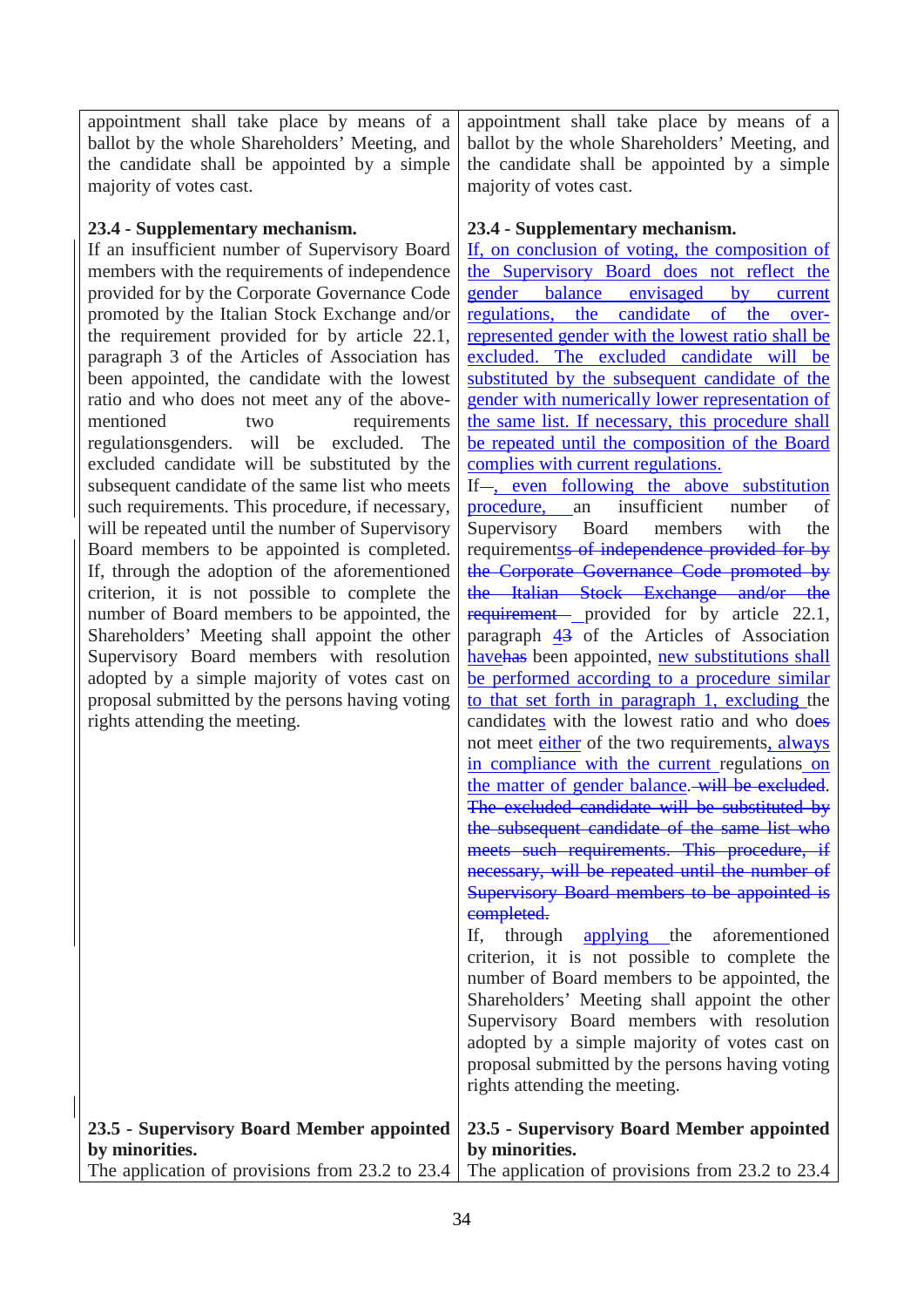must in any case permit that at least one Supervisory Board Member be elected by minority shareholders who are not connected, even indirectly, with shareholders who have presented or with persons who voted the list which obtained the highest number of votes.

For this purpose, where necessary, the elected candidate with the lowest ratio shall be substituted by the candidate with the immediately lower quotient presented by a list with the characteristics indicated above.

# **23.6 - Single list.**

In case of presentation of one list only, all members of the Supervisory Board shall be appointed from such list.

### **23.7 - No lists.**

Should no list be submitted in a timely manner, the Meeting shall pass a resolution with the relative majority of votes of the capital represented in the Meeting. In case of equality of votes, candidates shall be appointed by means of a further ballot.

# **23.8 - Election of the Chairman and Deputy Chairpersons of the Supervisory Board.**

The Chairman and the two Deputy Chairpersons shall be appointed by the Ordinary

must in any case permit that at least one Supervisory Board Member be elected by minority shareholders who are not connected, even indirectly, with shareholders who have presented or with persons who voted the list which obtained the highest number of votes.

For this purpose, where necessary, the elected candidate with the lowest ratio shall be substituted by the candidate with the immediately lower quotient presented by a list with the characteristics indicated above.

If, adopting the criterion set forth in the above paragraph, the gender balance required by current regulations is not achieved, the elected candidate with the lowest ratio shall be substituted by the subsequent candidate of the gender with numerically lower representation with the immediately lower ratio presented by a list with the characteristics indicated above.

In the event that the lists with the characteristics indicated above contain no candidates of the gender with numerically lower representation, the Shareholders' Meeting shall appoint the substituted Member with resolution adopted by a simple majority of votes cast on proposal submitted by persons having voting rights attending the meeting, in compliance with the principle of the need to represent minorities and the current regulations on gender balance.

### **23.6 - Single list.**

In case of presentation of one list only, all members of the Supervisory Board shall be appointed from such list.

### **23.7 - No lists.**

Should no list be submitted in a timely manner, the Meeting shall pass a resolution with the relative majority of votes of the capital represented in the Meeting, without prejudice to the necessary compliance with the current regulations on gender balance. In case of equality of votes, candidates shall be appointed by means of a further ballot.

### **23.8 - Election of the Chairman and Deputy Chairpersons of the Supervisory Board.**

The Chairman and the two Deputy Chairpersons shall be appointed by the Ordinary Shareholders' Meeting with special resolutions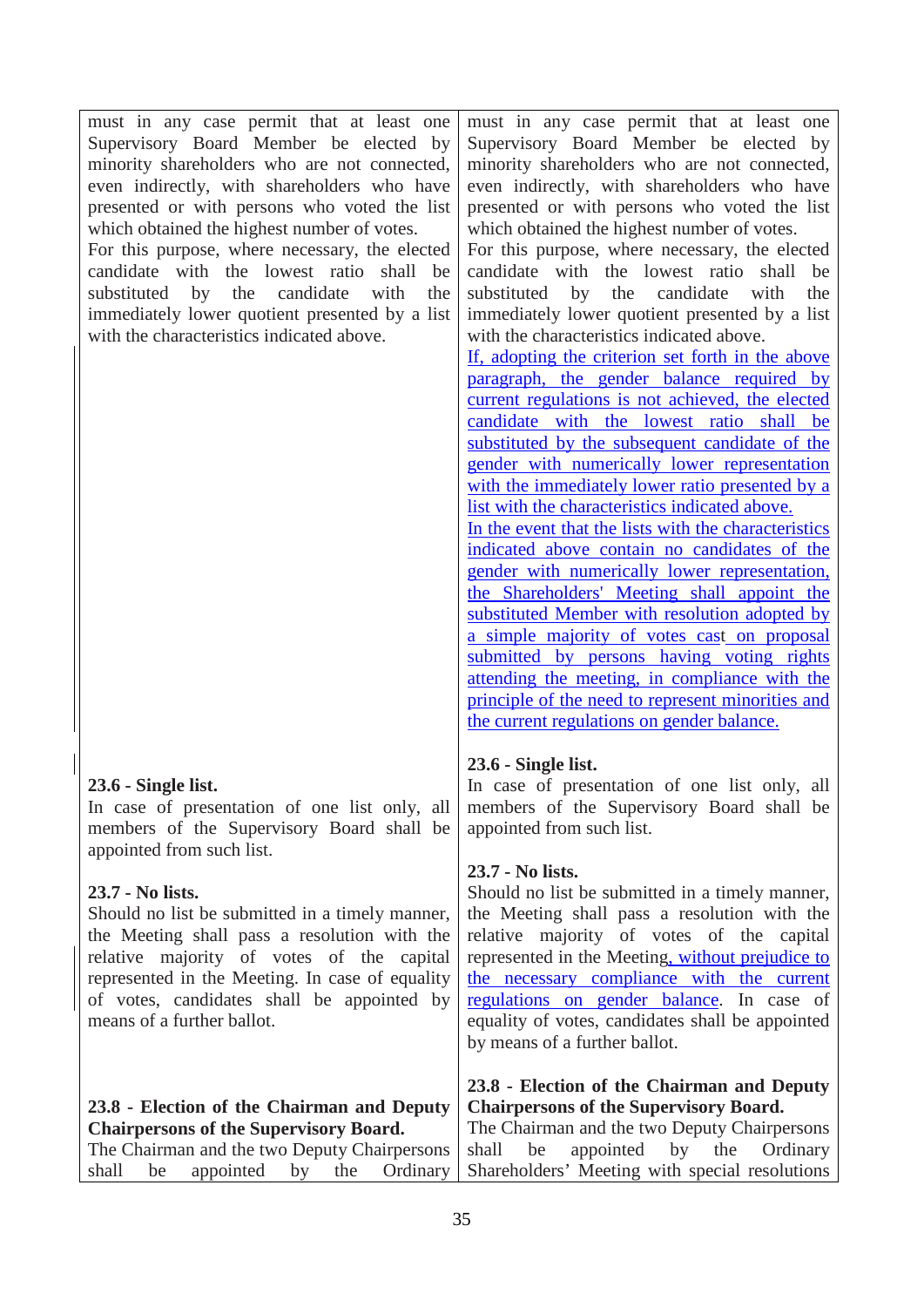Shareholders' Meeting with special resolutions approved by the majority of attending shareholders.

### **23.9 - Substitutions.**

If a member of the Supervisory Board leaves service for whatever reason, he/she shall be substituted by the first non-appointed candidate belonging to the list of the Supervisory Board member leaving service, or the second nonappointed candidate if the first does not meet the requirements, set forth by law, regulation or the Articles of Association, of the member leaving service. If for whatever reason this is not possible, the member of the Supervisory Board who leaves service will be substituted without delay by the Ordinary Shareholders' Meeting with resolution passed by a simple majority of votes cast upon the proposal of the persons having voting rights attending the meeting.

The substitution of the Supervisory Board Member must in any case ensure the presence of at least one Member with the characteristics provided for by Article 23.5., even through the application of procedures set forth by regulations in force.

approved by the majority of attending shareholders.

### **23.9 - Substitutions.**

If a member of the Supervisory Board leaves service for whatever reason, he/she shall be substituted by the first non-appointed candidate belonging to the list of the Supervisory Board member leaving service, or, if, following the application of this criteria, the gender balance required by current regulations is not achieved, by the first non-appointed candidate of the gender with numerically lower representation of the same list as the member leaving service. If the person identified based on the above criterion does not meet the requirements of law, regulation or the Articles of Association, of the member leaving service, the leaving member shall be substituted by the first non-appointed candidate from the same list, meeting the same requirements as the member to be substituted, in compliance, in any event, with the principle of the current regulations on gender balance or the second non-appointed candidate if the first does not meet the requirements, set forth by law, regulation or the Articles of Association, of the member leaving service.

Where<sup>If</sup> for whatever reason this it is not possible to effect the substitution based on the above criteria, the member of the Supervisory Board who leaves service will be substituted without delay by the Ordinary Shareholders' Meeting with resolution passed by a simple majority of votes cast upon the proposal of the persons having voting rights attending the meeting, without the presentation of lists, in compliance, in any event, with the principle of the current regulations on gender balance.

The substitution of the Supervisory Board Member must in any case ensure the presence of at least one Member with the characteristics provided for by Article 23.5., even through the application of procedures set forth by regulations in force.

The term of office of these members expires simultaneously with the term of the members in office at the time of their appointment.

**23.10 - Incompatibilities.**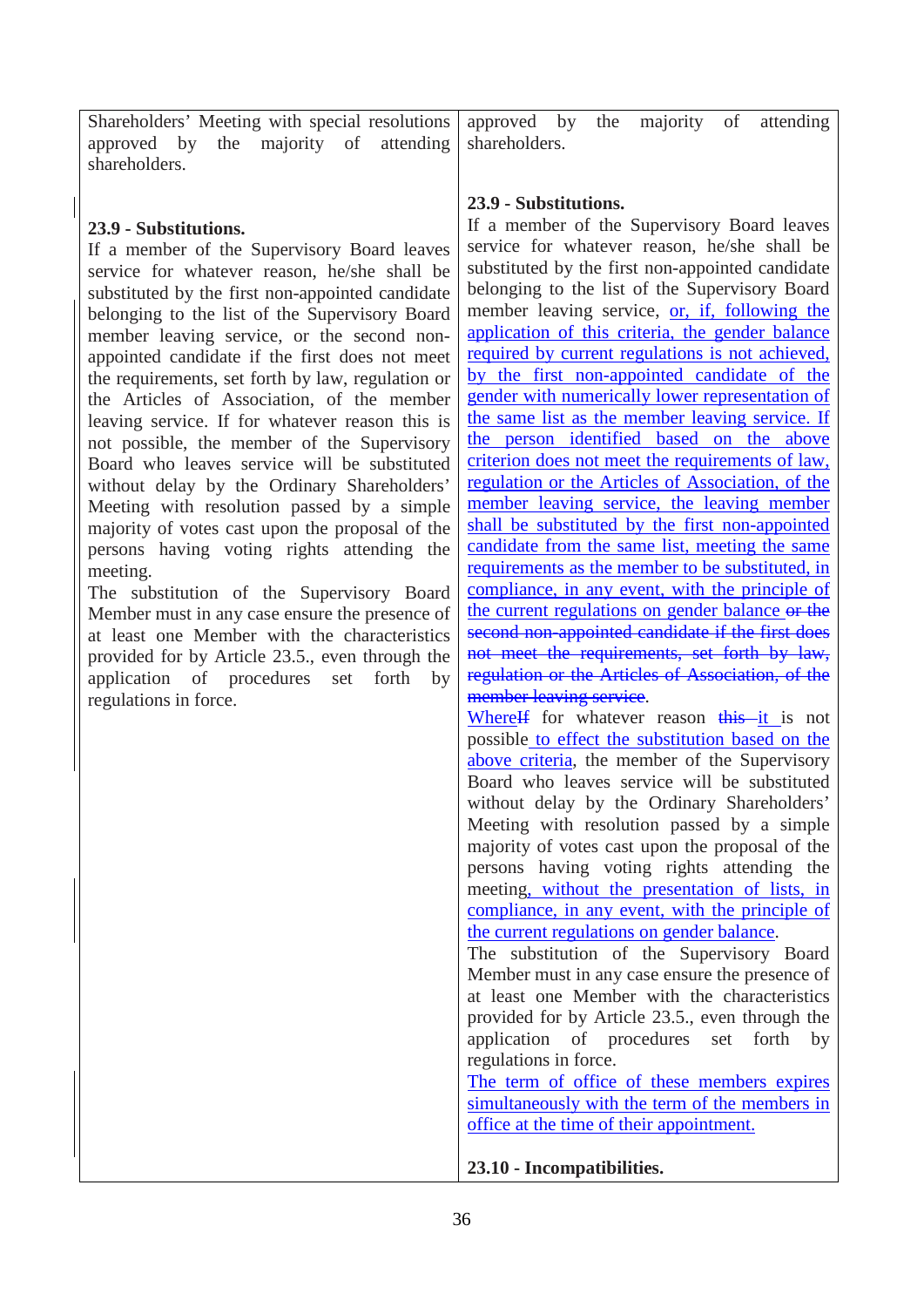| 23.10 - Incompatibilities.<br>The cases of incompatibility as well as the<br>limits to the number of offices provided for by<br>law, regulations and the Article of Association<br>in force at the time of entry in office apply to<br>Supervisory Board Members, without prejudice<br>to different binding provisions set forth by law.<br>The foregoing shall be without prejudice to the<br>causes of ineligibility and disqualification from<br>office set forth by law, regulation or Articles of<br>Association. | The cases of incompatibility as well as the<br>limits to the number of offices provided for by<br>law, regulations and the Article of Association<br>in force at the time of entry in office apply to<br>Supervisory Board Members, without prejudice<br>to different binding provisions set forth by law.<br>The foregoing shall be without prejudice to the<br>causes of ineligibility and disqualification from<br>office set forth by law, regulation or Articles of<br>Association. |
|------------------------------------------------------------------------------------------------------------------------------------------------------------------------------------------------------------------------------------------------------------------------------------------------------------------------------------------------------------------------------------------------------------------------------------------------------------------------------------------------------------------------|------------------------------------------------------------------------------------------------------------------------------------------------------------------------------------------------------------------------------------------------------------------------------------------------------------------------------------------------------------------------------------------------------------------------------------------------------------------------------------------|
| 23.11 - Simul stabunt simul cadent.                                                                                                                                                                                                                                                                                                                                                                                                                                                                                    | 23.11 - Simul stabunt simul cadent.                                                                                                                                                                                                                                                                                                                                                                                                                                                      |
| If, for whatever reason, the majority of the                                                                                                                                                                                                                                                                                                                                                                                                                                                                           | If, for whatever reason, the majority of the                                                                                                                                                                                                                                                                                                                                                                                                                                             |
| members of the Supervisory Board resigns, the                                                                                                                                                                                                                                                                                                                                                                                                                                                                          | members of the Supervisory Board resigns, the                                                                                                                                                                                                                                                                                                                                                                                                                                            |
| entire Supervisory Board must be considered                                                                                                                                                                                                                                                                                                                                                                                                                                                                            | entire Supervisory Board must be considered                                                                                                                                                                                                                                                                                                                                                                                                                                              |
| replaced from the date in which the new                                                                                                                                                                                                                                                                                                                                                                                                                                                                                | replaced from the date in which the new                                                                                                                                                                                                                                                                                                                                                                                                                                                  |
| take                                                                                                                                                                                                                                                                                                                                                                                                                                                                                                                   | take                                                                                                                                                                                                                                                                                                                                                                                                                                                                                     |
| office.                                                                                                                                                                                                                                                                                                                                                                                                                                                                                                                | appointed                                                                                                                                                                                                                                                                                                                                                                                                                                                                                |
| The                                                                                                                                                                                                                                                                                                                                                                                                                                                                                                                    | members                                                                                                                                                                                                                                                                                                                                                                                                                                                                                  |
| appointed                                                                                                                                                                                                                                                                                                                                                                                                                                                                                                              | office.                                                                                                                                                                                                                                                                                                                                                                                                                                                                                  |
| members                                                                                                                                                                                                                                                                                                                                                                                                                                                                                                                | The                                                                                                                                                                                                                                                                                                                                                                                                                                                                                      |
| Shareholders' Meeting for the appointment of                                                                                                                                                                                                                                                                                                                                                                                                                                                                           | Shareholders' Meeting for the appointment of                                                                                                                                                                                                                                                                                                                                                                                                                                             |
| the new Supervisory Board shall be called as                                                                                                                                                                                                                                                                                                                                                                                                                                                                           | the new Supervisory Board shall be called as                                                                                                                                                                                                                                                                                                                                                                                                                                             |
| soon as possible in accordance with the                                                                                                                                                                                                                                                                                                                                                                                                                                                                                | soon as possible in accordance with the                                                                                                                                                                                                                                                                                                                                                                                                                                                  |
| provisions of article 8.                                                                                                                                                                                                                                                                                                                                                                                                                                                                                               | provisions of article 8.                                                                                                                                                                                                                                                                                                                                                                                                                                                                 |
| 23.12 - Revocation.                                                                                                                                                                                                                                                                                                                                                                                                                                                                                                    | 23.12 - Revocation.                                                                                                                                                                                                                                                                                                                                                                                                                                                                      |
| The members of the Supervisory Board may be                                                                                                                                                                                                                                                                                                                                                                                                                                                                            | The members of the Supervisory Board may be                                                                                                                                                                                                                                                                                                                                                                                                                                              |
| revoked by the Shareholders' Meeting at any                                                                                                                                                                                                                                                                                                                                                                                                                                                                            | revoked by the Shareholders' Meeting at any                                                                                                                                                                                                                                                                                                                                                                                                                                              |
| time, by a resolution passed with the favourable                                                                                                                                                                                                                                                                                                                                                                                                                                                                       | time, by a resolution passed with the favourable                                                                                                                                                                                                                                                                                                                                                                                                                                         |
| vote of at least one fifth of the share capital,                                                                                                                                                                                                                                                                                                                                                                                                                                                                       | vote of at least one fifth of the share capital,                                                                                                                                                                                                                                                                                                                                                                                                                                         |
| without prejudice to the right of the revoked                                                                                                                                                                                                                                                                                                                                                                                                                                                                          | without prejudice to the right of the revoked                                                                                                                                                                                                                                                                                                                                                                                                                                            |
| Member to be indemnified if the revocation                                                                                                                                                                                                                                                                                                                                                                                                                                                                             | Member to be indemnified if the revocation                                                                                                                                                                                                                                                                                                                                                                                                                                               |
| occurs without just cause.                                                                                                                                                                                                                                                                                                                                                                                                                                                                                             | occurs without just cause.                                                                                                                                                                                                                                                                                                                                                                                                                                                               |
| 23.13 - Remuneration                                                                                                                                                                                                                                                                                                                                                                                                                                                                                                   | 23.13 - Remuneration.                                                                                                                                                                                                                                                                                                                                                                                                                                                                    |
| Members of the Supervisory Board are entitled,                                                                                                                                                                                                                                                                                                                                                                                                                                                                         | Members of the Supervisory Board are entitled,                                                                                                                                                                                                                                                                                                                                                                                                                                           |
| in addition to the reimbursement of expenses                                                                                                                                                                                                                                                                                                                                                                                                                                                                           | in addition to the reimbursement of expenses                                                                                                                                                                                                                                                                                                                                                                                                                                             |
| sustained due to their office, to a remuneration                                                                                                                                                                                                                                                                                                                                                                                                                                                                       | sustained due to their office, to a remuneration                                                                                                                                                                                                                                                                                                                                                                                                                                         |
| for the services rendered, which is determined                                                                                                                                                                                                                                                                                                                                                                                                                                                                         | for the services rendered, which is determined                                                                                                                                                                                                                                                                                                                                                                                                                                           |
| for the entire period of their office by the                                                                                                                                                                                                                                                                                                                                                                                                                                                                           | for the entire period of their office by the                                                                                                                                                                                                                                                                                                                                                                                                                                             |
| Shareholders' Meeting at the time of their                                                                                                                                                                                                                                                                                                                                                                                                                                                                             | Shareholders' Meeting at the time of their                                                                                                                                                                                                                                                                                                                                                                                                                                               |
| appointment, taking also into account the                                                                                                                                                                                                                                                                                                                                                                                                                                                                              | appointment, taking also into account the                                                                                                                                                                                                                                                                                                                                                                                                                                                |
| remunerations due to Board members appointed                                                                                                                                                                                                                                                                                                                                                                                                                                                                           | remunerations due to Board members appointed                                                                                                                                                                                                                                                                                                                                                                                                                                             |
| to special offices.                                                                                                                                                                                                                                                                                                                                                                                                                                                                                                    | to special offices.                                                                                                                                                                                                                                                                                                                                                                                                                                                                      |
| Article 24. Meetings and resolutions of the<br><b>Supervisory Board.</b><br>24.1 - Convocation.<br>The Chairman of the Supervisory Board shall<br>summon the Supervisory Board on his/her own<br>initiative and in the cases provided for by law or                                                                                                                                                                                                                                                                    | Article 24. Meetings and resolutions of the<br><b>Supervisory Board.</b><br>24.1 - Convocation.<br>The Chairman of the Supervisory Board shall<br>summon the Supervisory Board on his/her own<br>initiative and in the cases provided for by law or<br>by the Articles of Association, he/she shall chair                                                                                                                                                                                |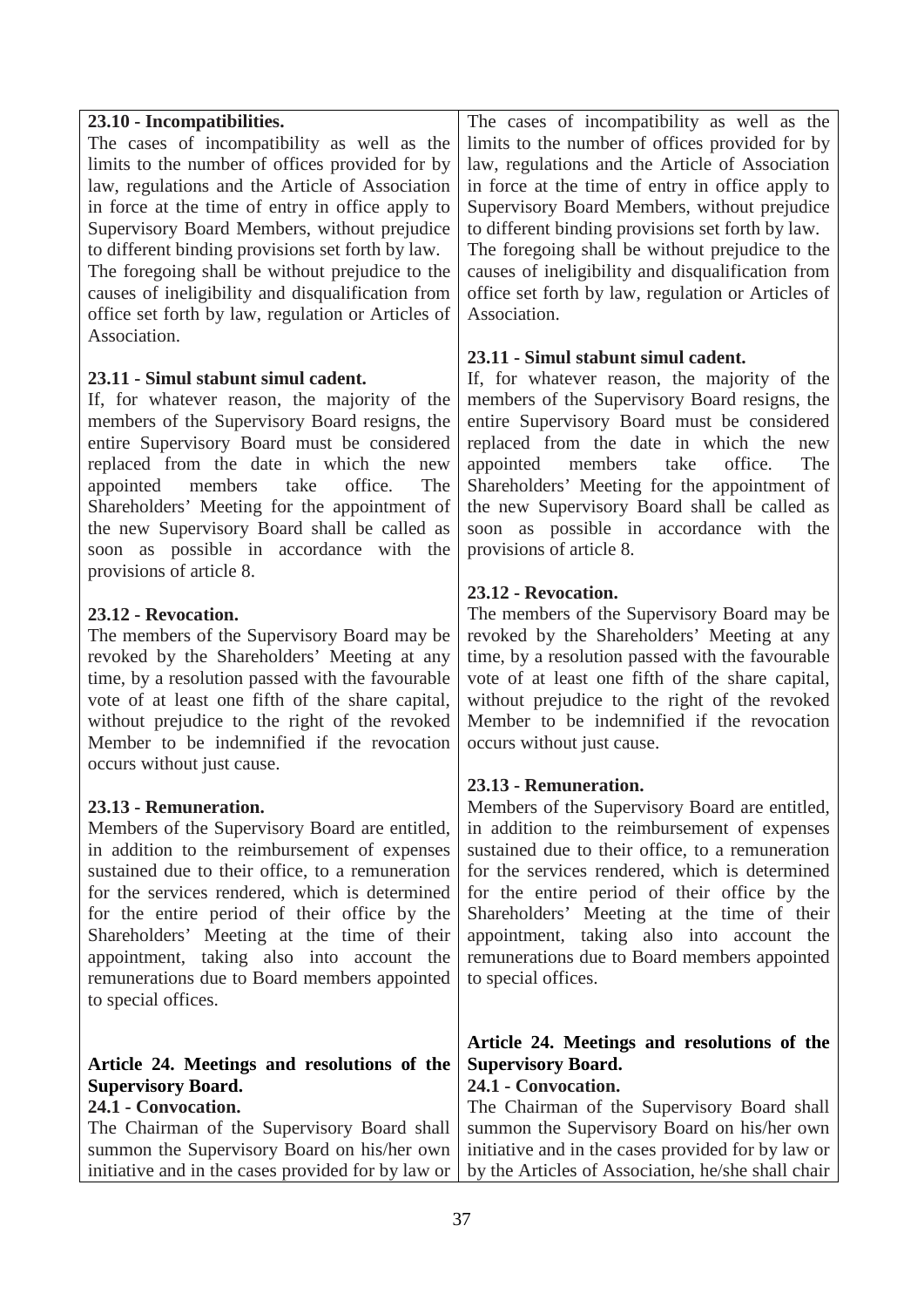by the Articles of Association, he/she shall chair Board meetings and set the agenda ensuring that adequate information on the matters on the agenda of the meeting is provided to all Supervisory Board members. Board meetings and set the agenda ensuring that adequate information on the matters on the agenda of the meeting is provided to all Supervisory Board members.

### **24.2 - Meetings recurrence.**

The Supervisory Board shall generally meet at least once a month.

### **24.3 - Convocation request.**

The Chairman shall summon the Supervisory Board upon the request of any one member and shall indicate the matters to be discussed.

### **24.4 - Place.**

The Supervisory Board meetings shall generally be held alternatively at the registered office or at the secondary office of the Company or exceptionally in another location on the Italian territory.

### **24.5 - Convocation notice.**

The convocation notice, including the agenda of the meeting, must be sent to the Supervisory Board members at least four days before the date scheduled for the meeting, by any means appropriate to supply evidence of receipt. In cases of particular urgency, the meeting may be called with a 24-hour advance notice sent by any suitable means. The notice may also contain the indication of the places from which to participate through remote connection systems as provided for by article 24.6.

### **24.6 - Meetings.**

Meetings of the Supervisory Board can be validly held by way of adequate remote connection systems, provided that the identity of those present can be verified and that those attending the meeting are allowed to follow the discussion and intervene in real time with regard to the matters on the agenda as well as view, receive and transmit documents. At least the Chairman and the Secretary must always be physically present at the venue officially designated as that in which the Board Meeting is deemed to have taken place.

#### **24.7 - Validity and majority.**

For the validity of the decisions of the

### **24.2 - Meetings recurrence.**

The Supervisory Board shall generally meet at least once a month.

### **24.3 - Convocation request.**

The Chairman shall summon the Supervisory Board upon the request of any one member and shall indicate the matters to be discussed.

### **24.4 - Place.**

The Supervisory Board meetings shall generally be held alternatively at the registered office or at the secondary office of the Company or exceptionally in another location on the Italian territory.

### **24.5 - Convocation notice.**

The convocation notice, including the agenda of the meeting, must be sent to the Supervisory Board members at least four days before the date scheduled for the meeting, by any means appropriate to supply evidence of receipt. In cases of particular urgency, the meeting may be called with a 24-hour advance notice sent by any suitable means. The notice may also contain the indication of the places from which to participate through remote connection systems as provided for by article 24.6.

### **24.6 - Meetings.**

Meetings of the Supervisory Board can be validly held by way of adequate remote connection systems, provided that the identity of those present can be verified and that those attending the meeting are allowed to follow the discussion and intervene in real time with regard to the matters on the agenda as well as view, receive and transmit documents. At least the Chairman and the Secretary must always be physically present at the venue officially designated as that in which the Board Meeting is deemed to have taken place.

### **24.7 - Validity and majority.**

For the validity of the decisions of the Supervisory Board a majority of its members in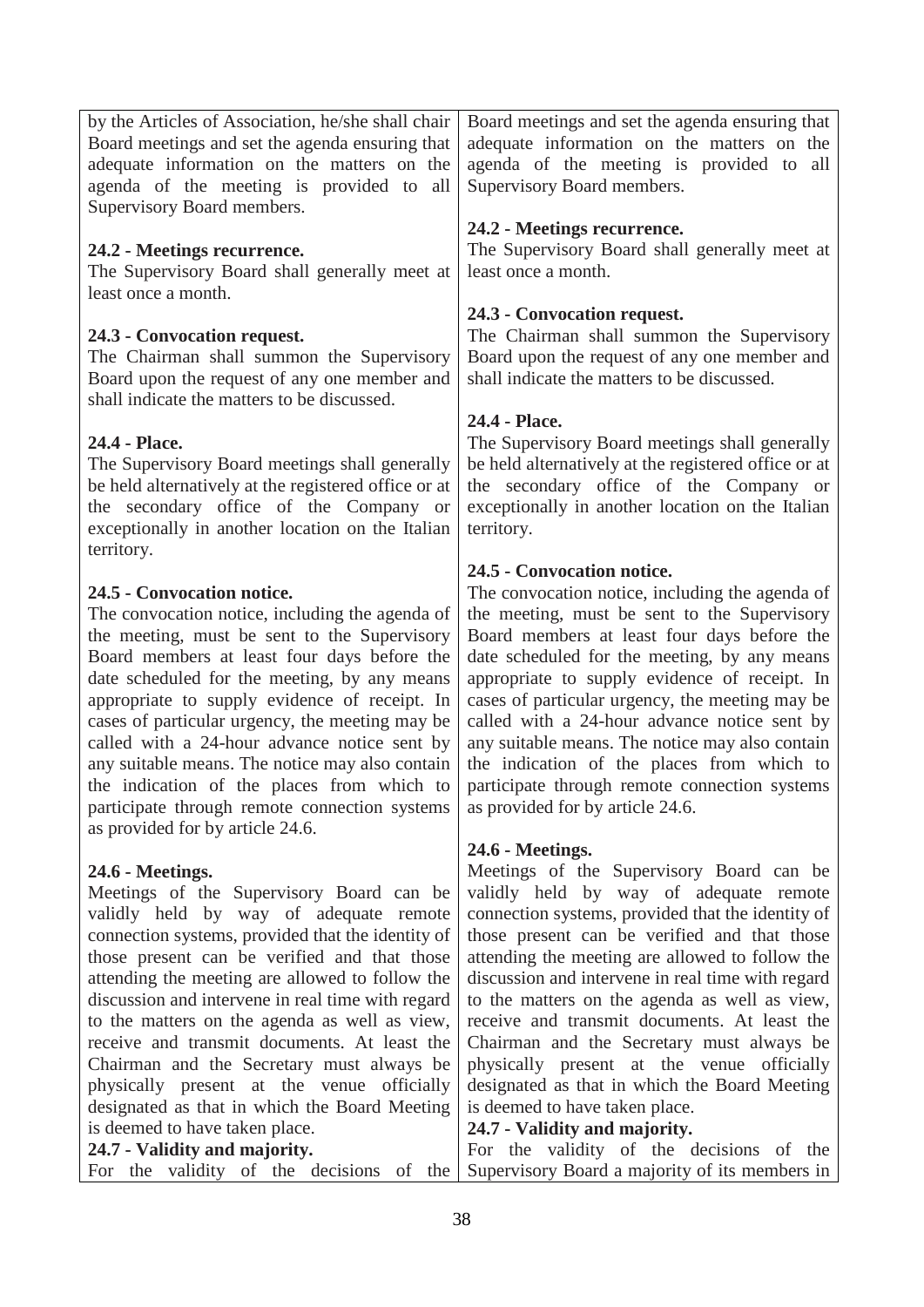Supervisory Board a majority of its members in office must be present at the meeting. Decisions are taken with the absolute majority of the votes of the members attending the meeting; in case of dead-lock, the Chairman of the Meeting shall have the casting vote.

### **24.8 - Resolutions with qualified majorities.**

The majority of Supervisory Board members in office shall be required for resolutions regarding the appointment of the Chairman and one or two Deputy Chairpersons of the Management Board.

# **24.9 - Interests of Members of the Supervisory Board.**

A Member of the Supervisory Board who has an interest, for his own or third parties' benefit, in a certain transaction of the Company which is deemed significant under article 25.1.2 of the Articles of Association, shall disclose such interest and state its nature, terms, origin and extent. The resolution of the Supervisory Board shall provide adequate reasons for the transaction and explain its profitability for the Company.

# **24.10 - Minutes and copies.**

The minutes of the resolutions of the Supervisory Board are prepared and recorded on the register of the minutes under the care of a Secretary appointed by the Board, if the minutes are not required to be drafted by a notary public. Copies and extracts of the minutes, when not taken by a notary public, are certified by the declaration of conformity signed by the Chairman and the Secretary.

### **Article 25. Competence of the Supervisory Board.**

### **25.1 - Matters of competence.**

The Supervisory Board shall, within the scope of its decision-making powers, perform direction, strategic supervision and control tasks under the terms governed by this article.

### **25.1.1** The Supervisory Board shall:

a. upon the proposal submitted by the Nomination Committee, appoint and remove the members of the Management Board, the

office must be present at the meeting. Decisions are taken with the absolute majority of the votes of the members attending the meeting; in case of dead-lock, the Chairman of the Meeting shall have the casting vote.

### **24.8 - Resolutions with qualified majorities.**

The majority of Supervisory Board members in office shall be required for resolutions regarding the appointment of the Chairman and the one or two Deputy Chairpersons of the Management Board.

### **24.9 - Interests of Members of the Supervisory Board.**

A Member of the Supervisory Board who has an interest, for his own or third parties' benefit, in a certain transaction of the Company which is deemed significant under article 25.1.2 of the Articles of Association, shall disclose such interest and state its nature, terms, origin and extent. The resolution of the Supervisory Board shall provide adequate reasons for the transaction and explain its profitability for the Company.

### **24.10 - Minutes and copies.**

The minutes of the resolutions of the Supervisory Board are prepared and recorded on the register of the minutes under the care of a Secretary appointed by the Board, if the minutes are not required to be drafted by a notary public. Copies and extracts of the minutes, when not taken by a notary public, are certified by the declaration of conformity signed by the Chairman and the Secretary.

### **Article 25. Competence of the Supervisory Board.**

### **25.1 - Matters of competence.**

The Supervisory Board shall, within the scope of its decision-making powers, perform direction, strategic supervision and control tasks under the terms governed by this article.

### **25.1.1** The Supervisory Board shall:

a. upon the proposal submitted by the Nomination Committee, appoint and remove the members of the Management Board, the Chairman and one or two Deputy Chairpersons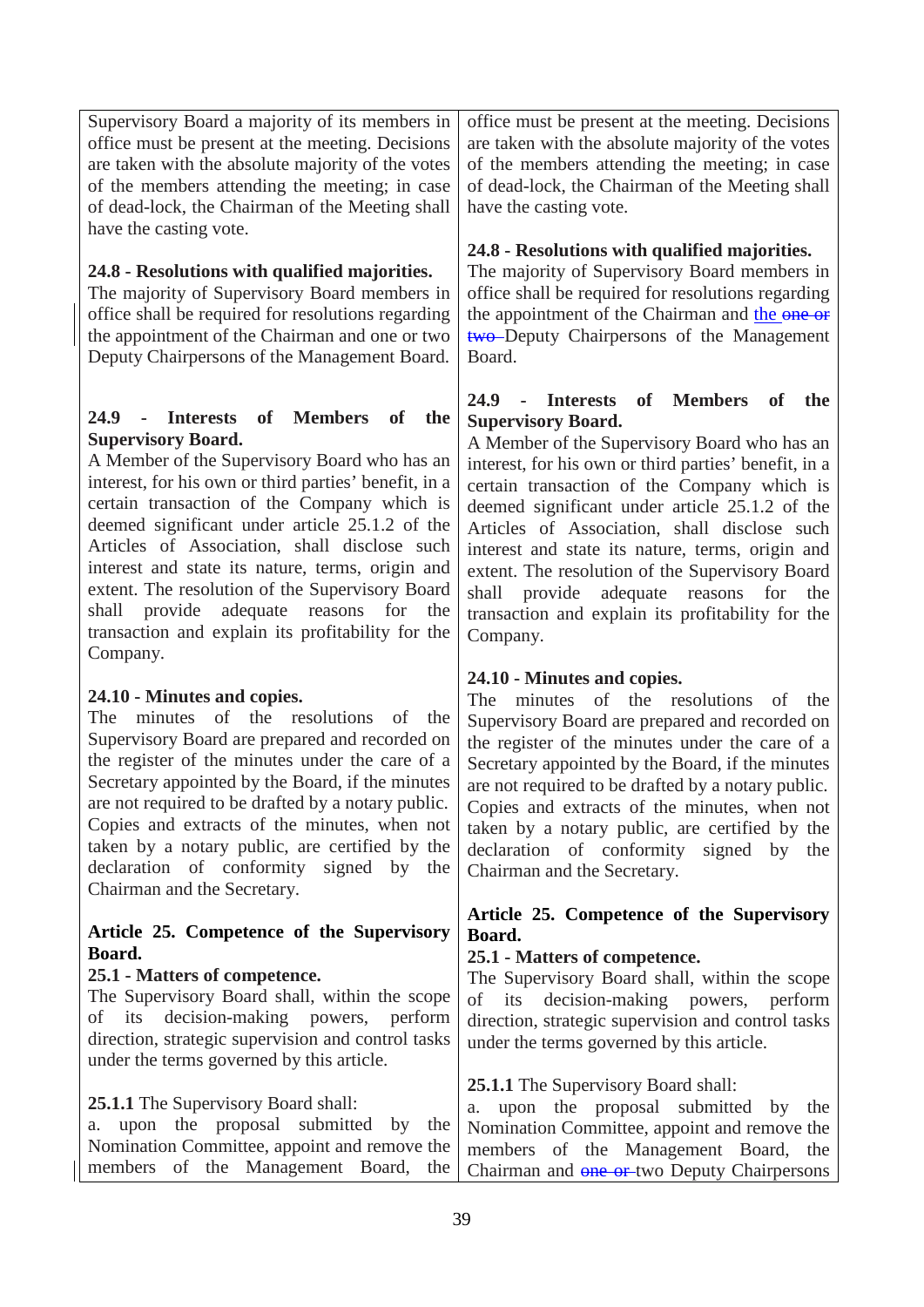Chairman and one or two Deputy Chairpersons of the Management Board and determine their remuneration, after consultation with the Remuneration Committee; also determine, after consultation with the Remuneration Committee, the remuneration of the Managing Director and of the members of the Management Board who have been appointed as members of Commissions pursuant to article 15, or who have been given special offices, duties or powers of attorney;

b. approve the Parent Company' s financial statements and the consolidated financial statements;

c. act against members of the Management Board;

d. indicate to the Management Board the Managing Director and executive board members in compliance with supervisory regulations in force; express a mandatory opinion on the Manager in charge of preparing the Company's financial reports pursuant to art. 154-bis of Legislative Decree No. 58 dated 24th February 1998.

**25.1.2** The Supervisory Board, upon the proposal of the Management Board, shall:

a. resolve upon the Company's and the Group's general programmes and strategic guidelines; approve the business and/or financial plans, the budgets of the Company and the Group, and the changes thereto; authorise strategic transactions. In this specific respect, the Supervisory Board authorises:

- (i) Management Board proposals to be submitted to the Shareholders' Meeting on share capital transactions, issues of convertible bonds and bonds cum warrant of the Company, mergers and spin-offs and other amendments to the Articles of Association, without prejudice to the shareholders' powers to submit proposals as envisaged by law;
- (ii) purchases or sales by the Company and its subsidiaries, of controlling stakes in companies whose unit value exceeds 6% of consolidated regulatory capital;
- (iii)investments or disinvestments entailing commitments for the Company for a total amount exceeding, for each transaction, 6%

of the Management Board and determine their remuneration, after consultation with the Remuneration Committee; also determine, after consultation with the Remuneration Committee, the remuneration of the Managing Director and of the members of the Management Board who have been appointed as members of Commissions pursuant to article 15, or who have been given special offices, duties or powers of attorney;

b. approve the Parent Company' s financial statements and the consolidated financial statements;

c. act against members of the Management Board;

d. indicate to the Management Board the Managing Director and executive board members in compliance with supervisory regulations in force; express a mandatory opinion on the Manager in charge of preparing the Company's financial reports pursuant to art. 154-bis of Legislative Decree No. 58 dated 24th February 1998.

**25.1.2** The Supervisory Board, upon the proposal of the Management Board, shall:

a. resolve upon the Company's and the Group's general programmes and strategic guidelines; approve the business and/or financial plans, the budgets of the Company and the Group, and the changes thereto; authorise strategic transactions. In this specific respect, the Supervisory Board authorises:

- (i) Management Board proposals to be submitted to the Shareholders' Meeting on share capital transactions, issues of convertible bonds and bonds cum warrant of the Company, mergers and spin-offs and other amendments to the Articles of Association, without prejudice to the shareholders' powers to submit proposals as envisaged by law;
- (ii) purchases or sales by the Company and its subsidiaries, of controlling stakes in companies whose unit value exceeds 6% of consolidated regulatory capital;
- (iii)investments or disinvestments entailing commitments for the Company for a total amount exceeding, for each transaction, 6% of consolidated regulatory capital;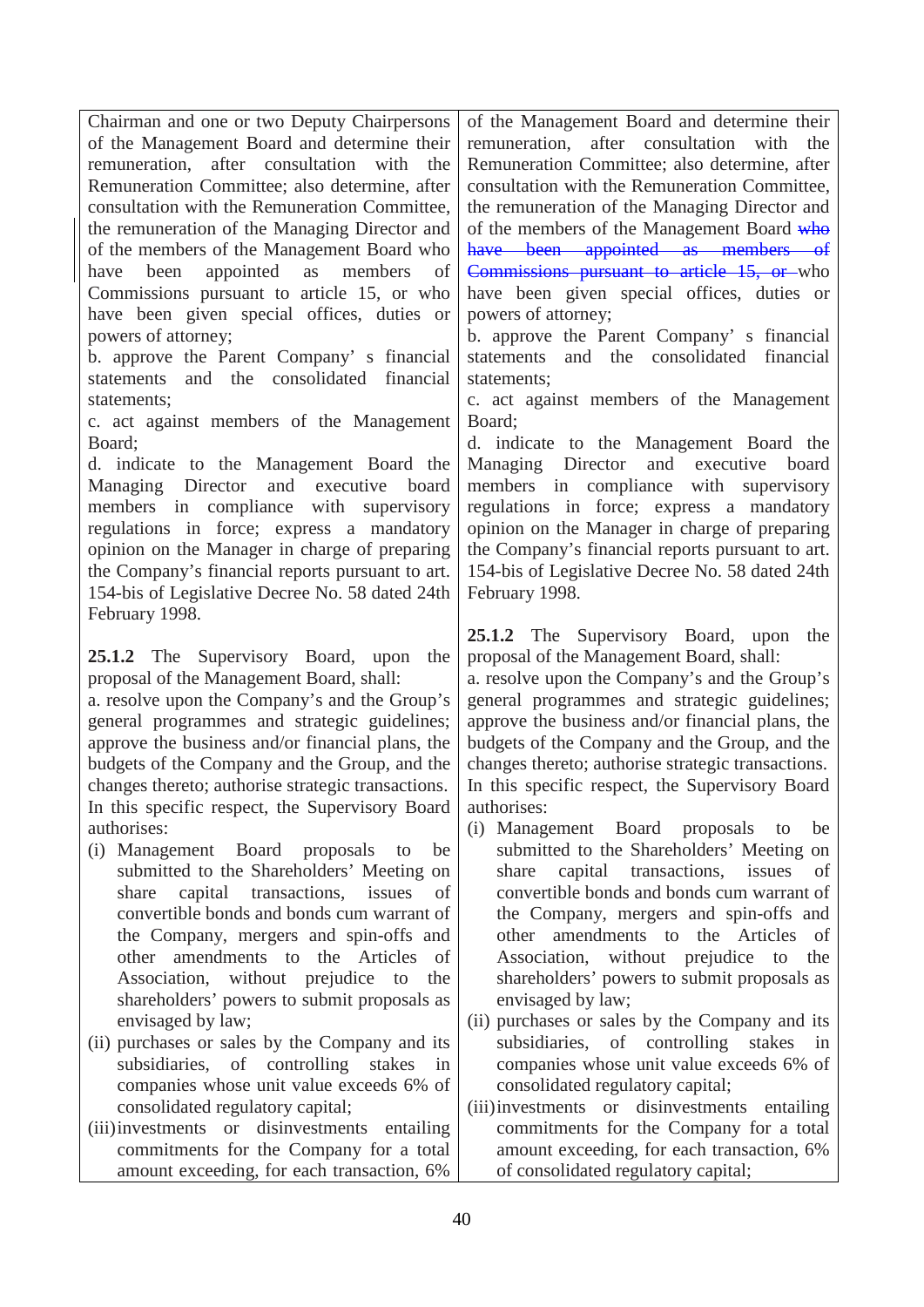of consolidated regulatory capital;

- (iv)the following transactions, if not attributable to business and/or financial plans and to budgets of the Company and of the Group prepared by the Management Board (and to any amendments thereto) previously approved by the Supervisory Board;
	- I. the purchase, by the Bank and/or its subsidiaries, of controlling stakes – as defined in article 23 of Legislative Decree No. 385 of 1rst September 1993 (Consolidated Banking Law) – in companies, or the purchase of firms, of business lines, of assets and legal relationships identifiable en bloc under article 58 of the Consolidated Banking Law, whose finalization is subject to an authorisation: by Italian Regulatory Authorities, if the transaction is worth over 1.5 billion euro; by the Supervisory Authorities of other EU and non-EU countries, if the transaction is worth over 1 billion euro;
	- II. the sale, by the Bank and/or its subsidiaries, of controlling stakes – as defined in article 23 of the Consolidated Banking Law – in companies, or firms, business lines, assets and legal relationships identifiable en bloc under article 58 of the Consolidated Banking Law, whose value exceeds 1 billion euro and/or requiring the issue of guarantees worth over 1.5 billion euro, or whose value cannot be assessed;
	- III. investments and disinvestments, other than those under a) and b), worth over 1 billion euro;
	- IV.the stipulation of trade agreements, cooperation agreements and shareholders' agreements, including business combinations or partnerships with other national or international groups, such as would significantly alter the goals assigned by the business plan to the Bank's Business Units;
- (v) all transactions listed under item (iv) above, regardless of monetary ceilings mentioned therein, such as might lead to the assumption of a reputational risk under the terms defined by the Prudential Supervision

(iv) the following transactions, if not attributable to business and/or financial plans and to budgets of the Company and of the Group prepared by the Management Board (and to any amendments thereto) previously approved by the Supervisory Board;

- I. the purchase, by the Bank and/or its subsidiaries, of controlling stakes – as defined in article 23 of Legislative Decree No. 385 of 1rst September 1993 (Consolidated Banking Law) – in companies, or the purchase of firms, of business lines, of assets and legal relationships identifiable en bloc under article 58 of the Consolidated Banking Law, whose finalization is subject to an authorisation: by Italian Regulatory Authorities, if the transaction is worth over 1.5 billion euro; by the Supervisory Authorities of other EU and non-EU countries, if the transaction is worth over 1 billion euro;
- II. the sale, by the Bank and/or its subsidiaries, of controlling stakes – as defined in article 23 of the Consolidated Banking Law – in companies, or firms, business lines, assets and legal relationships identifiable en bloc under article 58 of the Consolidated Banking Law, whose value exceeds 1 billion euro and/or requiring the issue of guarantees worth over 1.5 billion euro, or whose value cannot be assessed;
- III. investments and disinvestments, other than those under a) and b), worth over 1 billion euro;
- IV.the stipulation of trade agreements, cooperation agreements and shareholders' agreements, including business combinations or partnerships with other national or international groups, such as would significantly alter the goals assigned by the business plan to the Bank's Business Units;
- (v) all transactions listed under item (iv) above, regardless of monetary ceilings mentioned therein, such as might lead to the assumption of a reputational risk under the terms defined by the Prudential Supervision Instructions for Banks issued by the Bank of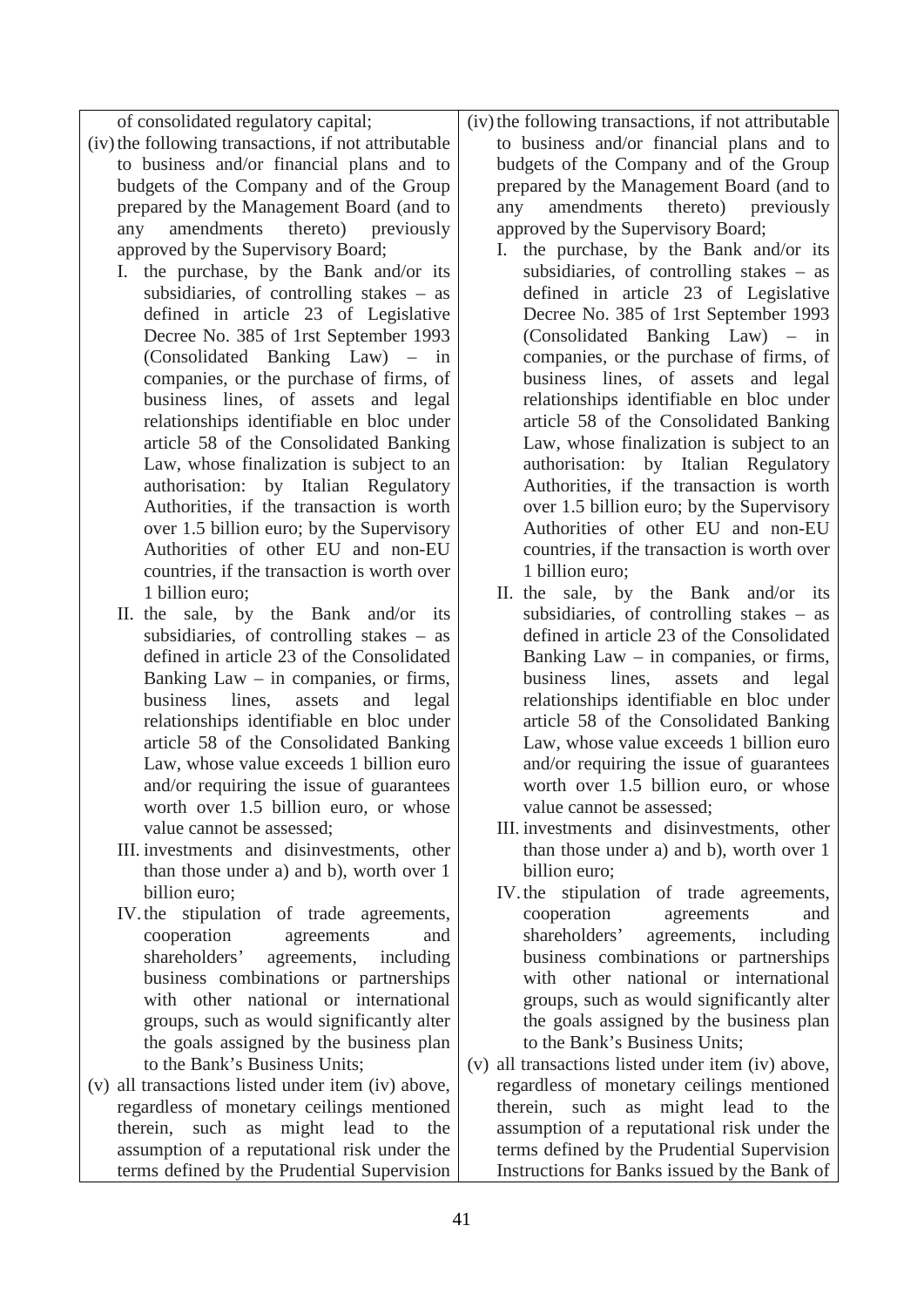Instructions for Banks issued by the Bank of Italy in the context of the Internal Capital Adequacy Assessment Process (ICAAP) and regulated by the Guidelines adopted by the Bank on this subject, whenever not falling within the parameters indicated therein;

(vi) the establishment of assets to be allocated to a specific transaction.

b. approve guidelines and policies related to risk management including the policy relative to the risk of non-compliance and to internal control management;

c. approve policies on the remuneration of employees and other staff not bound to the Company by an employment agreement.

Furthermore, the Supervisory Board can convey to the Management Board its stance, in order for the relevant proposal to be drafted, with reference to strategic transactions provided for under this article 25.1.2, letter a. under items (i) – to the extent that said transactions have a unit value exceeding 6% of regulatory capital, (ii) and (iii).

All the above in any case will be without prejudice to the Management Board's responsibility for action taken.

**25.1.3** As regards the control function, the Supervisory Board shall:

a. assess the degree of efficiency and adequacy of the internal audit system, with particular reference to risk control, the functioning of internal auditing and the accounting information system; also verify the correct exercise of strategic and operational control activities performed by the Parent Company over Group companies;

b. exercise the supervisory functions set forth by article 149, par. 1 and 3, of Legislative Decree No. 58 dated 24th February 1998;

c. make filings with the Bank of Italy pursuant to article 70, par. 7, of Legislative Decree No. 385 dated 1st September 1993;

d. report in writing to the Shareholders' Meeting summoned pursuant to art. 2364-bis of the Italian Civil Code on the supervisory activities performed and on any omissions and reprehensible facts as well as, in the case of any Ordinary and Extraordinary Shareholders'

Italy in the context of the Internal Capital Adequacy Assessment Process (ICAAP) and regulated by the Guidelines adopted by the Bank on this subject, whenever not falling within the parameters indicated therein;

(vi) the establishment of assets to be allocated to a specific transaction.

b. approve guidelines and policies related to risk management including the policy relative to the risk of non-compliance and to internal control management;

c. approve policies on the remuneration of employees and other staff not bound to the Company by an employment agreement.

Furthermore, the Supervisory Board can convey to the Management Board its stance, in order for the relevant proposal to be drafted, with reference to strategic transactions provided for under this article 25.1.2, letter a. under items (i) – to the extent that said transactions have a unit value exceeding 6% of regulatory capital, (ii) and (iii).

All the above in any case will be without prejudice to the Management Board's responsibility for action taken.

**25.1.3** As regards the control function, the Supervisory Board shall:

a. assess the degree of efficiency and adequacy of the internal audit system, with particular reference to risk control, the functioning of internal auditing and the accounting information system; also verify the correct exercise of strategic and operational control activities performed by the Parent Company over Group companies;

b. exercise the supervisory functions set forth by article 149, par. 1 and 3, of Legislative Decree No. 58 dated 24th February 1998;

c. make filings with the Bank of Italy pursuant to article 70, par. 7, of Legislative Decree No. 385 dated 1st September 1993;

d. report in writing to the Shareholders' Meeting summoned pursuant to art. 2364-bis of the Italian Civil Code on the supervisory activities performed and on any omissions and reprehensible facts as well as, in the case of any Ordinary and Extraordinary Shareholders' Meeting, on matters within its competences;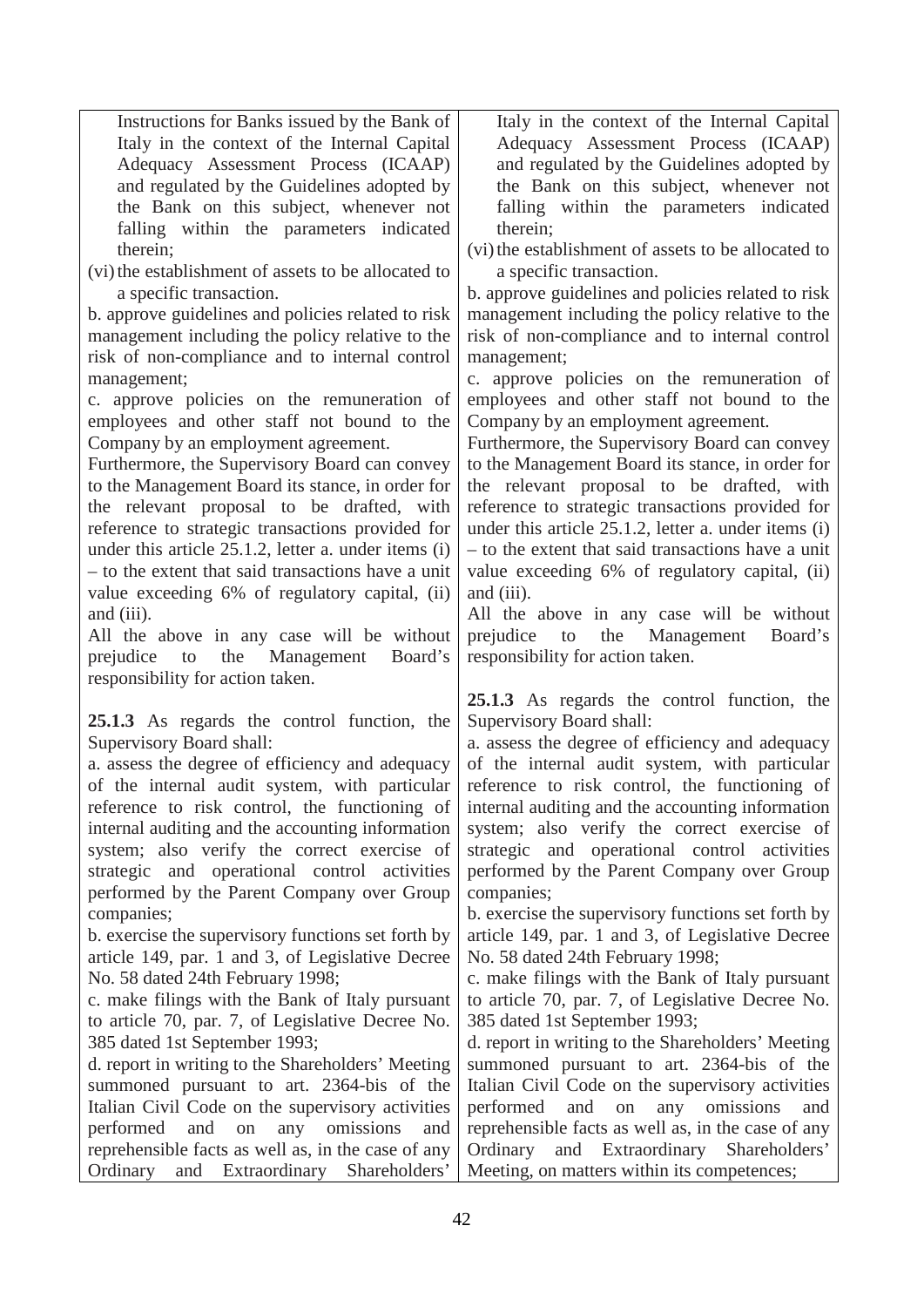43 Meeting, on matters within its competences; e. inform the Bank of Italy without delay of all the other acts or facts, which come to its knowledge in the exercise of its duties, which may represent management irregularities or a violation of the regulations concerning banking activities; **25.1.4** Furthermore, the Supervisory Board shall: a. resolve upon the Company's and the Group's cultural initiatives, with particular reference to the valorisation of the historic, archaeological and artistic heritage and the management of the Allowance for charitable, social and cultural contributions, verifying that the programmed initiatives are consistent with declared objectives; b. exercise any other power set forth by regulations applicable from time to time or by the Articles of Association. **25.2 - Other matters of competence.** The resolutions on the matters listed below are also attributed to the Supervisory Board, as provided for by art. 2436 of the Italian Civil Code: a) establishment or winding up of secondary registered offices; b) reduction of share capital in case of withdrawal of a shareholder; c) amendments to the Articles of Association to comply with provisions of law. **25.3 - Powers of supervision.** The Supervisory Board and its members shall exercise the powers provided for by article 151 *bis* of Legislative Decree No. 58 dated 24th February 1998, according to the terms and conditions set out therein. For the purposes of a more effective and functional exercise of the powers to obtain information on Management Board Members as per article 151-bis of Legislative Decree no. 58 dated 24 February 1998, as a rule, relevant requests are forwarded to the Chairman of the Management Board and to the Managing Director through the Chairman of the Supervisory Board. The relevant information is forwarded to all Management Board Members. e. inform the Bank of Italy without delay of all the other acts or facts, which come to its knowledge in the exercise of its duties, which may represent management irregularities or a violation of the regulations concerning banking activities; **25.1.4** Furthermore, the Supervisory Board shall: a. resolve upon the Company's and the Group's cultural initiatives, with particular reference to the valorisation of the historic, archaeological and artistic heritage and the management of the Allowance for charitable, social and cultural contributions, verifying that the programmed initiatives are consistent with declared objectives; b. exercise any other power set forth by regulations applicable from time to time or by the Articles of Association. **25.2 - Other matters of competence.** The resolutions on the matters listed below are also attributed to the Supervisory Board, as provided for by art. 2436 of the Italian Civil Code: a) establishment or winding up of secondary registered offices; b) reduction of share capital in case of withdrawal of a shareholder; c) amendments to the Articles of Association to comply with provisions of law. **25.3 - Powers of supervision.** The Supervisory Board and its members shall exercise the powers provided for by article 151 *bis* of Legislative Decree No. 58 dated 24th February 1998, according to the terms and conditions set out therein. For the purposes of a more effective and functional exercise of the powers to obtain information on Management Board Members as per article 151-bis of Legislative Decree no. 58 dated 24 February 1998, as a rule, relevant requests are forwarded to the Chairman of the Management Board and to the Managing Director through the Chairman of the Supervisory Board. The relevant information is forwarded to all Management Board Members.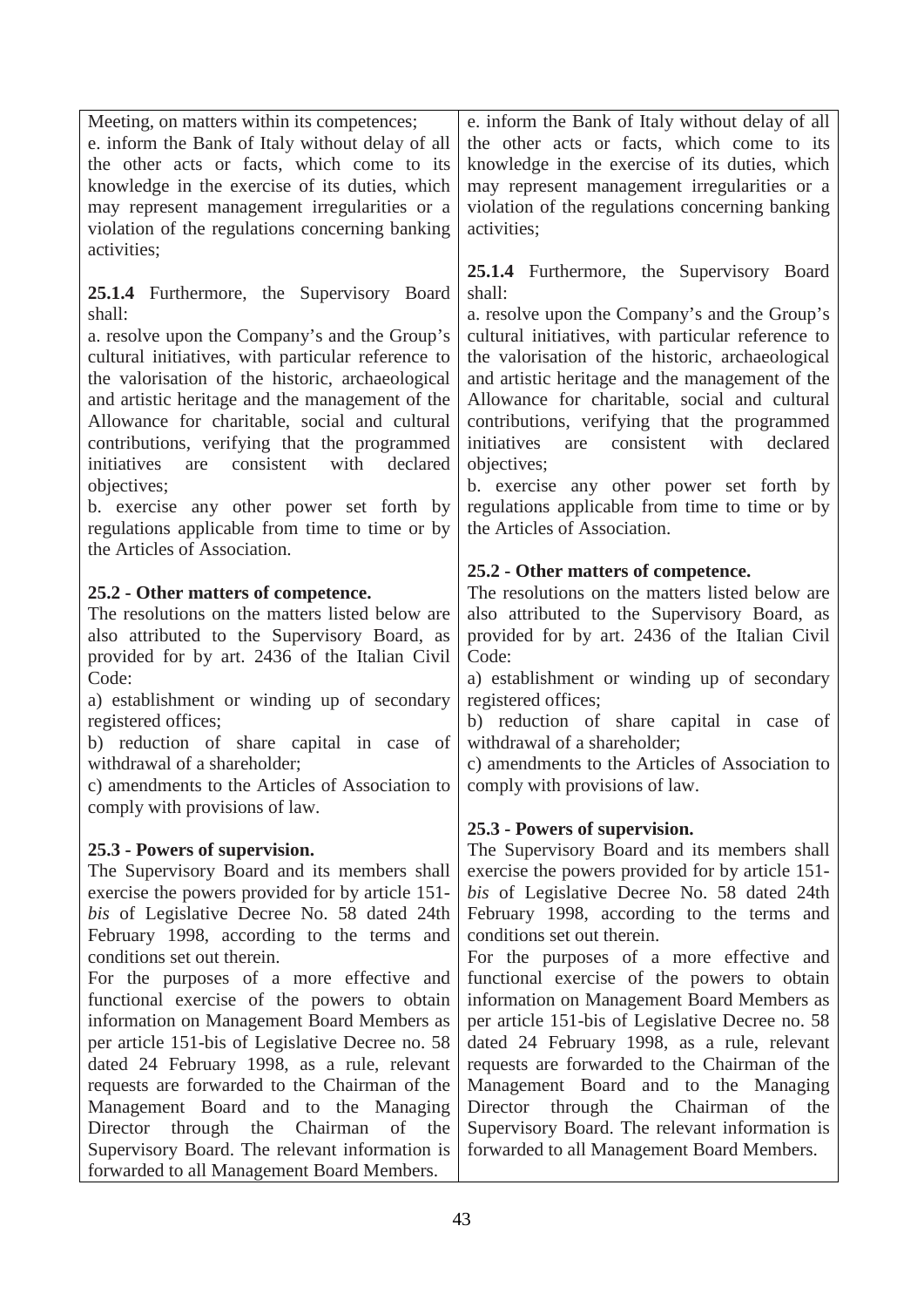# **25.4 - Control Committee.**

The Supervisory Board shall establish, for the purpose of facilitating the exercise of its control and supervision functions, a specific Control Committee, composed of 5 (five) members, determining the powers, means and regulations of the Control Committee, as well as the means and terms of the information to be provided to the Supervisory Board.

Without prejudice to the enforcement of specific regulations and/or supervisory rules, the members of the Control Committee shall be selected among the members of the Supervisory Board, except its Chairman. All members of the Control Committee shall have the independence requirements provided for by the Corporate Governance Code promoted by Borsa Italiana S.p.A., as well as any further independence requirements provided for by the law and regulations in force, and at least three of them must be enrolled with the Register of Auditors and must have practiced as auditors for at least three years.

Without prejudice to the provisions of article 23.12, the Shareholders' Meeting, by means of a duly justified resolution, may remove any members of the Supervisory Board who are also members of the Control Committee.

The Supervisory Board, by a duly justified resolution, may replace any members of the Control Committee.

In particular, the Control Committee proposes, consults and enquires on matters regarding internal controls system, risk management and the ICT and accounting system. The Committee may at any time, through the Company's appropriate functions, carry out inspections and controls, including upon request by the Supervisory Board, and exchange information with the control bodies of Group companies with respect to their management and control systems and the general performance of their business.

The Control Committee is the permanent reference point for the Company's organisational structures in charge of control functions; from such structures the Control Committee obtains periodic reports or briefings on specific situations or company trends, and

# **25.4 - Control Committee.**

The Supervisory Board shall establish, for the purpose of facilitating the exercise of its control and supervision functions, a specific Control Committee, composed of 5 (five) members, determining the powers, means and regulations of the Control Committee, as well as the means and terms of the information to be provided to the Supervisory Board.

Without prejudice to the enforcement of specific regulations and/or supervisory rules, the members of the Control Committee shall be selected among the members of the Supervisory Board, except its Chairman. All members of the Control Committee shall have the independence requirements provided for by the Corporate Governance Code promoted by Borsa Italiana S.p.A., as well as any further independence requirements provided for by the law and regulations in force, and at least three of them must be enrolled with the Register of Statutory Auditors and must have practiced as auditors for at least three years.

Without prejudice to the provisions of article 23.12, the Shareholders' Meeting, by means of a duly justified resolution, may remove any members of the Supervisory Board who are also members of the Control Committee.

The Supervisory Board, by a duly justified resolution, may replace any members of the Control Committee.

In particular, the Control Committee proposes, consults and enquires on matters regarding internal controls system, risk management and the ICT and accounting system. The Committee may at any time, through the Company's appropriate functions, carry out inspections and controls, including upon request by the Supervisory Board, and exchange information with the control bodies of Group companies with respect to their management and control systems and the general performance of their business.

The Control Committee is the permanent reference point for the Company's organisational structures in charge of control functions; from such structures the Control Committee obtains periodic reports or briefings on specific situations or company trends, and promptly informs the Supervisory Board of any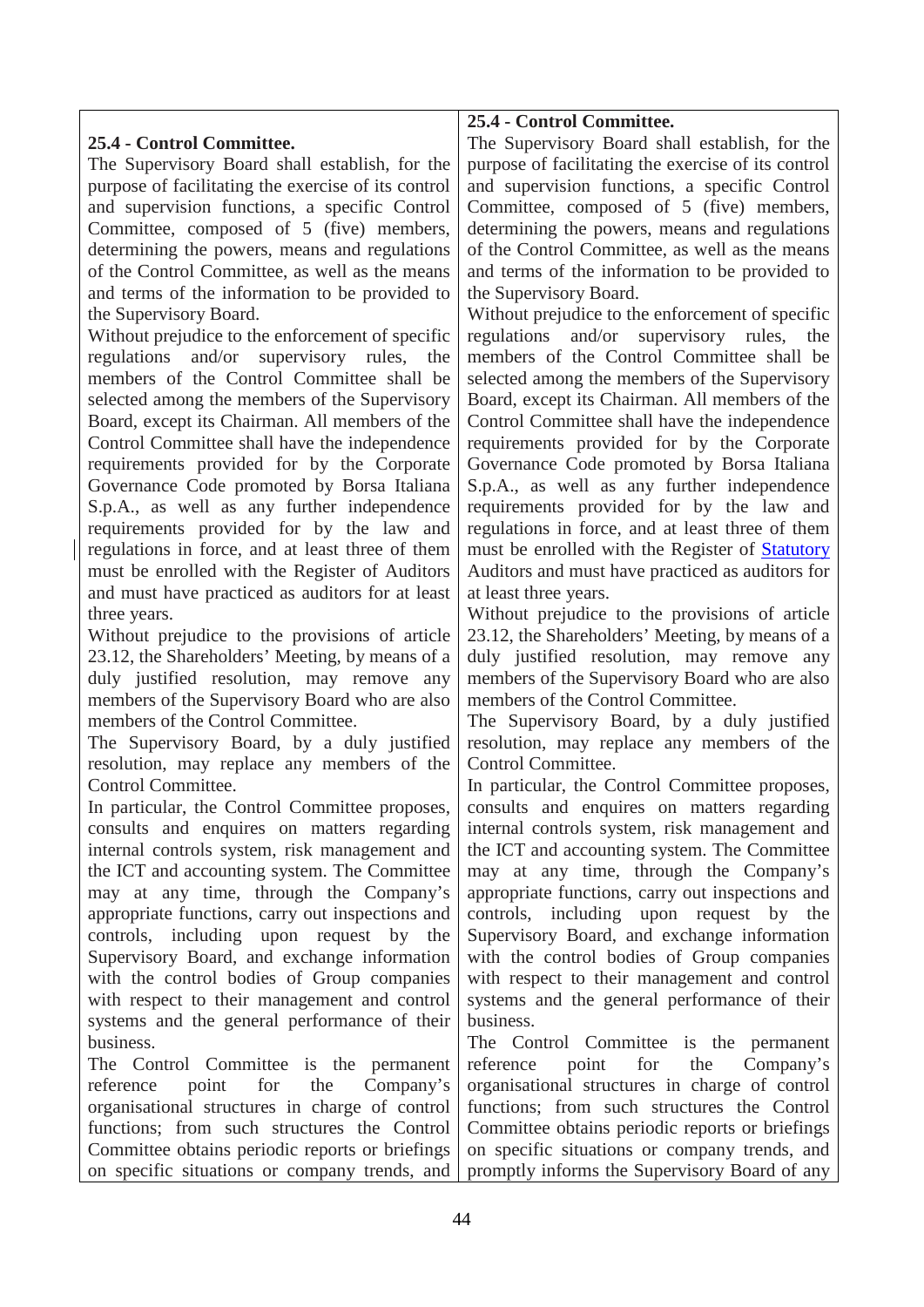promptly informs the Supervisory Board of any action or fact that may be regarded as significant under article 52 of Legislative Decree No. 385 of 1rst September 1993.

Members of the Committee shall attend the Management Board meetings.

### **25.5 - Nomination Committee and Remuneration Committee.**

Within the Supervisory Board a Remuneration Committee shall be established, composed of 5 (five) members, including the Chairman of the Supervisory Board who shall chair the Committee, and shall determine the regulation of the Nomination Committee. The Nomination Committee shall be responsible for selecting and proposing appointments to the Management Board.

Within the Supervisory Board a Remuneration Committee shall be established, composed of 3 (three) members, which shall be responsible for proposing and consulting on the remuneration in accordance with applicable law and the Articles of Association, and shall determine the regulation of the Remuneration Committee.

The majority of the members of the Nomination Committee and of the Remuneration Committee shall have the independence requirements provided for by the Corporate Governance Code promoted by Borsa Italiana S.p.A., as well as the further independence requisites provided for by the law and by regulations in force.

# **25.6 - Other Committees.**

The Supervisory Board may establish Technical Committees or Commissions with advisory functions.

### **Article 26. Chairman of the Supervisory Board.**

**26.1 -** In addition to the provisions of articles 10.1 and 24.1, the Chairman of the Supervisory Board, in a functional manner to the competencies of the Board itself, shall:

a) coordinate the work of the Supervisory Board;

b) receive the proposals submitted by the Management Board in respect of matters to be submitted to the approval of the Supervisory Board for its approval, including those

action or fact that may be regarded as significant under article 52 of Legislative Decree No. 385 of 1rst September 1993.

Members of the Committee shall attend the Management Board meetings.

# **25.5 - Nomination Committee and Remuneration Committee.**

Within the Supervisory Board a Remuneration Committee shall be established, composed of 5 (five) members, including the Chairman of the Supervisory Board who shall chair the Committee, and shall determine the regulation of the Nomination Committee. The Nomination Committee shall be responsible for selecting and proposing appointments to the Management Board.

Within the Supervisory Board a Remuneration Committee shall be established, composed of 3 (three) members, which shall be responsible for proposing and consulting on the remuneration in accordance with applicable law and the Articles of Association, and shall determine the regulation of the Remuneration Committee.

The majority of the members of the Nomination Committee and of the Remuneration Committee shall have the independence requirements provided for by the Corporate Governance Code promoted by Borsa Italiana S.p.A., as well as the further independence requisites provided for by the law and by regulations in force.

# **25.6 - Other Committees.**

The Supervisory Board may establish Technical Committees or Commissions with advisory functions.

### **Article 26. Chairman of the Supervisory Board.**

**26.1 -** In addition to the provisions of articles 10.1 and 24.1, the Chairman of the Supervisory Board, in a functional manner to the competencies of the Board itself, shall:

a) coordinate the work of the Supervisory Board;

b) receive the proposals submitted by the Management Board in respect of matters to be submitted to the approval of the Supervisory Board for its approval, including those regarding the strategies and general guidelines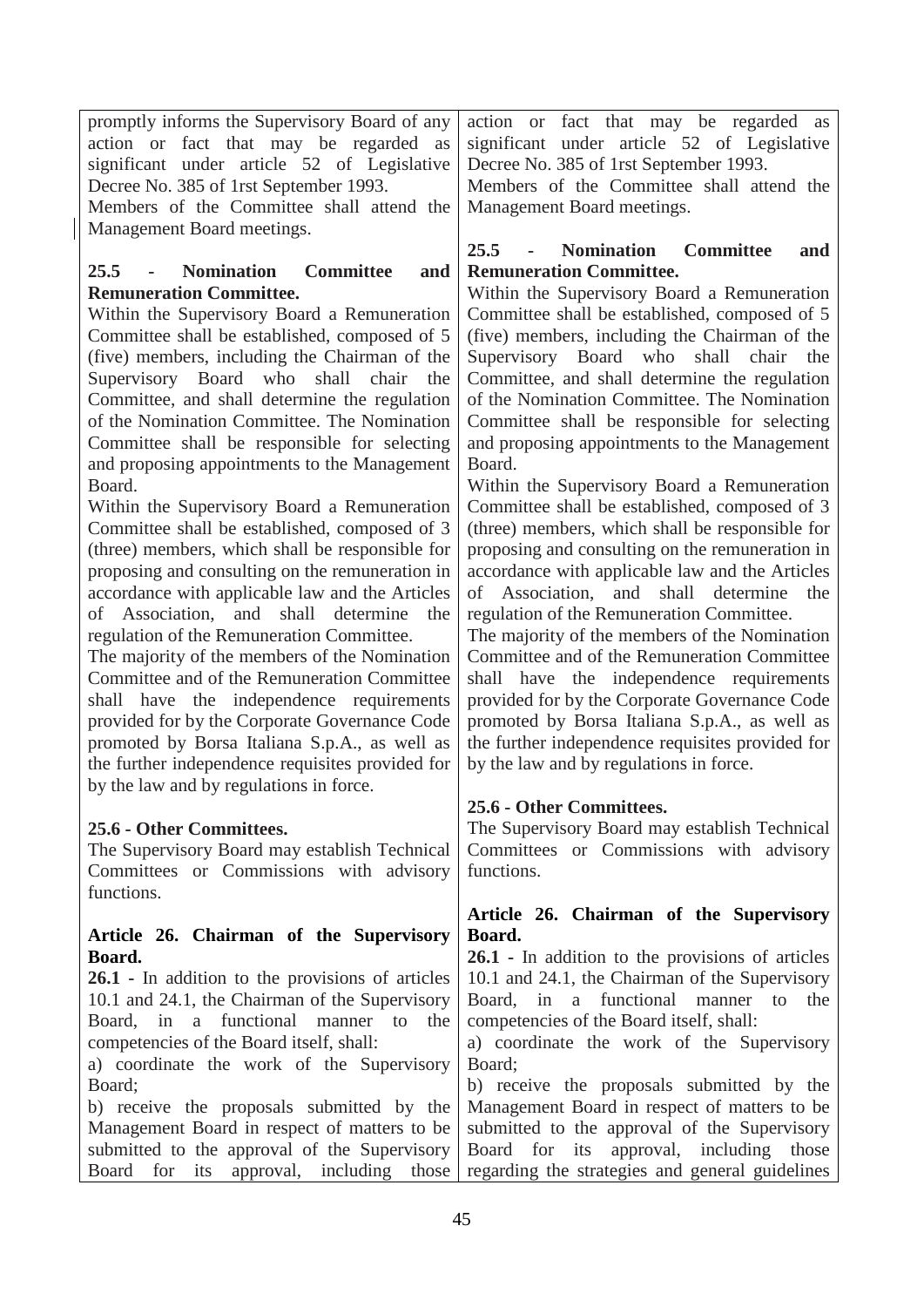regarding the strategies and general guidelines of the Company and Group, formulating proposals on such matters;

c) submit to the Supervisory Board proposals relating to the Company's control activities, and in particular to the consistency of the latter with the strategies and general guidelines approved by the Supervisory Board;

d) exercise the functions of supervision over and activation of corporate bodies, control procedures and systems over the activities of the Company and the Group, including through the request and receipt of information from the Manager in charge of preparing the Company's financial reports and from the other persons responsible for the other related functions;

e) activate the information instruments necessary to monitor the correctness and adequacy of the organisational structure and the accounting system adopted by the Company and the Group;

f) supervise the relations with Shareholders, and verify that such relations are managed correctly, in agreement with the Chairman of the Management Board and with the Managing Director:

g) manage relations with the Supervisory Authorities as part and for the purposes of the control and supervision activities of the Supervisory Board;

h) manage the necessary and appropriate relations with the Management Board and, in particular, with its Chairman and/or the Managing Director;

i) request and receive information on specific aspects of the Company's and the Group's operations and on current and future trends of operations;

l) for the purposes of article 25.1, supervise the management of external communication of information regarding the Company, in agreement with the Chairman of the Management Board and with the Managing Director:

m) programme, after consultation with the Chairman of the Management Board and the Managing Director, and manage the Company's and the Group's cultural initiatives, to be submitted to the Supervisory Board, with particular reference to the valorisation of the

of the Company and Group, formulating proposals on such matters;

c) submit to the Supervisory Board proposals relating to the Company's control activities, and in particular to the consistency of the latter with the strategies and general guidelines approved by the Supervisory Board;

d) exercise the functions of supervision over and activation of corporate bodies, control procedures and systems over the activities of the Company and the Group, including through the request and receipt of information from the Manager in charge of preparing the Company's financial reports and from the other persons responsible for the other related functions;

e) activate the information instruments necessary to monitor the correctness and adequacy of the organisational structure and the accounting system adopted by the Company and the Group;

f) supervise the relations with Shareholders, and verify that such relations are managed correctly, in agreement with the Chairman of the Management Board and with the Managing Director;

g) manage relations with the Supervisory Authorities as part and for the purposes of the control and supervision activities of the Supervisory Board;

h) manage the necessary and appropriate relations with the Management Board and, in particular, with its Chairman and/or the Managing Director;

i) request and receive information on specific aspects of the Company's and the Group's operations and on current and future trends of operations;

l) for the purposes of article 25.1, supervise the management of external communication of information regarding the Company, in agreement with the Chairman of the Management Board and with the Managing Director;

m) programme, after consultation with the Chairman of the Management Board and the Managing Director, and manage the Company's and the Group's cultural initiatives, to be submitted to the Supervisory Board, with particular reference to the valorisation of the historic, archaeological and artistic heritage and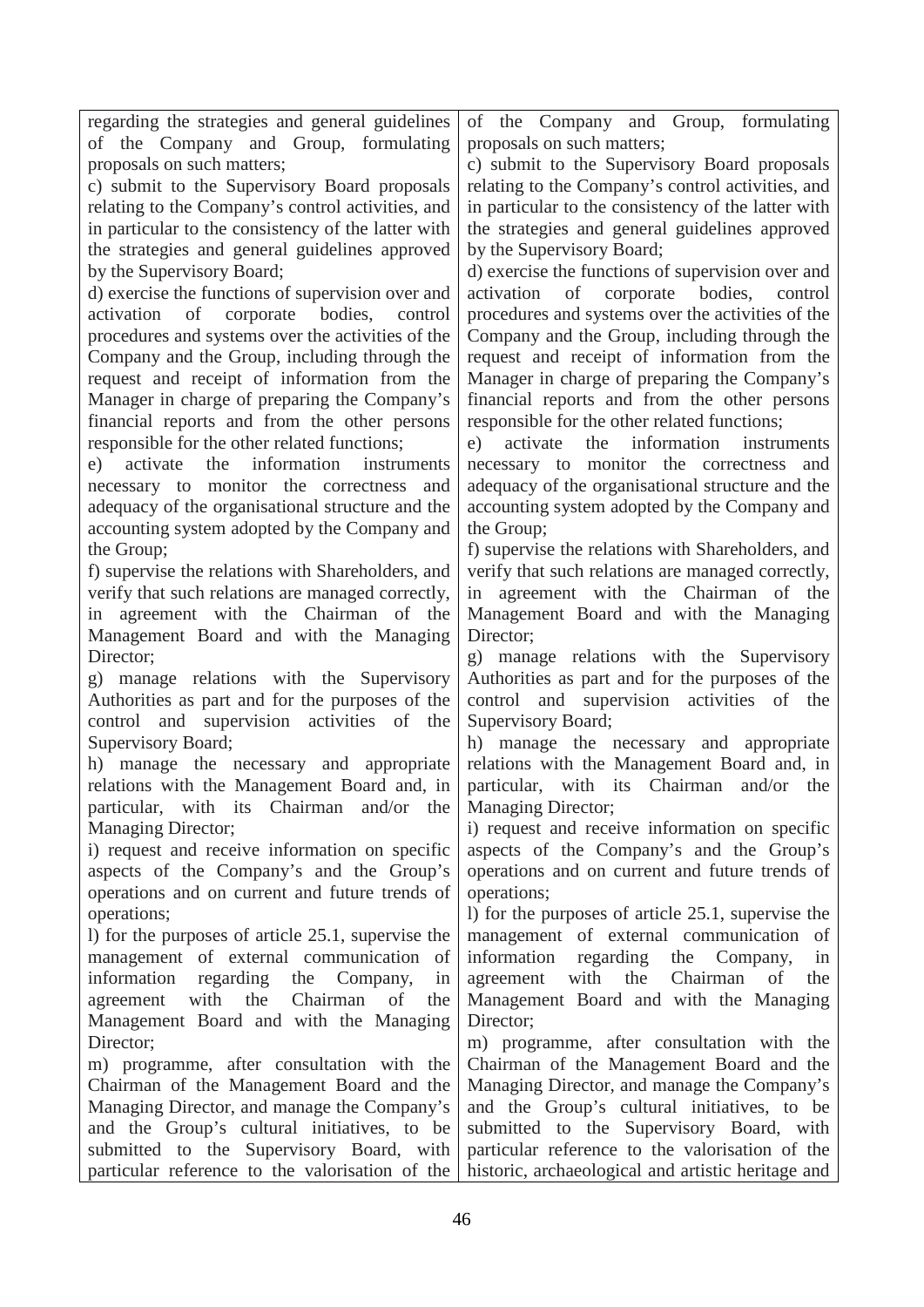historic, archaeological and artistic heritage and to the management of the "Allowance for charitable, social and cultural contributions"; n) exercise all other functional powers in the exercise of his/her office.

**26.2 -** In the case of absence or impediment of the Chairman of the Supervisory Board, the longest-serving Deputy Chairperson of the Supervisory Board, intended as the Deputy Chairperson with the longest uninterrupted service or, in the case of equal terms of service, by the eldest Deputy Chairperson, performs his/her functions; in the case of absence or impediment of the latter, functions are performed by the other Deputy Chairperson, or in the case of his/her absence or impediment, by the longest-serving member of the Supervisory Board present and, in the case of equal terms of service, by the eldest Supervisory Board member present.

### **Article 27. General Managers.**

The Management Board, upon proposal by the Managing Director and after consultation with the Supervisory Board, shall appoint, revoke and determine the powers and remuneration of one or more General Managers who report to the Managing Director according to their respective functions and competences. One General Manager may substitute the Managing Director, except for functions which must be performed by the latter.

### **TITLE VI FINANCIAL STATEMENTS - NET INCOME – SAVINGS SHARES**

**Article 28. Financial statements and net income.**

**28.1 -** The Company's financial year closes on 31st December of each year.

**28.2 -** The Management Board shall prepare the drafts of the Parent Company's financial statements and consolidated financial statements in accordance with legal requirements.

to the management of the "Allowance for charitable, social and cultural contributions";

n) exercise all other functional powers in the exercise of his/her office.

**26.2 -** In the case of absence or impediment of the Chairman of the Supervisory Board, the longest-serving Deputy Chairperson of the Supervisory Board, intended as the Deputy Chairperson with the longest uninterrupted service or, in the case of equal terms of service, by the eldest Deputy Chairperson, performs his/her functions; in the case of absence or impediment of the latter, functions are performed by the other Deputy Chairperson, or in the case of his/her absence or impediment, by the longest-serving member of the Supervisory Board present and, in the case of equal terms of service, by the eldest Supervisory Board member present.

### **Article 27. General Managers.**

The Management Board, upon proposal by the Managing Director and after mandatory opinion with the Supervisory Board, shall appoint,<br>revoke and determine the functions. revoke and determine the functions, competencespowers and remuneration of one or more General Managers who report to the Managing Director according to their respective functions and competences. One General Manager may substitute the Managing Director, except for functions which must be performed by the latter.

### **TITLE VI FINANCIAL STATEMENTS - NET INCOME – SAVINGS SHARES**

### **Article 28. Financial statements and net income.**

**28.1 -** The Company's financial year closes on 31st December of each year.

**28.2 -** The Management Board shall prepare the drafts of the Parent Company's financial statements and consolidated financial statements in accordance with legal requirements.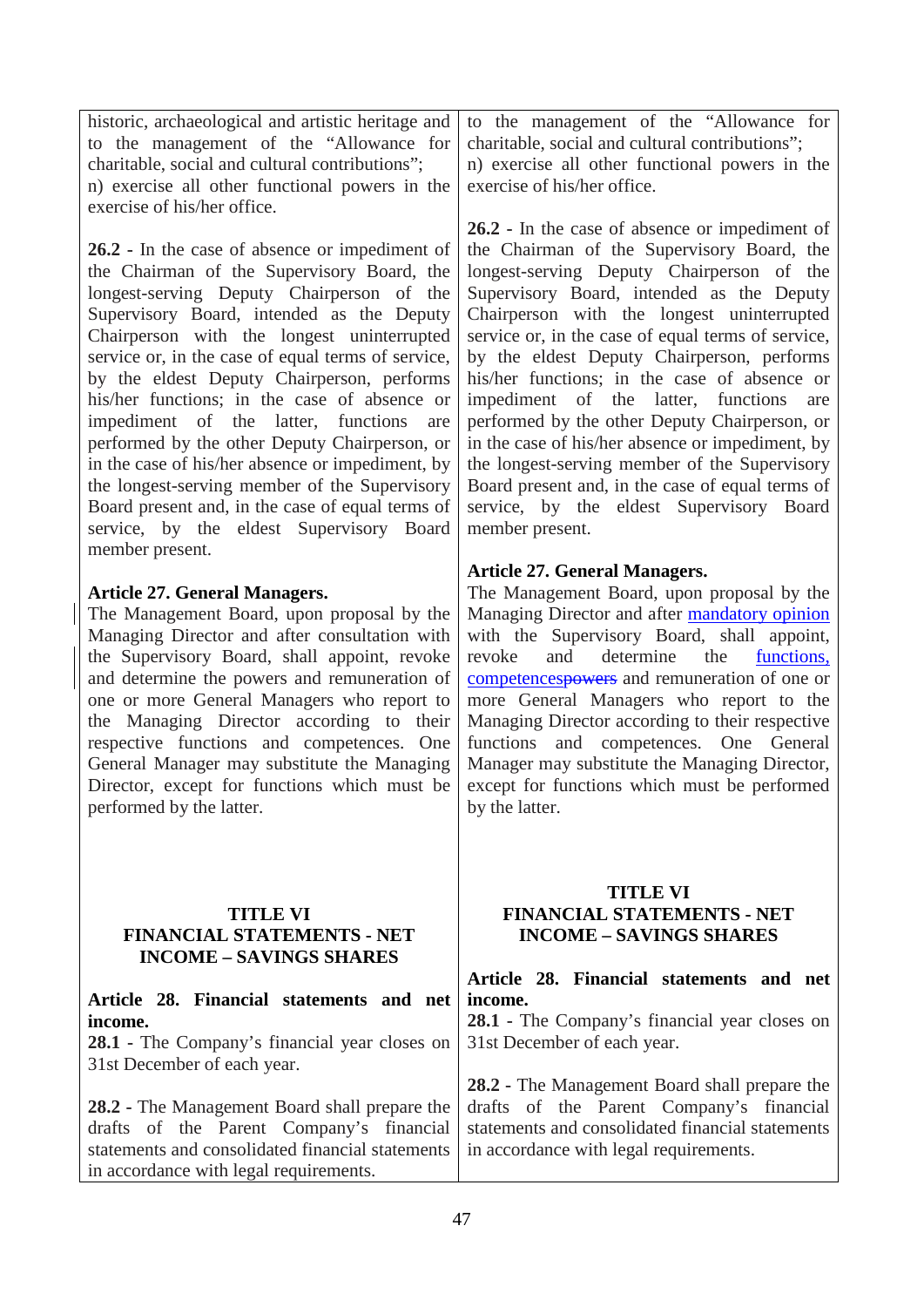|                                                                                                    | 28.3 - Net income as reported in the financial                                                      |
|----------------------------------------------------------------------------------------------------|-----------------------------------------------------------------------------------------------------|
| 28.3 - Net income as reported in the financial                                                     | statements, net of the portion allocated to legal                                                   |
| statements, net of the portion allocated to legal                                                  | reserves, and the portion which is not available                                                    |
| reserves, and the portion which is not available                                                   | pursuant to the law, shall be distributed as                                                        |
| pursuant to the law, shall be distributed as                                                       | follows:                                                                                            |
| follows:                                                                                           | a) a dividend of up to 5% of the nominal value                                                      |
| a) a dividend of up to 5% of the nominal value                                                     | of the non-convertible savings shares shall be                                                      |
| of the non-convertible savings shares shall be                                                     | distributed to non-convertible savings shares.                                                      |
| distributed to non-convertible savings shares.<br>If in a financial year the dividend is less than | If in a financial year the dividend is less than<br>5% of the nominal value of the non convertible  |
| 5% of the nominal value of the non convertible                                                     | savings shares, the difference shall be added to                                                    |
| savings shares, the difference shall be added to                                                   | the preferred dividend paid in the following two                                                    |
| the preferred dividend paid in the following two                                                   | accounting periods;                                                                                 |
| accounting periods;                                                                                | b) the remaining net income made available for                                                      |
| b) the remaining net income made available for                                                     | distribution by the Shareholders' Meeting, shall                                                    |
| distribution by the Shareholders' Meeting, shall                                                   | be allocated to all shares so that the dividend                                                     |
| be allocated to all shares so that the dividend                                                    | attributable to non-convertible savings shares                                                      |
| attributable to non-convertible savings shares                                                     | shall exceed the dividend attributable to                                                           |
| dividend<br>shall exceed the<br>attributable<br>to                                                 | ordinary shares by an amount equal to 2% of the                                                     |
| ordinary shares by an amount equal to 2% of the                                                    | nominal value of the shares;                                                                        |
| nominal value of the shares;                                                                       | c) any excess funds shall be allocated to the                                                       |
| c) any excess funds shall be allocated to the                                                      | extraordinary and other reserves, without                                                           |
| extraordinary and other reserves, without<br>prejudice to the fact that a portion of such          | prejudice to the fact that a portion of such<br>earnings may be used for charities and to           |
| earnings may be used for charities and to                                                          | support social and cultural activities, through                                                     |
| support social and cultural activities, through                                                    | the creation of a specific reserve.                                                                 |
| the creation of a specific reserve.                                                                |                                                                                                     |
|                                                                                                    | 28.4 - Unclaimed and forfeited dividends shall                                                      |
| 28.4 - Unclaimed and forfeited dividends shall                                                     | be remitted to the Company and allocated to the                                                     |
| be remitted to the Company and allocated to the                                                    | extraordinary reserve.                                                                              |
| extraordinary reserve.                                                                             |                                                                                                     |
|                                                                                                    |                                                                                                     |
|                                                                                                    | Article 29. Savings shares.                                                                         |
| <b>Article 29. Savings shares.</b><br>29.1 - Savings shares, which may be in bearer                | 29.1 - Savings shares, which may be in bearer<br>form, entitle the holder to attend and vote at the |
| form, entitle the holder to attend and vote at the                                                 | Special Meeting of savings shareholders.                                                            |
| Special Meeting of savings shareholders.                                                           |                                                                                                     |
|                                                                                                    | 29.2 - Savings shares shall receive privileged                                                      |
| 29.2 - Savings shares shall receive privileged                                                     | dividends as set forth in article 28.3.                                                             |
| dividends as set forth in article 28.3.                                                            |                                                                                                     |
|                                                                                                    | 29.3 - Savings shares have the same rights as                                                       |
| 29.3 - Savings shares have the same rights as                                                      | other shares in the event of the distribution of                                                    |
| other shares in the event of the distribution of                                                   | reserves.                                                                                           |
| reserves.                                                                                          |                                                                                                     |
|                                                                                                    | 29.4 - In the case of liquidation of the Company,                                                   |
| <b>29.4</b> - In the case of liquidation of the Company,                                           | savings shares shall have pre-emptive rights                                                        |
| savings shares shall have pre-emptive rights                                                       | with regard to the reimbursement of the entire                                                      |
| with regard to the reimbursement of the entire                                                     | nominal value of the shares.                                                                        |
| nominal value of the shares.                                                                       | The reduction of share capital due to losses does                                                   |
| The reduction of share capital due to losses does                                                  | not result in the reduction in the nominal value                                                    |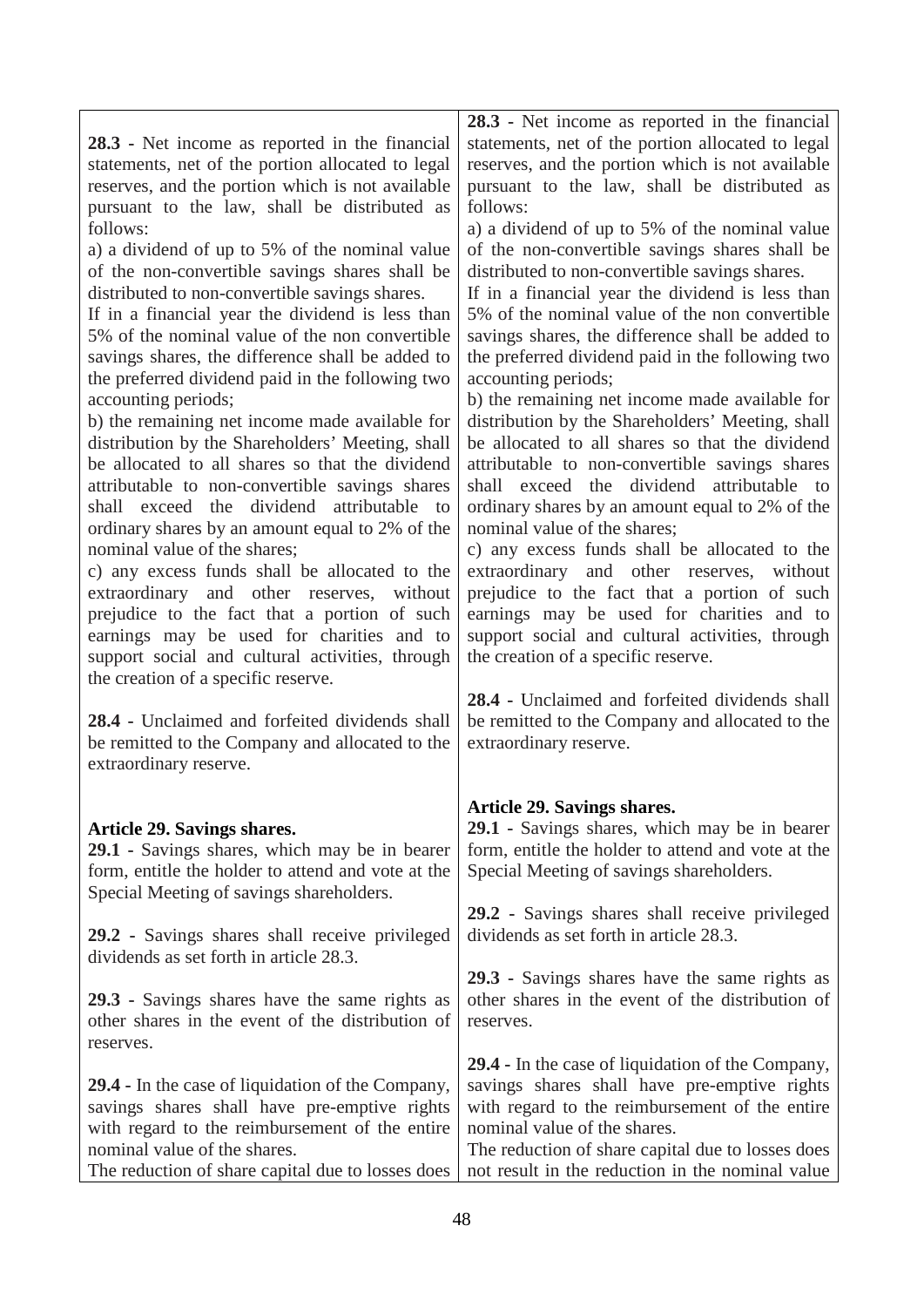| <b>TITLE VII</b><br><b>STATUTORY AUDITS OF ACCOUNTS -</b><br>WITHDRAWAL -WINDING UP -<br><b>APPLICATION OF ORDINARY</b><br><b>REGULATIONS</b>                                                                                                                                                                                                                                                                                                                                                                                                                                                                                    | <b>TITLE VII</b><br><b>STATUTORY AUDITS OF ACCOUNTS -</b><br>WITHDRAWAL -WINDING UP -<br><b>APPLICATION OF ORDINARY</b><br><b>REGULATIONS</b><br>Article 30. Statutory audits of accounts.                                                                                                                                                                                                                                                                                                                                                                                                                                                                                                                                        |
|----------------------------------------------------------------------------------------------------------------------------------------------------------------------------------------------------------------------------------------------------------------------------------------------------------------------------------------------------------------------------------------------------------------------------------------------------------------------------------------------------------------------------------------------------------------------------------------------------------------------------------|-----------------------------------------------------------------------------------------------------------------------------------------------------------------------------------------------------------------------------------------------------------------------------------------------------------------------------------------------------------------------------------------------------------------------------------------------------------------------------------------------------------------------------------------------------------------------------------------------------------------------------------------------------------------------------------------------------------------------------------|
| 29.7 - The Common Representative has the<br>obligations and powers provided for by law.<br>The Chairman of the Management Board shall<br>inform the Common Representative without<br>delay, by means of specific communications,<br>about Company operations which may influence<br>the price of savings shares and in particular<br>about proposals which the Management Board<br>has resolved to submit for the approval of the<br>Shareholders' Meeting regarding transactions<br>on the Company's share capital, mergers and<br>demergers.                                                                                   | 29.7 - The Common Representative has the<br>obligations and powers provided for by law.<br>The Chairman of the Management Board shall<br>inform the Common Representative without<br>delay, by means of specific communications,<br>about Company operations which may influence<br>the price of savings shares and in particular<br>about proposals which the Management Board<br>has resolved to submit for the approval of the<br>Shareholders' Meeting regarding transactions<br>on the Company's share capital, mergers and<br>demergers.                                                                                                                                                                                    |
| Shareholders' Meetings.<br>29.6 - The Common Representative of savings<br>shareholders is appointed for three financial<br>years.<br>The<br>of<br>remuneration<br>the<br>Common<br>Representative is set at 10% (ten per cent) of the<br>remuneration provided for the office of a<br>chairman of a board of statutory auditors based<br>on the Professional Tariffs of Italian "Dottori<br>Commercialisti" and shall be paid by the<br>Company.<br>The Special Meeting can resolve upon a further<br>remuneration, which shall be paid from the<br>reserve set up to cover expenses necessary to<br>safeguard common interests. | 29.6 - The Common Representative of savings<br>shareholders is appointed for three financial<br>years.<br>The<br>remuneration<br>of<br>the<br>Common<br>Representative is set at 10% (ten per cent) of the<br>remuneration provided for the office of a<br>chairman of a board of statutory auditors based<br>on the Professional Tariffs of Italian "Dottori<br>Commercialisti"resolved by<br>the<br>Special<br>Meeting. Such remuneration shall be paid by the<br>Company, up to the amount of 25,000 euro for<br>the entire three-year period.<br>The Special Meeting can resolve upon a further<br>remuneration, which shall be paid from the<br>reserve set up to cover expenses necessary to<br>safeguard common interests. |
| 29.5 - In the case of exclusion of the Company's<br>ordinary or savings shares from trading in<br>regulated markets, the savings shares retain their<br>rights and characteristics, unless otherwise<br>resolved upon by the Extraordinary and Special                                                                                                                                                                                                                                                                                                                                                                           | 29.5 - In the case of exclusion of the Company's<br>ordinary or savings shares from trading in<br>regulated markets, the savings shares retain their<br>rights and characteristics, unless otherwise<br>resolved upon by the Extraordinary and Special<br>Shareholders' Meetings.                                                                                                                                                                                                                                                                                                                                                                                                                                                 |
| not result in the reduction in the nominal value<br>of savings shares, with the exception of the part<br>which exceeds the total nominal value of other<br>shares.                                                                                                                                                                                                                                                                                                                                                                                                                                                               | of savings shares, with the exception of the part<br>which exceeds the total nominal value of other<br>shares.                                                                                                                                                                                                                                                                                                                                                                                                                                                                                                                                                                                                                    |

**Article 30. Statutory audits of accounts.**

The statutory audits of the accounts shall be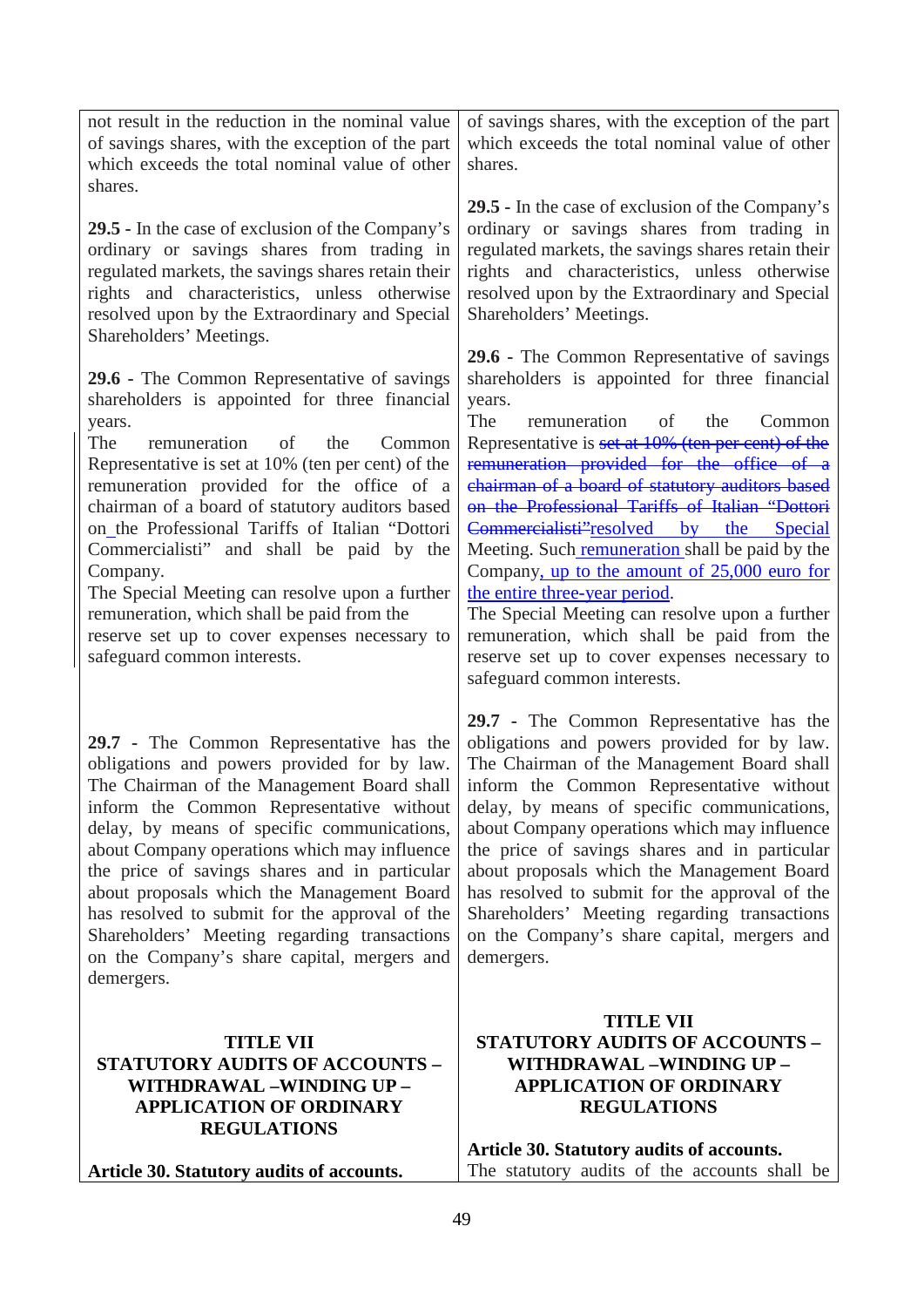The statutory audits of the accounts shall be carried out by an independent auditing firm which meets the applicable legal requirements. The assignment and the revocation of the engagement, the duties and the responsibilities are provided for by law and the Articles of Association.

# **Article 31. Withdrawal.**

**31.1 -** The right of withdrawal may be exercised only in those cases exclusively provided by law. The right of withdrawal is excluded for those shareholders which did not participate in the approval of the resolutions regarding:

- the extension of the Company' s duration;

- the introduction or cancellation of restrictions of the circulation of shares.

**31.2 -** The terms and methods of the exercise of the right of withdrawal, the criteria to determine the value of the shares and the related liquidation procedure are governed by the law.

# **Article 32. Winding up.**

Without prejudice to any different law provisions, if there is a reason for winding up, the Shareholders' Meeting shall establish the manners of liquidation, and appoint one or more liquidators.

### **Article 33. Application of ordinary regulations.**

The provisions of law apply to any matter not regulated by the Articles of Association.

### **TITLE VIII TRANSITORY RULES**

# **Article 34. Integrity, professional and independence requirements.**

**34.1 - Transitory rule.** Until a new supervisory and/or regulatory discipline for members of corporate bodies in the dual system is in force, the following provisions shall apply.

carried out by an independent auditing firm which meets the applicable legal requirements. The assignment and the revocation of the engagement, the duties and the responsibilities are provided for by law and the Articles of Association.

# **Article 31. Withdrawal.**

**31.1 -** The right of withdrawal may be exercised only in those cases exclusively provided by law. The right of withdrawal is excluded for those shareholders which did not participate in the approval of the resolutions regarding:

- the extension of the Company' s duration;

- the introduction or cancellation of restrictions of the circulation of shares.

**31.2 -** The terms and methods of the exercise of the right of withdrawal, the criteria to determine the value of the shares and the related liquidation procedure are governed by the law.

# **Article 32. Winding up.**

Without prejudice to any different law provisions, if there is a reason for winding up, the Shareholders' Meeting shall establish the manners of liquidation, and appoint one or more liquidators.

# **Article 33. Application of ordinary regulations.**

The provisions of law apply to any matter not regulated by the Articles of Association.

### **TITLE VIII TRANSITORY RULES**

# **Article 34. Integrity, professional and independence requirements.**

**34.1 - Transitory rule.**

Until a new supervisory and/or regulatory discipline for members of corporate bodies in the dual system is in force, the following provisions shall apply.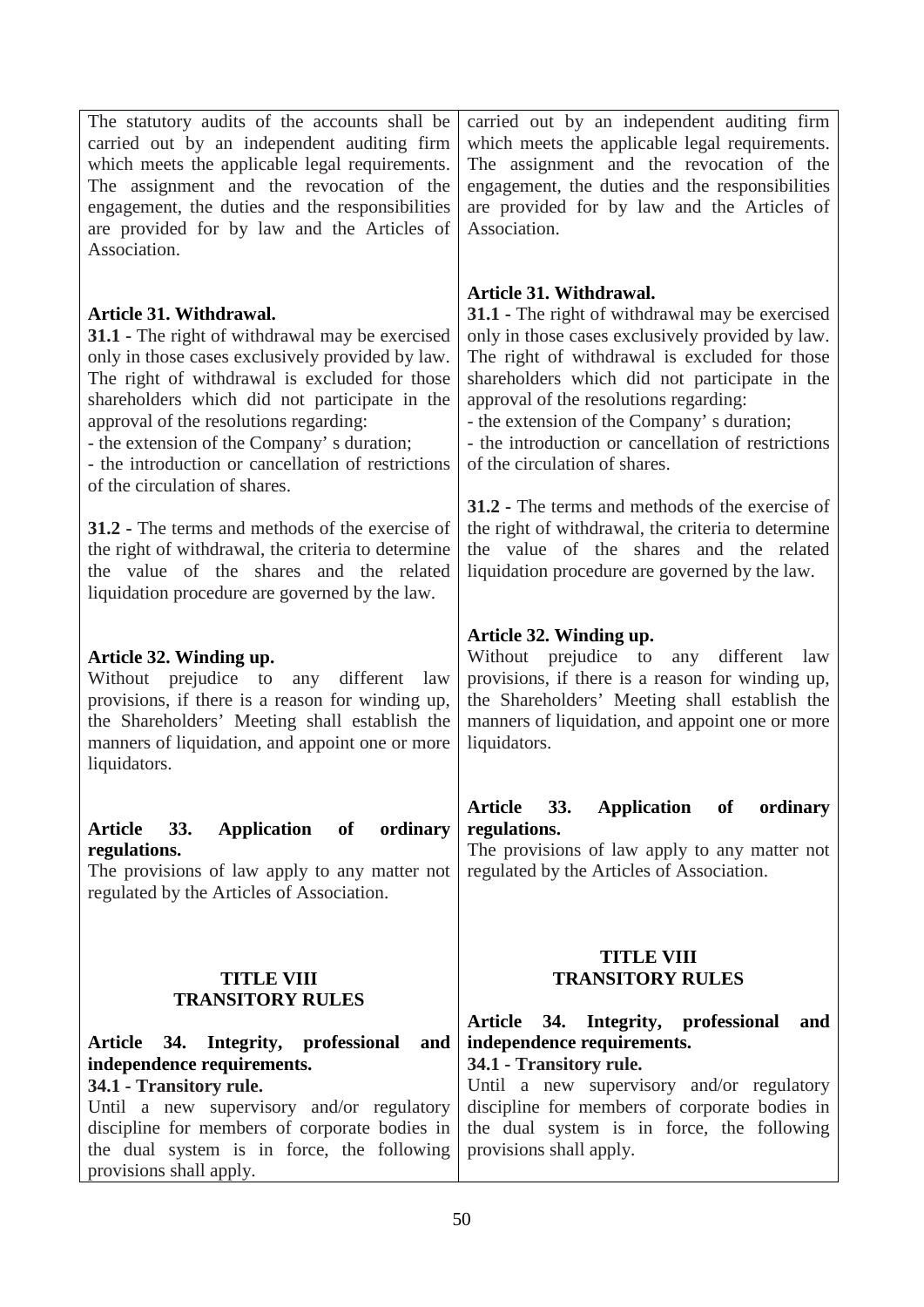# **34.2 - Integrity requirements.**

Supervisory Board members and Management Board members must meet the integrity requirements set forth for bank managers by the Regulation adopted with Ministerial Decree No. 161 dated 18th March 1998, as well as those set forth for Statutory Auditors of listed companies by the Regulation adopted with Ministerial Decree No. 162 dated 30th March 2000.

### **34.3 - Professional requirements of Supervisory Board members.**

Supervisory Board members shall meet the professional requirements set forth for bank directors by the Regulation adopted with Ministerial Decree No. 161 dated 18th March 1998, as well as those set forth for Statutory Auditors of listed companies by the Regulation adopted with Ministerial Decree No. 162 dated 30th March 2000. The Chairman of the Supervisory Board must also meet the professional requirements set forth for the Chairman of the Board of Directors of banks by the aforementioned Regulation.

### **34.4 - Professional requirements of Management Board members.**

Management Board members, the Chairman of the Management Board and the Managing Director shall meet the professional requirements set forth for bank managers by the Regulation adopted with Ministerial Decree No. 161 dated 18th March 1998.

# **Article 35 Key Terms of the Integration Plan.**

The Key Terms of the Integration Plan, as defined in the project for the merger in Banca Intesa S.p.A. of Sanpaolo IMI S.p.A., shall only be modified with resolution of the Management Board adopted with the majority of two thirds of the members in office, following the authorisation of the Supervisory Board resolved upon with a qualified majority of two thirds of members in office, for the duration of the first mandate of the Supervisory Board.

### **34.2 - Integrity requirements.**

Supervisory Board members and Management Board members must meet the integrity requirements set forth for bank managers by the Regulation adopted with Ministerial Decree No. 161 dated 18th March 1998, as well as those set forth for Statutory Auditors of listed companies by the Regulation adopted with Ministerial Decree No. 162 dated 30th March 2000.

### **34.3 - Professional requirements of Supervisory Board members.**

Supervisory Board members shall meet the professional requirements set forth for bank directors by the Regulation adopted with Ministerial Decree No. 161 dated 18th March 1998, as well as those set forth for Statutory Auditors of listed companies by the Regulation adopted with Ministerial Decree No. 162 dated 30th March 2000. The Chairman of the Supervisory Board must also meet the professional requirements set forth for the Chairman of the Board of Directors of banks by the aforementioned Regulation.

### **34.4 - Professional requirements of Management Board members.**

Management Board members, the Chairman of the Management Board and the Managing Director shall meet the professional requirements set forth for bank managers by the Regulation adopted with Ministerial Decree No. 161 dated 18th March 1998.

**Article 35 Key Terms of the Integration Plan.** The Key Terms of the Integration Plan, as defined in the project for the merger in Banca Intesa S.p.A. of Sanpaolo IMI S.p.A., shall only be modified with resolution of the Management Board adopted with the majority of two thirds of the members in office, following the authorisation of the Supervisory Board resolved upon with a qualified majority of two thirds of members in office, for the duration of the first mandate of the Supervisory Board.

**Article 36. Provisions on gender balance in the structure of the administrative and**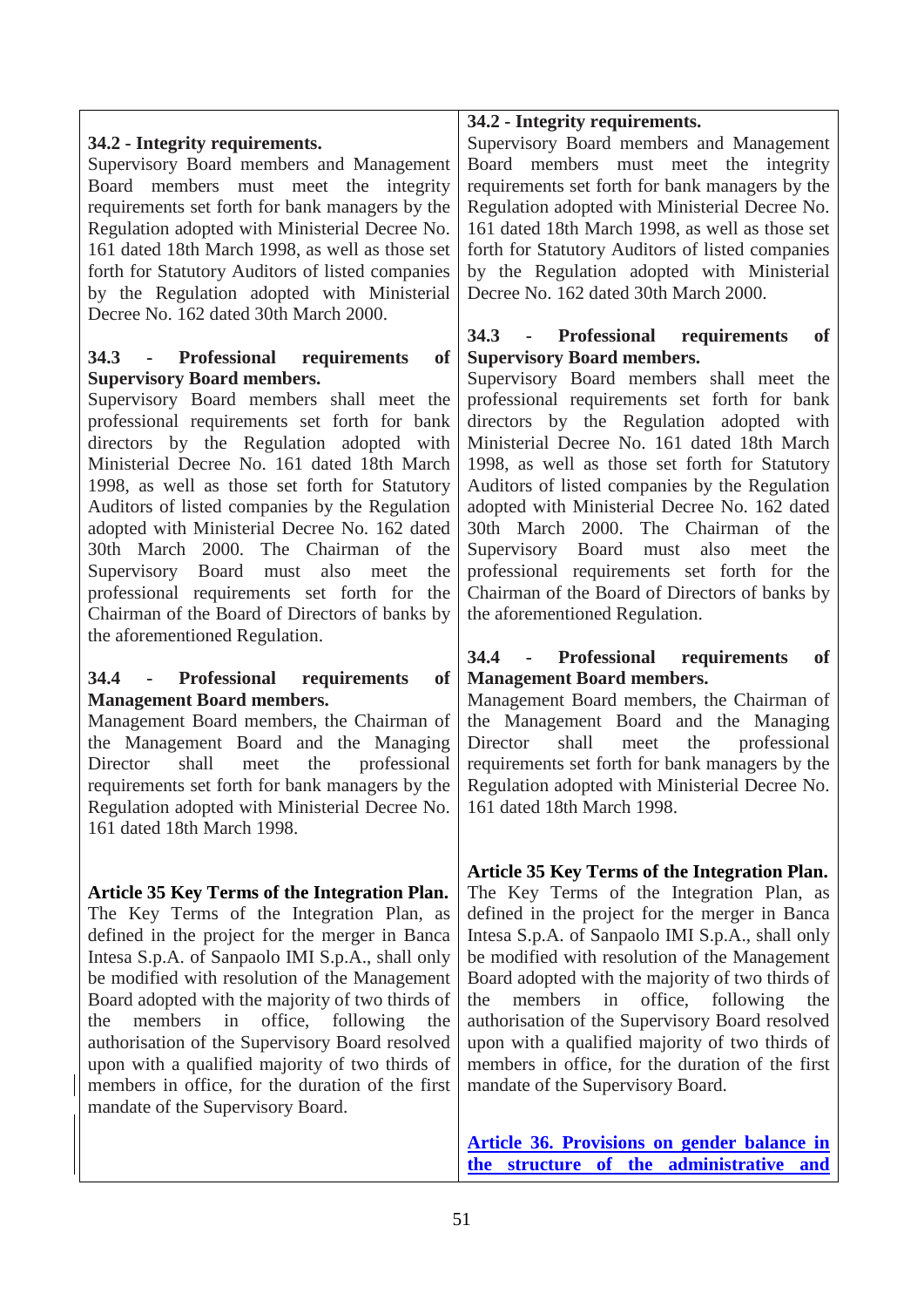| control bodies. Additional amendments to the                             |
|--------------------------------------------------------------------------|
| Articles of Association introduced by the                                |
| <b>Shareholders' Meeting on 29 October 2012.</b>                         |
| All the provisions of the Articles of Association                        |
| gender balance and, specifically, those<br>on                            |
| directly set forth or referred to in articles 13.1,                      |
| 13.4, 13.5, 22.1, 22.2, 23.1, 23.4, 23.5, 23.7 and                       |
| 23.9 shall be applied on the first renewal of the                        |
| provisions<br>which<br>bodies<br>these<br>to<br>apply                    |
| Shareholders'<br>following<br>$\mathbf{b} \mathbf{v}$<br>the<br>approval |
| Meeting of the new text of the Articles of                               |
| Association, and shall apply for the following                           |
| three terms of office, respectively within the                           |
| limits provided by the current regulations.                              |
| additional<br>amendments to articles<br>All<br>the                       |
| 10.1, 13.1, 13.2, 13.4, 13.5, 13.6, 13.9, 15, 16.5,                      |
| 17.2, 18.2, 18.3, 24.8, 25.1.1 and 27 shall apply                        |
| to the first renewal of the corporate bodies to                          |
| which<br>following<br>these<br>provisions apply                          |
| approval by the Shareholders' Meeting of the                             |
| new text of the Articles of Association.                                 |
|                                                                          |
|                                                                          |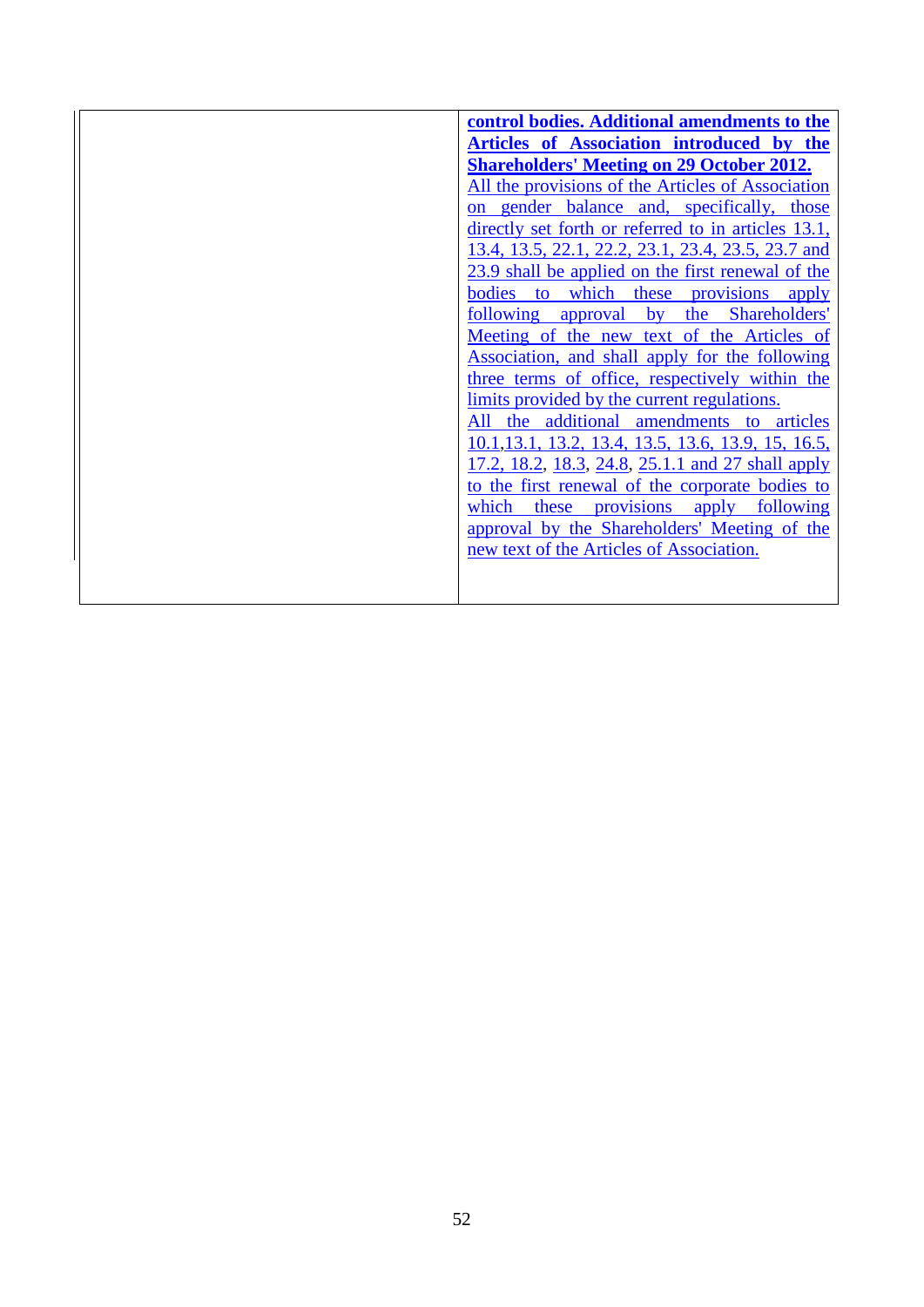Therefore, the Shareholders are invited to approve the following proposed resolution:

#### "Proposed resolution

The Extraordinary Shareholders' Meeting of Intesa Sanpaolo S.p.A.

#### r e s o l v e s

1) to repeal Article 5.2 of the Articles of Association, thus eliminating the numbering of Article 5.1;

2) to approve the amendments to Articles 7, 9, 10, 13, 15, 16, 17, 18, 22, 23, 24, 25, 27 and 29 of the Articles of Association set forth in the Report of the Management Board, and which are transcribed here below:

"7.3. - The Ordinary Shareholders' Meeting shall:

1) appoint, determine the number of, and revoke the members of the Supervisory Board, determine their remuneration as per article 23.13 and elect the Chairman and two Deputy Chairpersons, according to provisions of article 23 below;

2) resolve upon the responsibilities of the members of the Supervisory Board and, pursuant to articles 2393 and 2409-decies of the Italian Civil Code, also upon the responsibilities of the members of the Management Board, without prejudice to the concurrent competence of the Supervisory Board pursuant to article 25.1.1, letter c);

3) resolve upon the distribution of net income;

4) assign the engagement for the statutory audit of accounts on motivated proposal of the Supervisory Board and, once the opinion of the Supervisory Board has been required, revoke the engagement granted, where necessary;

5) approve the financial statements in case they are not approved by the Supervisory Board;

6) approve the remuneration policies for Management Board Members and share-based plans, in accordance with the provisions of law and regulations in force;

7) resolve upon the other matters assigned to it by the regulations in force or by the Articles of Association."

" $9.4$  – For each Meeting, the Company appoints, disclosing it in the convocation notice, one or more parties on whom holders of voting rights can confer a proxy with instructions to vote on all or some of the items on the agenda, in accordance with the terms of applicable regulatory provisions. The proxy is valid only to the extent of the proposals on which instructions to vote have been conferred."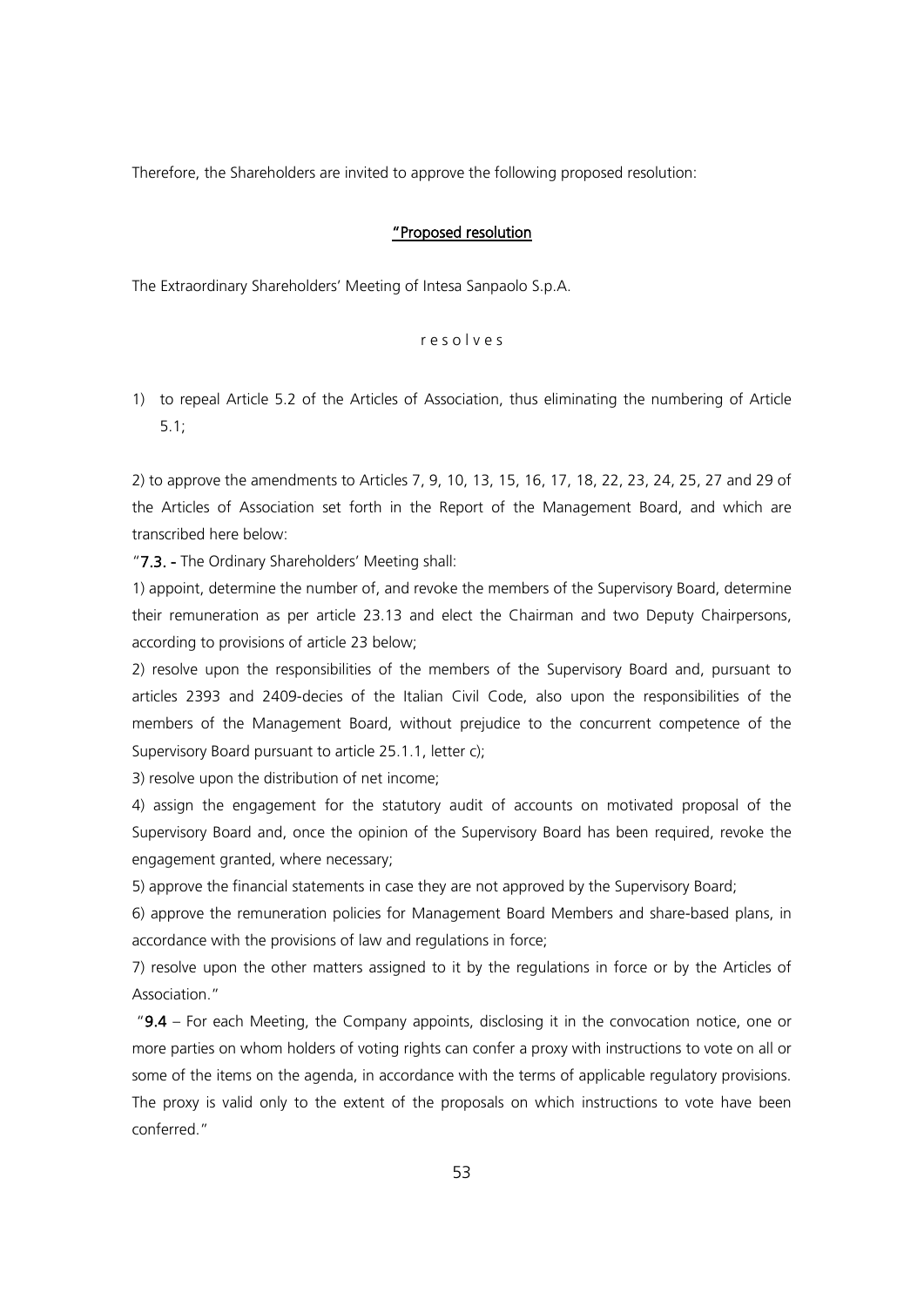"10.1. - The Shareholders' Meeting is chaired by the Chairman of the Supervisory Board or, in case of his/her absence or impediment, by the longest-serving Deputy Chairperson of the Supervisory Board, intended as the Deputy Chairperson with the longest uninterrupted service or, in the case of equal term of service by the eldest Deputy Chairperson, or in the case of his/her absence or impediment, by the other Deputy Chairperson. If all of the above are absent or impeded, the Shareholders' Meeting is chaired by the Chairman of the Management Board or, in case of his/her absence or impediment, by the longest-serving Deputy Chairperson of the Management Board as described above or, in case of his/her absence or impediment, by the other Deputy Chairperson; if also the latter is absent or impeded, the Shareholders' Meeting shall be chaired by another person designated by the Shareholders attending the meeting."

#### "13.1. - Composition.

The management of the Company is exercised by the Management Board, composed of a minimum of 7 (seven) and a maximum of 11 (eleven) members, including non shareholders, appointed by the Supervisory Board, which determines their number at the time of appointment.

Without prejudice to regulatory restrictions, a number of Management Board Members shall be chosen from amongst Managers of companies belonging to the Intesa Sanpaolo Banking Group according to the following formula: 2 (two) for a Management Board made up of 7 (seven) or 8 (eight) members; 3 (three) for a Management Board made up of 9 (nine) or 10 (ten) members; 4 (four) for a Management Board made up of 11 (eleven) members.

The number of Managers determined above shall not include the Member indicated as Managing Director pursuant to Article 25.1.1, letter d), of the Articles of Association, if he/she is a Manager, at the time of appointment, or is subsequently appointed Manager, of a company belonging to the Intesa Sanpaolo Banking Group.

To the gender with numerically lower representation shall be reserved, at a minimum, the number of members established by the current law with regard to gender balance in the structure of the administrative and control bodies of listed companies in regulated markets."

"13.2. - Requirements and incompatibilities.

Individuals who are either ineligible or disqualified from office pursuant to article 2382 of the Italian Civil Code may not be appointed as members of the Management Board. The same limitations apply to individuals who do not meet the integrity, professional and independence requirements required by applicable law and regulations. At least one of the members of the Management Board must meet the independence requirements provided for by article 148, paragraph 3, of Legislative Decree No. 58 dated 24th February 1998.

Individuals who have exceeded the limit of four offices in the management, direction or control of other listed companies or parent companies or subsidiaries of listed companies (up to a maximum of four offices within one group shall be considered as one office; if such limit is exceeded, they shall be considered as two offices) may not be appointed as members of the Management Board and, if they are appointed, they shall be disqualified from office.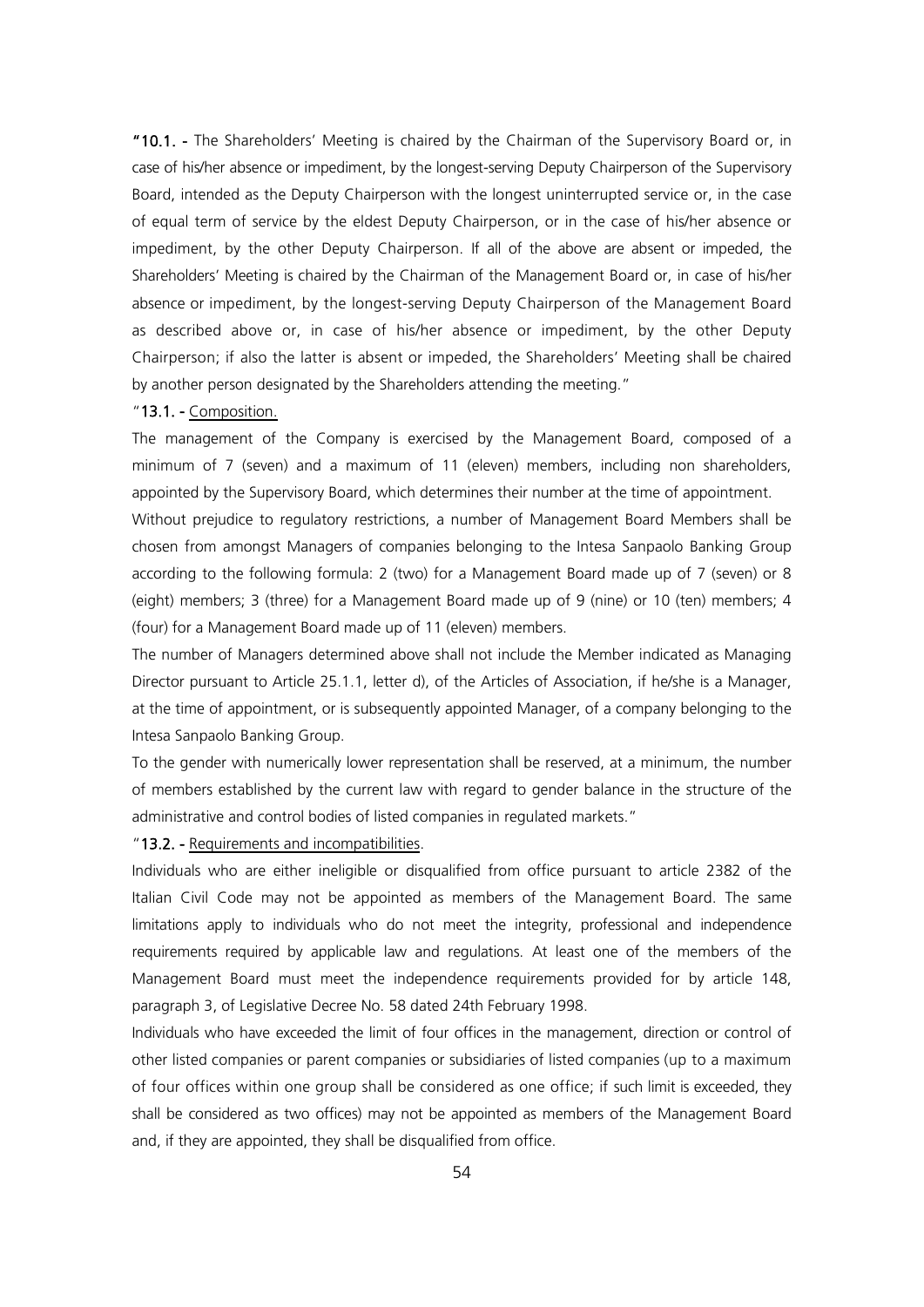The foregoing shall be without prejudice to the provisions of applicable laws and regulations relating to ineligibility and to disqualification from office, as well as the limits to the number of offices held, where more restrictive.

Members of the Supervisory Board may not be appointed as members of the Management Board for the entire term of their office."

#### "13.4. - Integration.

In the event that the number of members of the Management Board is lower than the maximum number, the Supervisory Board may at any time increase such number, in compliance with the provisions of article 13.1. The term of office of the newly appointed members expires together with the term of the members on office at the time of their appointment."

#### "13.5.- Substitutions.

If one or more members of the Management Board leave service, the Supervisory Board shall substitute them without delay, in compliance with the provisions of articles 13.1 and 13.2. The term of office of the newly appointed members expires simultaneously with the term of the members in office at the time of their appointment."

#### "13.6.- Revocation.

The members of the Management Board may be revoked by the Supervisory Board at any time, without prejudice to their right to be indemnified if the revocation occurs without just cause.

With regard to the members of the Management Board chosen from amongst Managers of the Intesa Sanpaolo Banking Group, loss of management positions or functions held at the time of the appointment, for any reason, shall constitute just cause for revocation, unless the Supervisory Board deems that there are exceptional circumstances due to which the position should be maintained."

# "13.9.- Appointment of the Chairman and Deputy Chairpersons of the Management Board. Secretary.

The Supervisory Board, on the basis of the proposal submitted by the Nomination Committee provided for by article 25.5 below, shall appoint the Chairman of the Management Board and two executive Deputy Chairpersons of the Management Board, selecting them from members other than the Managers pursuant to article 13.1, paragraph 2 of the Articles of Association.

The Management Board may appoint a Secretary who must not necessarily be a member of such Board."

### "Article 15. Remuneration of members of the Management Board who are appointed to particular positions.

The remuneration of the members of the Management Board who are vested with particular offices, tasks or powers of attorney, shall be determined pursuant to Article 25.1.1, letter a) of the Company' s Articles of Association."

"16.5.- Resolutions with qualified majorities.

Resolutions concerning the following matters shall be validly adopted with the favourable vote of the majority of Management Board members in office: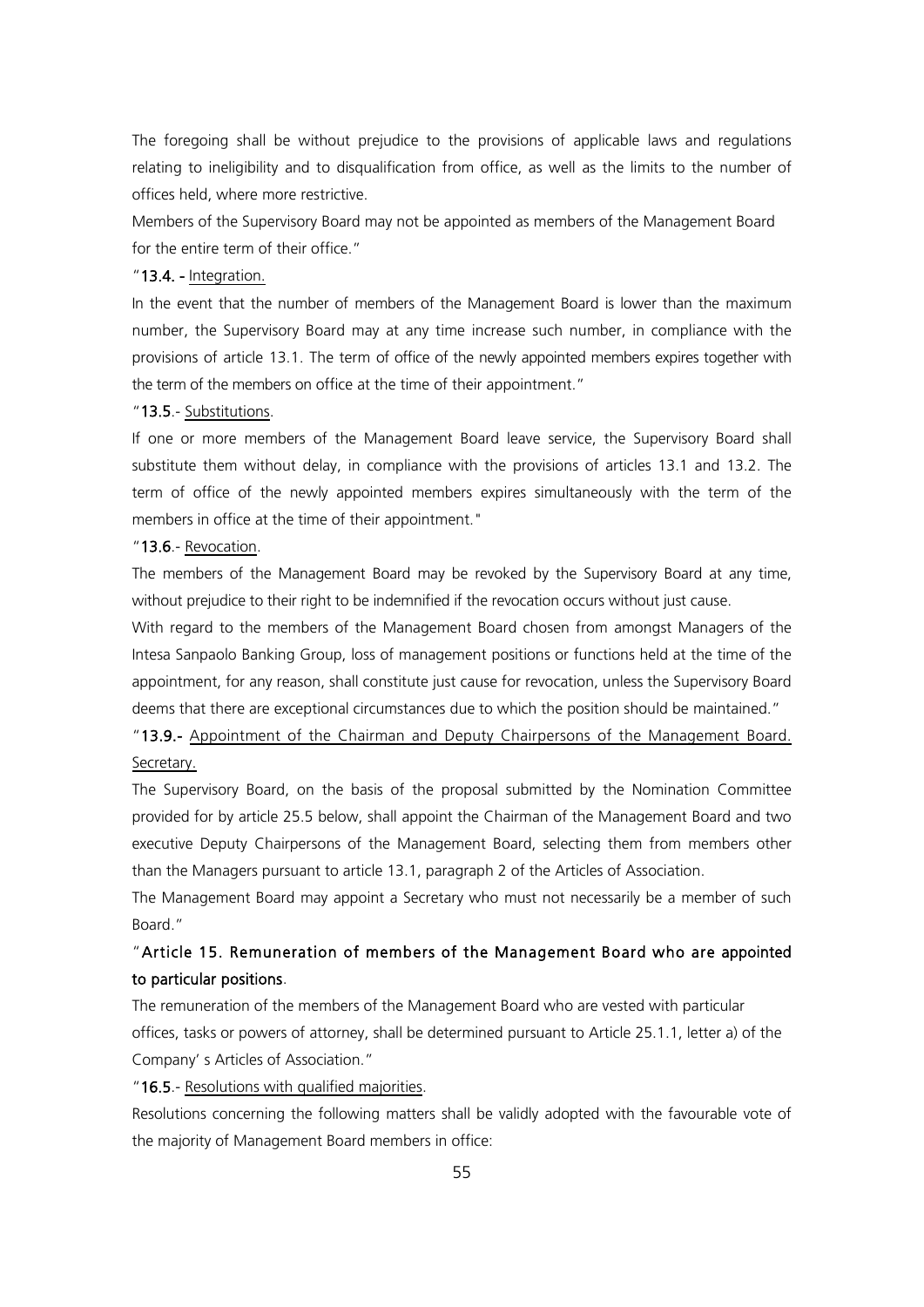- the appointment, revocation as well as the grant, amendment or revocation of powers of the Managing Director;
- the appointment and revocation, further to the mandatory opinion of the Supervisory Board, of the Manager in charge of drafting the Company' s financial reports provided for by article 154 bis of Legislative Decree No. 58 dated 24th February 1998, and determination of the relevant means, powers and remuneration.
- the appointment to particular offices or the grant of specific powers of attorney to one or more Board members and determination of the relevant powers.

Resolutions concerning the appointment, revocation and determination of the functions, competences and remuneration of General Managers as set forth in article 27 of the Articles of Association shall be validly adopted with the favourable vote of the majority of Management Board members in office, further to the mandatory opinion of the Supervisory Board."

#### "17.2.- Competences which must not be delegated.

Save for powers and attributes of the Supervisory Board provided for by article 25.1 below, in addition to the responsibilities that cannot be delegated according to the law, the Management Board shall have the exclusive responsibility for the following decisions:

a) the determination of proposals concerning the general strategic guidelines of the Company and the Group to be submitted to the Supervisory Board, as well as the preparation of business and/or financial plans as well as the budgets of the Company and the Group to be submitted to the approval of the Supervisory Board pursuant to article 2409-terdecies and Article 25.1.2., lett. a) of the Articles of Association;

b) the definition of guidelines and policies related to risk management (including the policy relative to the risk of non-compliance) and to internal audit, to be submitted to the Supervisory Board's approval.

c) the appointment and revocation of the Managing Director, and the delegation, modification or revocation of the relevant powers;

d) the appointment to particular offices or the grant of particular powers of attorney to one or more members of the Management Board and the determination of the relevant powers;

e) the appointment and revocation of one or more General Managers, as provided for by Article 27 of the Articles of Association, and determination of the relevant powers and compensation;

f) purchase and sale of equity investments which lead to changes in the Banking Group;

g) the assessment of the adequacy of the Company' s organisational, administrative and accounting structure;

h) the determination of criteria for the coordination and direction of the companies belonging to the Group and for the implementation of the instructions issued by the Bank of Italy;

i) the appointment and revocation, further to the mandatory opinion of the Supervisory Board, of the Manager in charge of drafting the Company's financial reports provided for by article 154-bis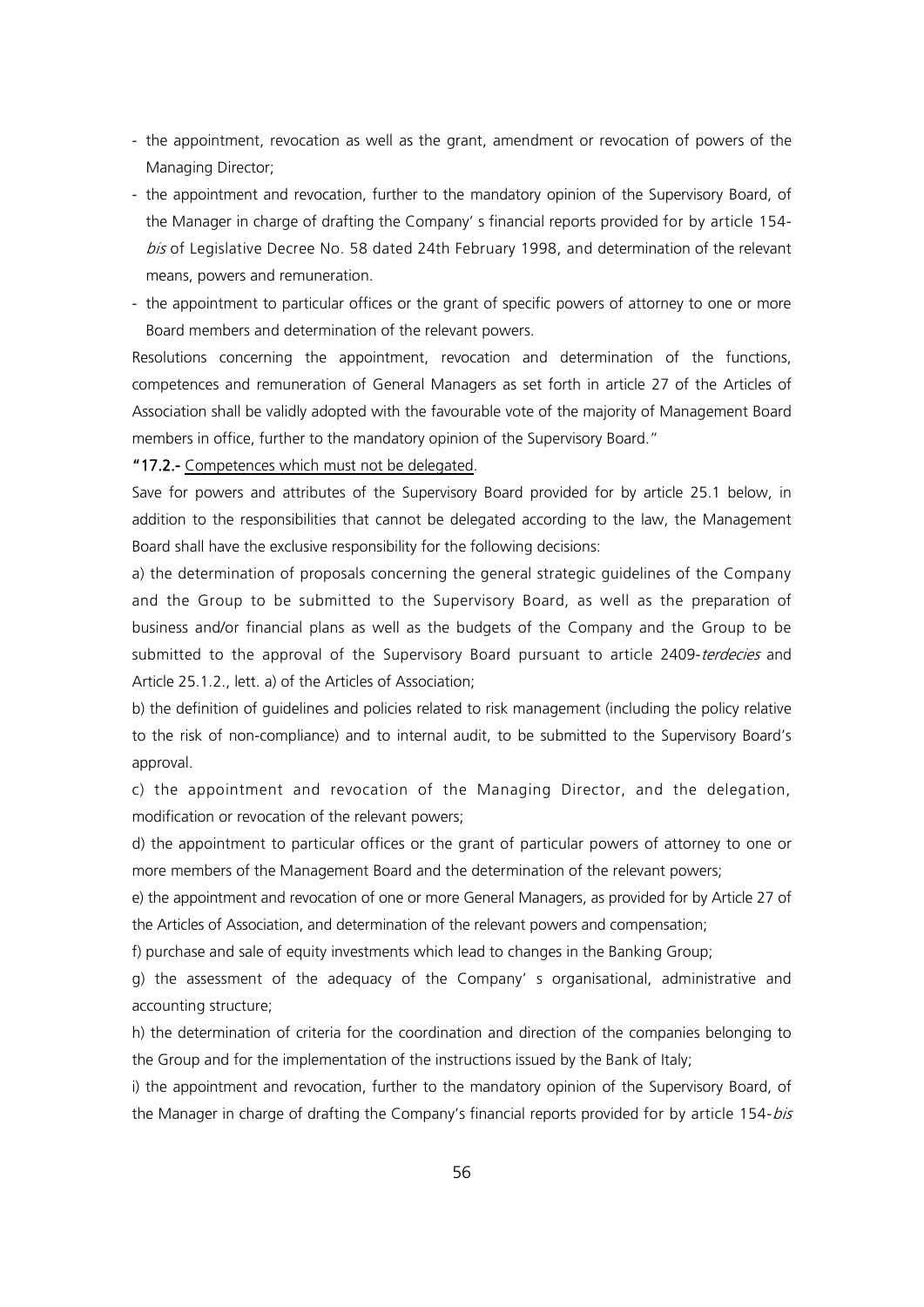of Legislative Decree no. 58 of 24 February 1998, and determination of the relevant means, powers and remuneration; the supervision provided for by the same art. 154-bis.

l) the appointment and revocation, further to the favourable opinion of the Supervisory Board, of the Managers of internal control functions (including internal audit, compliance to regulations and risk management), pursuant to applicable laws or regulations;

m) the preparation of the draft of the Parent Company's financial statements and consolidated financial statements;

n) the share capital increases which may be delegated pursuant to article 2443 of the Italian Civil Code, with the exclusion of the faculty to adopt the resolutions provided for in paragraphs 4 and 5 of article 2441 of the Italian Civil Code; the issue of convertible bonds pursuant to article 2420-ter of the Italian Civil Code;

o) the Management Board's duties provided for under articles 2446 and 2447 of the Italian Civil Code;

p) the preparation of merger and demerger projects;

q) the arrangement of transactions to be submitted to the authorisation of the Supervisory Board pursuant to article 25.1.2 letter a) or approval pursuant to article 25.1.2 letter c), as well as the approval of transactions having a single value exceeding 3% of consolidated regulatory capital;

r) the determination of criteria to identify the related party transactions reserved to the Management Board's competence;

s) the designation of members of corporate bodies of subsidiaries, including Executive Board Members;

t) the approval of major internal regulations and the amendment thereof;

u) the determination, after consultation with the Supervisory Board, of incentive and remuneration schemes for top managers working within the Company's organisational and operational structure, as well as of remunerations paid to managers of internal control functions appointed pursuant to letter l) of this Article.

As provided for under article 2436 of the Italian Civil Code and without prejudice to article 25.1.2 letter a) of the Company's Articles of Association, the Management Board is further exclusively responsible for the adoption of resolutions concerning mergers and demergers in the cases provided for under articles 2505 and 2505-bis of the Italian Civil Code.

Resolutions provided for by letters c), d), n), o), r) herein are taken on the basis of the proposal made by the Chairman of the Management Board. Resolutions provided for under the remaining letters above are taken on the initiative and the proposal made by the Managing Director. The foregoing is without prejudice to the power to submit proposals of each member of the Management Board."

"18.2.- In urgent cases, (i) the Chairman of the Management Board or, in the case of his/her absence or impediment, (ii) the eldest Deputy Chairperson, as provided for by article 18.3, in both cases in agreement with the Managing Director - may take resolutions on any matters within the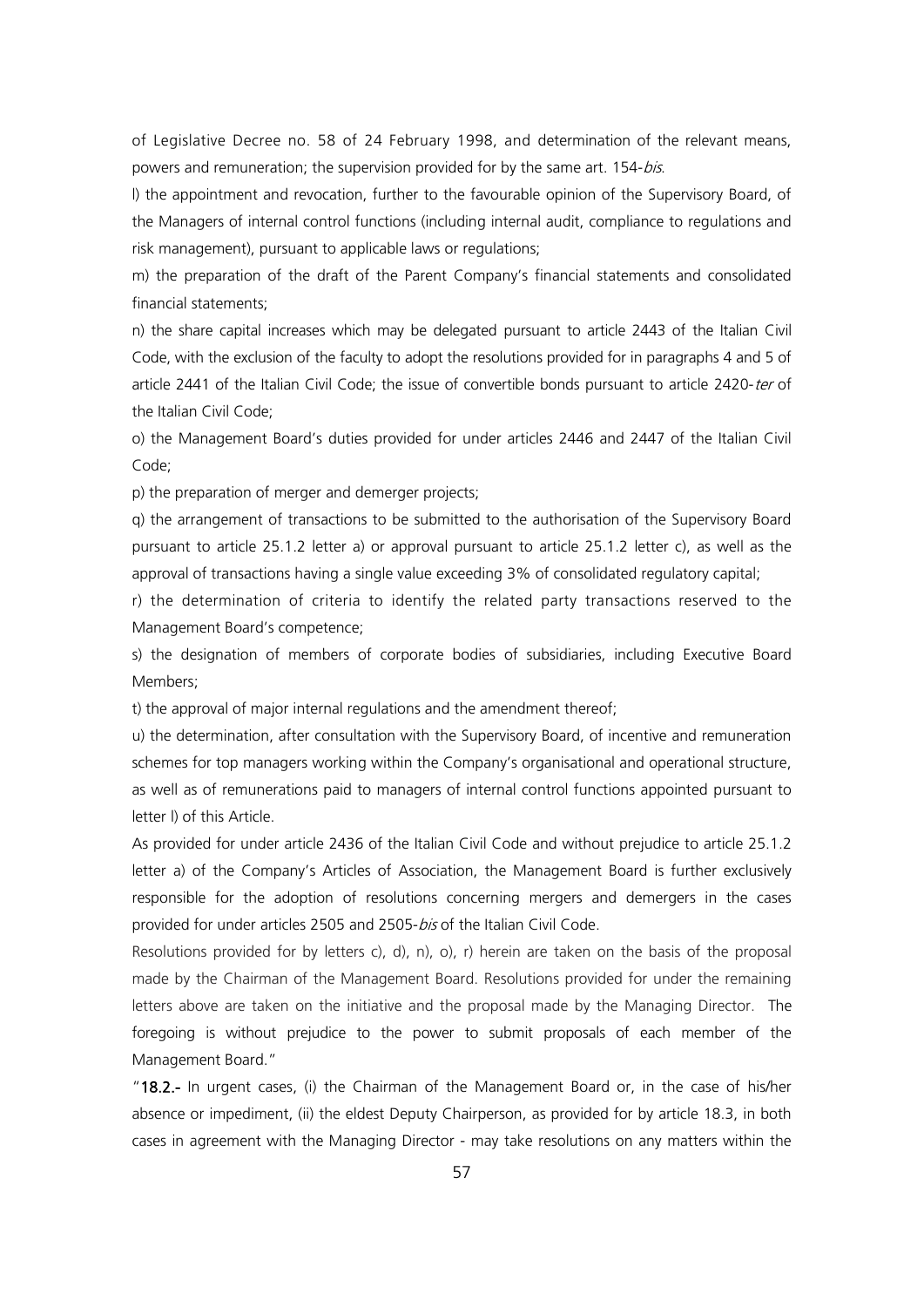powers of the Management Board, with the exception of the matters which may not be delegated and are solely within the powers of the same Board.

The same rules apply to the approval of urgent resolutions that may not be delegated as per Article 17.2 of the Articles of Association, concerning:

- transactions having a unit value exceeding 3% of the consolidated regulatory capital, and equal to or lower than 6% of said capital, pursuant to letter q) in the second part of article 17.2 of the Articles of Association, provided that such transactions are unrelated to matters for which a resolution, approval or authorization by the Supervisory Board is required under article 25.1 of the Articles of Association;
- the designation of members of corporate bodies of subsidiaries, set forth by letter s) of article 17.2.

In case of urgency, the Managing Director has the sole lending power.

The Management Board must be informed of such decisions at the next meeting."

"18.3.- Subject to article 18.2, in the case of absence or of impediment of the Chairman of the Management Board, Chairman functions are exercised by the eldest Deputy Chairperson of the Management Board in office, intended as the Deputy Chairperson with the longest uninterrupted service or, in the case of equal terms of service, by the eldest Deputy Chairperson; in case of absence or impediment of the latter, such functions are exercised by the other Deputy Chairperson, or in case of his/her absence or impediment, by the Managing Director or, in the case of absence or impediment of the Managing Director, Chairman functions shall be carried out by the longestserving member of the Management Board and, in the case of equal terms of service, by the eldest member of the Management Board.

Vis-à-vis third parties, the signature of whoever substitutes the Chairman shall constitute evidence of absence or impediment of the Chairman."

#### "22.1.- Composition.

The Supervisory Board is composed of a minimum of 15 (fifteen) and a maximum of 21 (twenty one) members, including non shareholders, appointed by the Shareholders' Meeting.

The gender with numerically lower representation must be reserved at least the number of Members established by the current laws on gender balance in the structure of the administrative and control bodies of companies listed on regulated markets.

The members of the Supervisory Board must meet the integrity, professional and independence requirements provided for by the applicable laws and regulations.

Furthermore, at least four Board members must be enrolled with the Register of Legal Auditors and must have practiced as auditors for at least a three-year period and at least ten members must meet the independence requirements provided for by the Corporate Governance Code promoted by the Italian Stock Exchange.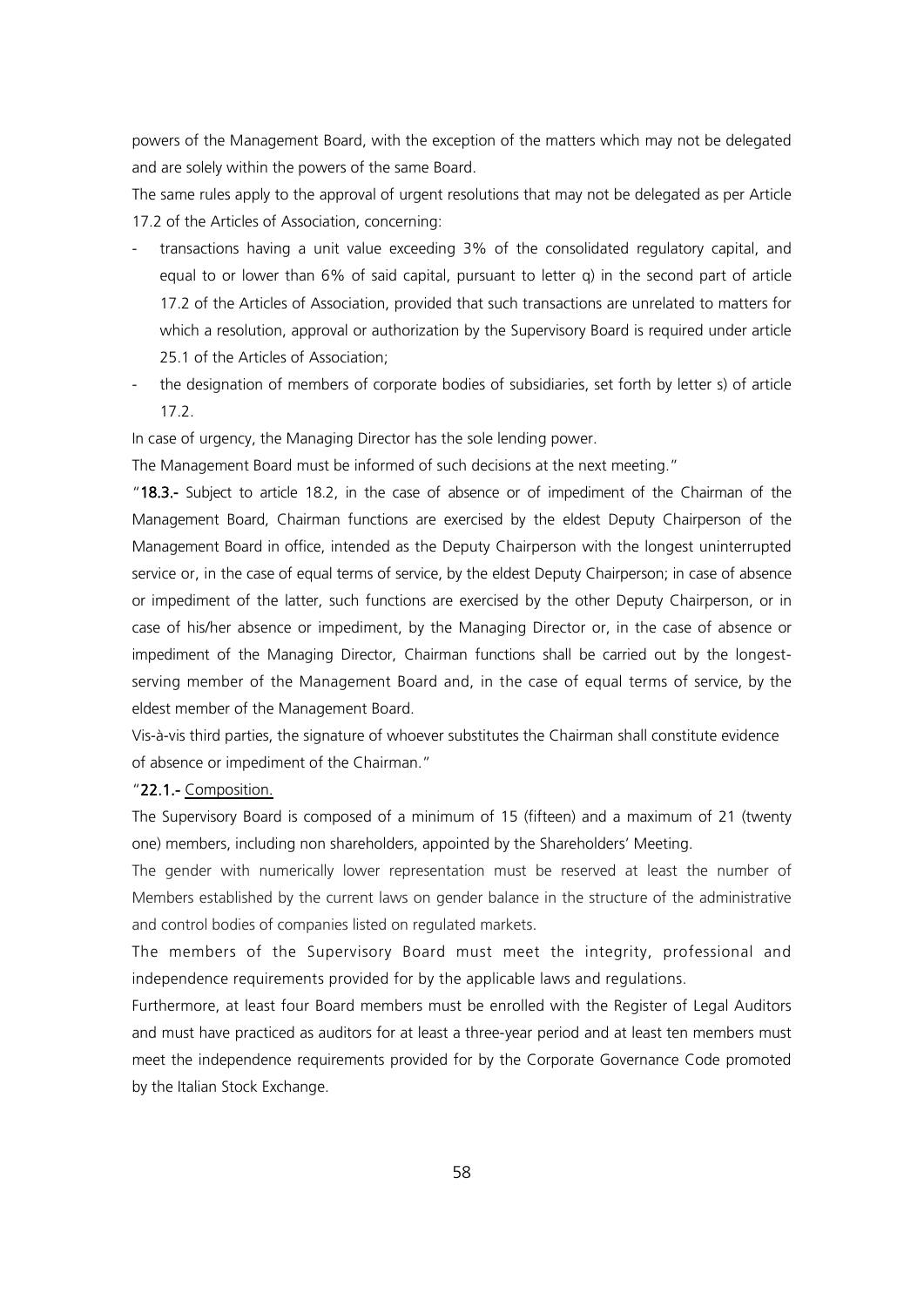The requirement of enrolment with the Register of Legal Auditors and the independence requirements according to the Corporate Governance Code promoted by the Italian Stock Exchange may be met by the same person."

#### "22.2.- Integration.

Where the number of members of the Supervisory Board is lower than the maximum number provided for above, the Shareholders' Meeting may increase their number during their term. The new members are appointed by the Ordinary Shareholders' Meeting as provided for by article 23 of the Articles of Association, safeguarding the regulations on gender balance by applying the supplementary mechanism envisaged by article 23.4."

#### "23.1.- List of candidates.

The election of members of the Supervisory Board shall take place on the basis of lists prepared by Shareholders according to the following rules:

a) Shareholders representing at least 0.5%, or the percentage set forth by regulations in force, of ordinary share capital may submit a list of candidates listed in order of progressive number, containing from a minimum of 2 (two) to a maximum of 21 (twenty-one) names. The lists must be deposited at the Company' s registered office at least twenty-five days before the date of the Shareholders' Meeting called to elect the Members of the Supervisory Board, together with the information relative to the Shareholders presenting the lists, with the indication of the total percentage stake held, as well as exhaustive information on the personal and professional characteristics of each candidate, of a declaration of each candidate attesting that he/she meets the requirements applied to all or certain of the Members of the Supervisory Board provided for by law, regulations and the Articles of Association, as well as a declaration in which he/she accepts the candidacy. In order to give evidence of the number of shares necessary to submit a list, the relevant communication may also be submitted after deposit of the list, but not later than twenty-one days before the date of the date set for the meeting, following the procedure set out in the applicable law;

b) each Shareholder may not submit – and the persons having voting rights may not vote for more than one list of candidates, even by proxy or by fiduciary companies. Each candidate may only be part of one list, if such condition is not met the candidate shall not be eligible;

c) each list containing a number of candidates equal to or greater than 3 (three) must be composed in such a way as to ensure the gender balance envisaged by current law;

d) if at the expiry of the term provided for by letter a) only one list has been presented, the Company promptly informs the market via a press release sent to at least two press agencies; in this case, lists may be presented within the time limit set out in the legislation in force, without prejudice to the other conditions and means of presentation provided for above;

e) the foregoing shall be without prejudice to the other and further provisions set forth by law as concerns the means and terms of presentation and publication of the lists.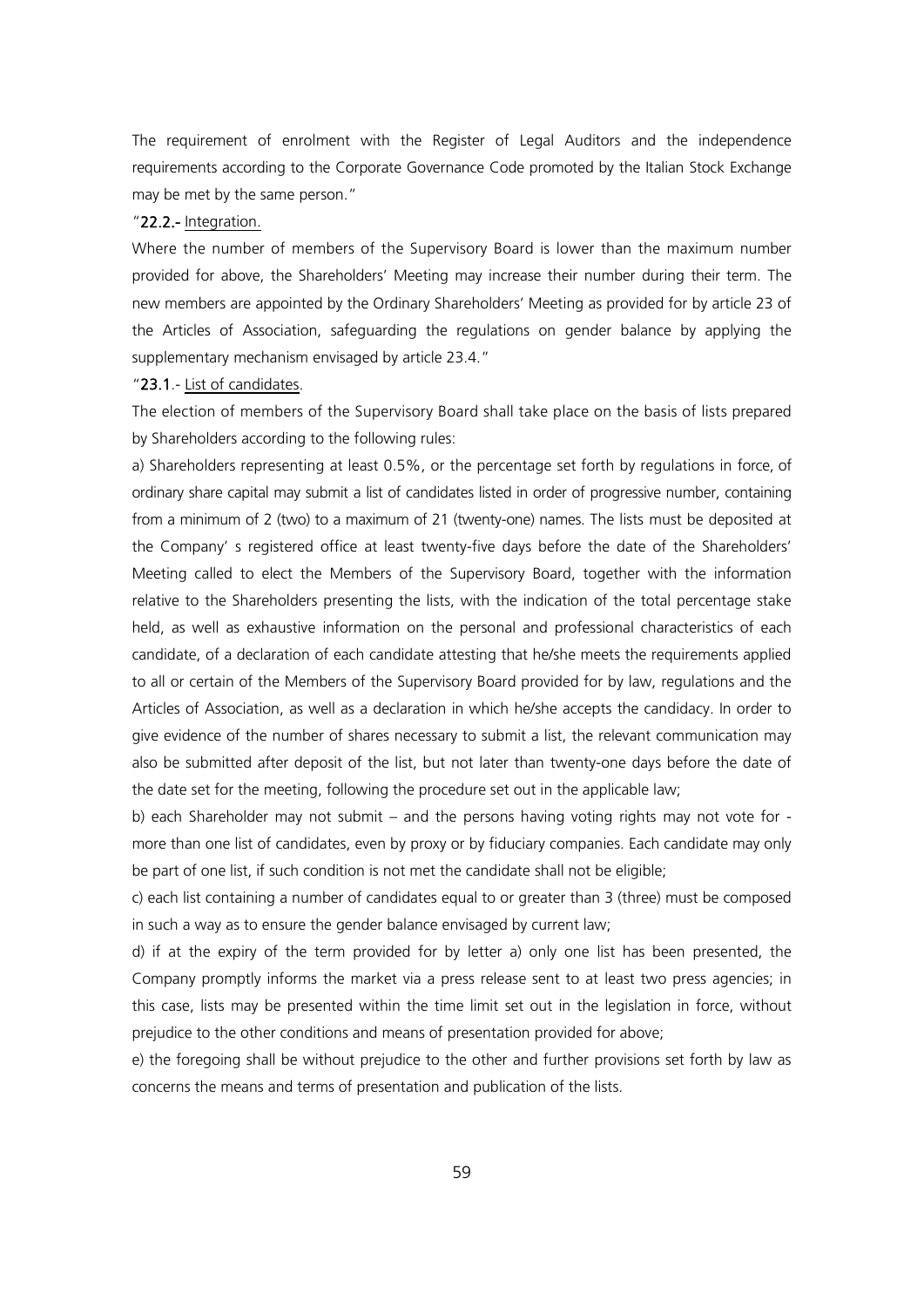Lists which do not comply with the above provisions shall be considered as not submitted. However, any irregularities in the lists concerning single candidates shall not result in the automatic exclusion of the entire list, but only of the candidates to which the irregularities refer."

#### "23.4.- Supplementary mechanism.

If, on conclusion of voting, the composition of the Supervisory Board does not reflect the gender balance envisaged by current regulations, the candidate of the over-represented gender with the lowest ratio shall be excluded. The excluded candidate will be substituted by the subsequent candidate of the under-represented gender of the same list. If necessary, this procedure shall be repeated until the composition of the Board complies with current regulations.

If, even following the above substitution procedure, an insufficient number of Supervisory Board members meeting the requirements provided for by article 22.1, paragraph 4 of the Articles of Association have been appointed, new substitutions shall be performed according to a procedure similar to that set forth in paragraph 1, excluding the candidates with the lowest ratio and who do not meet either of the two requirements provided for the above-mentioned article 22.1, always in compliance with the current regulations on the matter of gender balance.

If, through applying the aforementioned criterion, it is not possible to complete the number of Board members to be appointed, the Shareholders' Meeting shall appoint the other Supervisory Board members with resolution adopted by a simple majority of votes cast on proposal submitted by the persons having voting rights attending the Meeting."

#### "23.5.- Supervisory Board Member appointed by minorities

The application of provisions from 23.2 to 23.4 must in any case permit that at least one Supervisory Board Member be elected by minority shareholders who are not connected, even indirectly, with shareholders who have presented or with persons who have voted the list which obtained the highest number of votes.

For this purpose, where necessary, the elected candidate with the lowest ratio shall be substituted by the candidate with the immediately lower quotient presented by a list with the characteristics indicated above.

If, adopting the criterion set forth in the above paragraph, the gender balance required by current regulations is not achieved, the elected candidate with the lowest ratio shall be substituted by the subsequent candidate of the gender with numerically lower representation with the immediately lower ratio presented by a list with the characteristics indicated above.

In the event that the lists with the characteristics indicated above contain no candidates of the gender with numerically lower representation, the Shareholders' Meeting shall immediately appoint the substituted Supervisory Board member with resolution adopted by a simple majority of votes cast on proposal submitted by persons having voting rights attending the meeting, in compliance with the principle of the need to represent minorities and the current regulations on gender balance."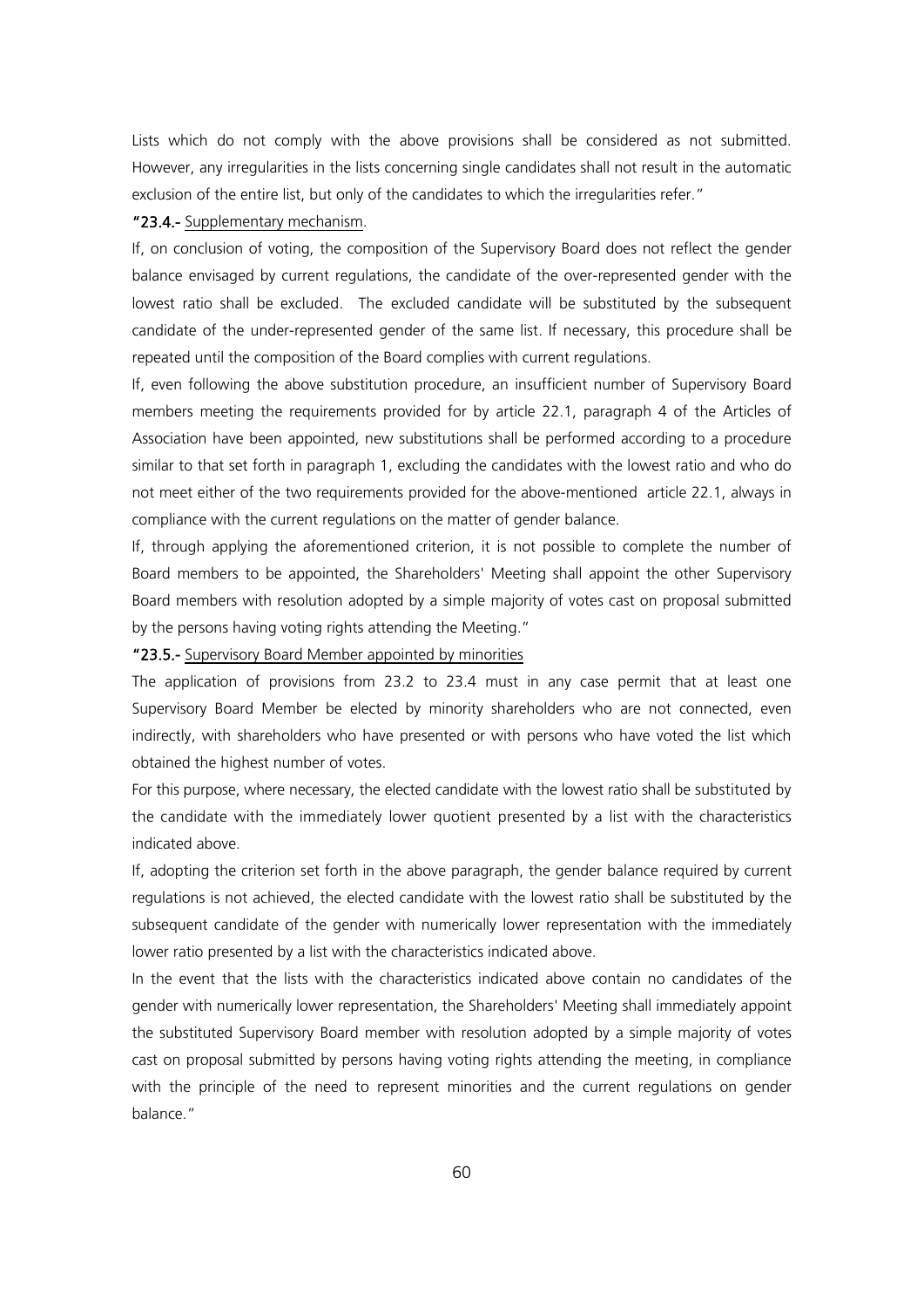#### "23.7.- No lists.

Should no list be submitted in a timely manner, the Meeting shall pass a resolution with the relative majority of votes of the capital represented at the Meeting, without prejudice to the necessary compliance with the current regulations on gender balance. In case of equality of votes, candidates shall be appointed by means of a further ballot. "

#### "23.9.- Substitutions.

If a member of the Supervisory Board leaves service for whatever reason, he/she shall be substituted by the first non-appointed candidate belonging to the list of the Supervisory Board member leaving service or, if, following the application of this criteria, the balance of genders required by current regulations is not achieved, by the first non-appointed candidate of the minority gender of the same list as the member leaving service. If the person identified based on the above criterion does not meet the requirements of law, regulation or the Articles of Association, of the member leaving service, the leaving member shall be substituted by the first non-appointed candidate from the same list, meeting the same requirements as the member to be substituted, in compilance, in any event, with the principle of the current regulations on the balance of genders.

Where, for whatever reason, it is not possible to effect the substitution based on the above criteria, the member of the Supervisory Board who leaves service will be substituted without delay by the Ordinary Shareholders' Meeting with resolution passed by a simple majority of votes cast upon the proposal of the persons having voting rights attending the meeting, without the presentation of lists, in compliance, in any event, with the principle of the current regulations on the balance of genders.

The substitution of the Supervisory Board Member must in any case ensure the presence of at least one Member with the characteristics provided for by article 23.5, even through the application of procedures set forth by regulations in force.

The term of office of these members expires simultaneously with the term of the members in office at the time of their appointment."

#### "24.8.- Resolutions with qualified majorities.

The majority of Supervisory Board members in office shall be required for resolutions regarding the appointment of the Chairman and the Deputy Chairpersons of the Management Board."

"25.1.1 The Supervisory Board shall:

a. upon the proposal submitted by the Nomination Committee, appoint and remove the members of the Management Board, the Chairman and two Deputy Chairpersons of the Management Board and determine their remuneration, after consultation with the Remuneration Committee; also determine, after consultation with the Remuneration Committee, the remuneration of the Managing Director and of the members of the Management Board who have been given special offices, duties or powers of attorney;

b. approve the Parent Company's financial statements and the consolidated financial statements; c. act against members of the Management Board;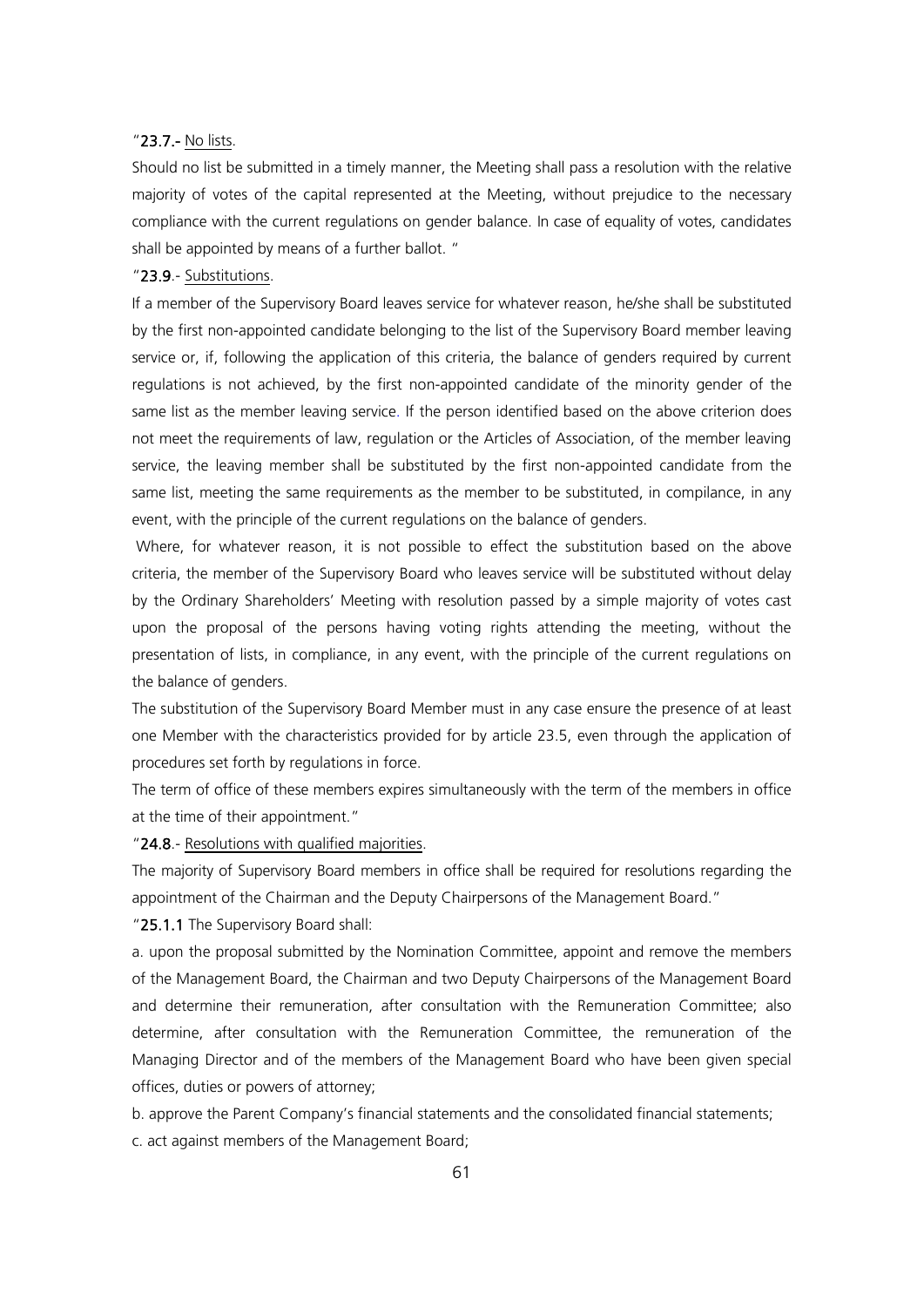d. indicate to the Management Board the Managing Director and executive board members in compliance with supervisory regulations in force; express a mandatory opinion on the Manager responsible for preparing the Company's financial reports pursuant to art. 154-bis of Legislative Decree No. 58 dated 24 February 1998."

#### "25.4.- Control Committee.

The Supervisory Board shall establish, for the purpose of facilitating the exercise of its control and supervision functions, a specific Control Committee, composed of 5 (five) members, determining the powers, means and regulations of the Control Committee, as well as the means and terms of the information to be provided to the Supervisory Board.

Without prejudice to the enforcement of specific regulations and/or supervisory rules, the members of the Control Committee shall be selected among the members of the Supervisory Board, except its Chairman. All members of the Control Committee shall have the independence requirements provided for by the Corporate Governance Code promoted by Italian Stock Exchange, as well as any further independence requirements provided for by the law and regulations in force, and at least three of them must be enrolled with the Register of Auditors and must have practiced as auditors for at least three years.

Without prejudice to the provisions of article 23.12, the Shareholders' Meeting, by means of a duly justified resolution, may remove any members of the Supervisory Board who are also members of the Control Committee.

The Supervisory Board, by a duly justified resolution, may replace any members of the Control Committee.

In particular, the Control Committee proposes, consults and enquires on matters regarding internal controls system, risk management and the ICT and accounting system. The Committee may at any time, through the Company's appropriate functions, carry out inspections and controls, including upon request by the Supervisory Board, and exchange information with the control bodies of Group companies with respect to their management and control systems and the general performance of their business.

The Control Committee is the permanent reference point for the Company's organisational structures in charge of control functions; from such structures the Control Committee obtains periodic reports or briefings on specific situations or company trends, and promptly informs the Supervisory Board of any action or fact that may be regarded as significant under article 52 of Legislative Decree No. 385 of 1 September 1993.

Members of the Committee shall attend the Management Board meetings."

#### "Article 27. General Managers.

The Management Board, upon proposal by the Managing Director and after mandatory opinion of the Supervisory Board, shall appoint, revoke and determine the functions, competences and remuneration of one or more General Managers who report to the Managing Director according to